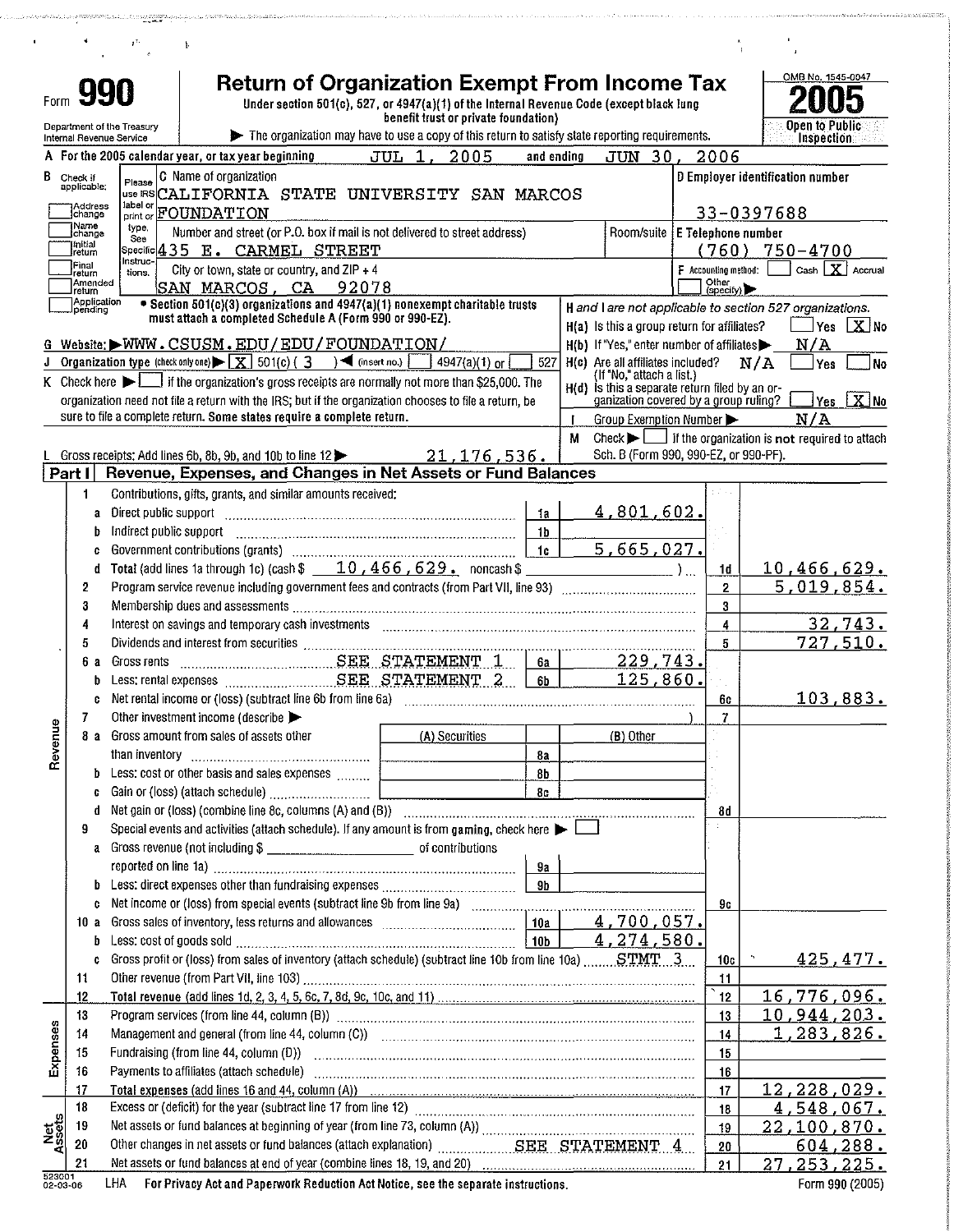| FOUNDATION<br>Form 990 (2005)<br>Part II Statement of<br><b>Functional Expenses</b>                                                                                                                                                                                              |                        |                          |                                                    | All organizations must complete column (A). Columns (B), (C), and (D) are required for section 501(c)(3)<br>and (4) organizations and section 4947(a)(1) nonexempt charitable trusts but optional for others. | 33-0397688<br>Page 2                   |
|----------------------------------------------------------------------------------------------------------------------------------------------------------------------------------------------------------------------------------------------------------------------------------|------------------------|--------------------------|----------------------------------------------------|---------------------------------------------------------------------------------------------------------------------------------------------------------------------------------------------------------------|----------------------------------------|
| Do not include amounts reported on line<br>6b, 8b, 9b, 10b, or 16 of Part I.                                                                                                                                                                                                     |                        | (A) Total                | (B) Program<br>services                            | (C) Management<br>and general                                                                                                                                                                                 | (D) Fundraising                        |
| 22 Grants and allocations (attach schedule)<br>(cash $$266, 398$ . noncash \$<br>If this amount includes foreign grants, check here $\blacktriangleright$                                                                                                                        | 0,<br>22               | 266, 398.                | 266, 398.                                          | STATEMENT 6                                                                                                                                                                                                   |                                        |
| 23 Specific assistance to individuals (attach                                                                                                                                                                                                                                    | 23                     |                          |                                                    |                                                                                                                                                                                                               |                                        |
| 24 Benefits paid to or for members (attach                                                                                                                                                                                                                                       | 24                     |                          |                                                    |                                                                                                                                                                                                               |                                        |
| 25 Compensation of officers, directors, etc.**<br>26 Other salaries and wages                                                                                                                                                                                                    | 25<br>26               | 264,543.                 | 238,089.                                           | 26,454.                                                                                                                                                                                                       | $0_{\bullet}$                          |
| 27 Pension plan contributions                                                                                                                                                                                                                                                    | 27<br>28               |                          |                                                    |                                                                                                                                                                                                               |                                        |
| 28 Other employee benefits                                                                                                                                                                                                                                                       | 29                     |                          |                                                    |                                                                                                                                                                                                               |                                        |
| 30 Professional fundraising fees                                                                                                                                                                                                                                                 | 30<br>31               |                          |                                                    |                                                                                                                                                                                                               |                                        |
|                                                                                                                                                                                                                                                                                  | 32<br>33               |                          |                                                    |                                                                                                                                                                                                               |                                        |
|                                                                                                                                                                                                                                                                                  | 34<br>35               |                          |                                                    |                                                                                                                                                                                                               |                                        |
| 37 Equipment rental and maintenance                                                                                                                                                                                                                                              | 36<br>37               |                          |                                                    |                                                                                                                                                                                                               |                                        |
| 38 Printing and publications                                                                                                                                                                                                                                                     | 38<br>39               |                          |                                                    |                                                                                                                                                                                                               |                                        |
| Conferences, conventions, and meetings<br>40.                                                                                                                                                                                                                                    | 40<br>41               |                          |                                                    |                                                                                                                                                                                                               |                                        |
| 42 Depreciation, depletion, etc. (attach schedule)<br>43. Other expenses not covered above (itemize):                                                                                                                                                                            | 42                     |                          |                                                    |                                                                                                                                                                                                               |                                        |
| a CAMPUS PROGRAMS<br><b>b MANAGEMENT &amp; GENERAL</b>                                                                                                                                                                                                                           | 43a<br>43 <sub>b</sub> | 3,534,392.<br>1,257,372. | 3,534,392.                                         | 1,257,372.                                                                                                                                                                                                    |                                        |
| <b>C SPONSORED PROGRAMS</b>                                                                                                                                                                                                                                                      | 43c                    | 6,905,324.               | 6,905,324.                                         |                                                                                                                                                                                                               |                                        |
| ď<br>e                                                                                                                                                                                                                                                                           | 43d<br> 43e            |                          |                                                    |                                                                                                                                                                                                               |                                        |
|                                                                                                                                                                                                                                                                                  | 43f<br>43 <sub>g</sub> |                          |                                                    |                                                                                                                                                                                                               |                                        |
| 44 Total functional expenses. Add lines 22<br>through 43. (Organizations completing<br>columns (B)-(D), carry these totals to lines<br>$13-15$                                                                                                                                   | 44                     |                          | 12, 228, 029, 10, 944, 203.                        | 1,283,826.                                                                                                                                                                                                    | $0_{\bullet}$                          |
| $\Box$ if you are following SOP 98-2.<br>Joint Costs. Check $\blacktriangleright$<br>Are any joint costs from a combined educational campaign and fundraising solicitation reported in (B) Program services?<br>If "Yes," enter (i) the aggregate amount of these joint costs \$ |                        | N/A                      | ; (ii) the amount allocated to Program services \$ |                                                                                                                                                                                                               | $]$ Yes $\boxed{\mathbf{X}}$ No<br>N/A |
| (iii) the amount allocated to Management and general $$$                                                                                                                                                                                                                         |                        | N/A                      | ; and (iv) the amount allocated to Fundraising \$  |                                                                                                                                                                                                               | N/A<br>Form 990 (2005)                 |

.<br>Predstavanje province predstavanje

maa meessa maaraan

 $\hat{\mathbf{r}}$ 

 $\mathbf{r}$ 

ŀ,

المتاريب والمتحدث والمتحدث والمتحدث كالمحتري والمرابي والمتها سيرق والمقالية والمتحدة

 $\hat{\sigma}$  and  $\hat{\sigma}$  , and the constraint map  $\hat{\sigma}$  and  $\hat{\sigma}$ 

 $\ddot{\phantom{a}}$ 

فتعلينا

J.

\*\* SEE STATEMENT 5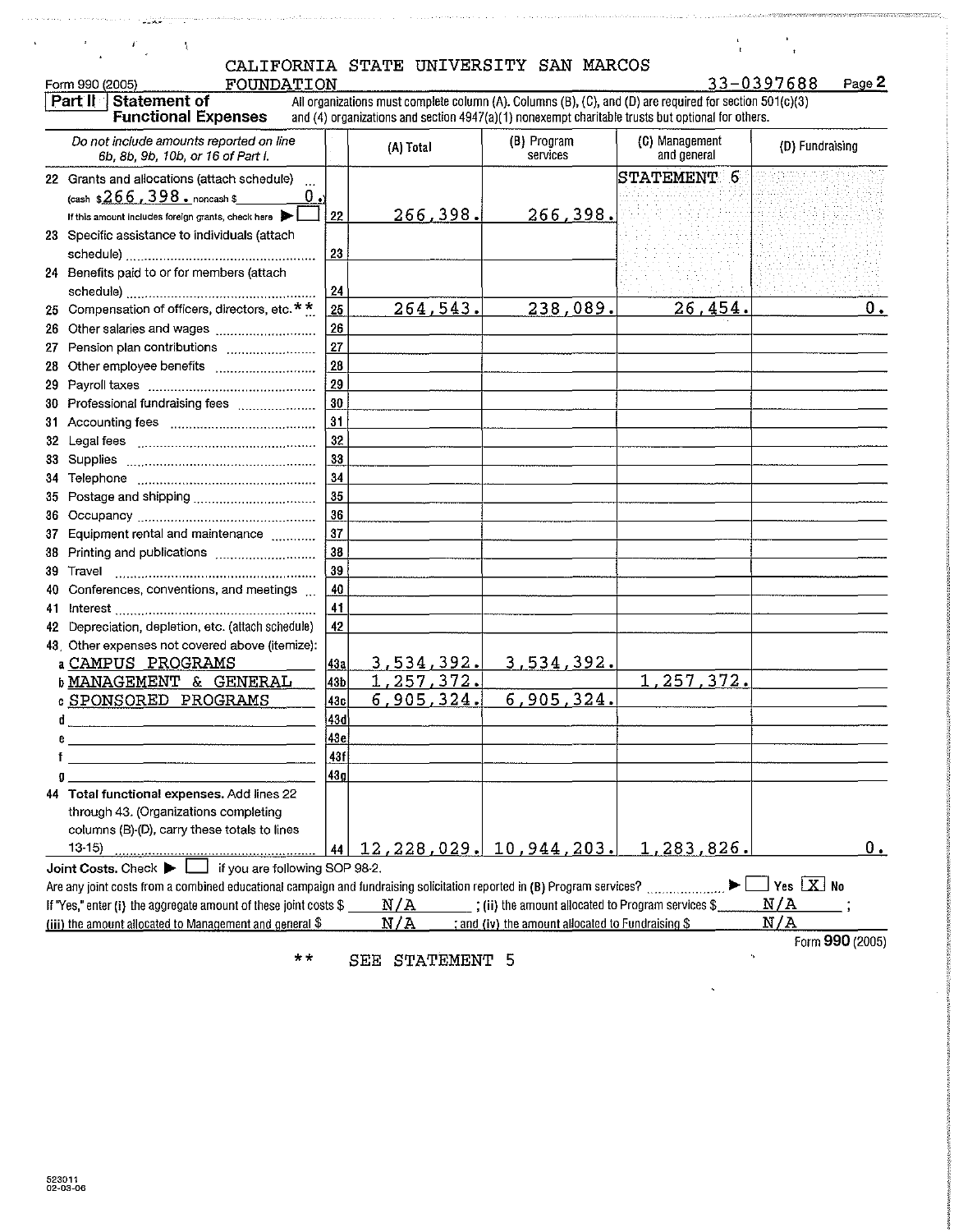$\label{eq:reduced} \mathcal{L}_{\mathcal{A}}(\mathcal{A})_{\mathcal{A}}(\mathcal{A})_{\mathcal{A}}(\mathcal{A})_{\mathcal{A}}(\mathcal{A})_{\mathcal{A}}(\mathcal{A})_{\mathcal{A}}(\mathcal{A})_{\mathcal{A}}(\mathcal{A})_{\mathcal{A}}(\mathcal{A})_{\mathcal{A}}(\mathcal{A})_{\mathcal{A}}(\mathcal{A})_{\mathcal{A}}(\mathcal{A})_{\mathcal{A}}(\mathcal{A})_{\mathcal{A}}(\mathcal{A})_{\mathcal{A}}(\mathcal{A})_{\mathcal{A}}(\mathcal{A})_{\mathcal{A}}(\mathcal{A$ 

 $\frac{1}{2}$ 

 $\hat{\mathcal{F}}$ 

للممانية والمستقيرين

 $\mathscr{F}_{\mathcal{A}}\subset \mathcal{A}$ 

Form 990 (2005)<br>
FOUNDATION<br>
Part III Statement of Program Service Accomplishments (See the instructions.)

.<br>המאוחר המשלמה האופי המאוחר המונים המונים המאוחרים המונים המאוחדים המאוחרים המאוחרים המאוחרים המאוחדים איניים מ

 $\frac{1}{4}$  ,  $\frac{1}{2}$  ,  $\frac{1}{2}$  ,  $\frac{1}{4}$ 

, a contra componente de la componenta

.<br>Katalog kalendar (1991-1991) dan menjadi ka

| Form 990 is available for public inspection and, for some people, serves as the primary or sole source of information about a particular organization. |
|--------------------------------------------------------------------------------------------------------------------------------------------------------|
| How the public perceives an organization in such cases may be determined by the information presented on its return. Therefore, please make sure the   |
| return is complete and accurate and fully describes, in Part III, the organization's programs and accomplishments.                                     |

| What is the organization's primary exempt purpose? $\triangleright$ $SEE$ $STATEMENT$ 7                                                                                                                                                                                                                                                                                 | Program Service<br><b>Expenses</b>                                                                 |
|-------------------------------------------------------------------------------------------------------------------------------------------------------------------------------------------------------------------------------------------------------------------------------------------------------------------------------------------------------------------------|----------------------------------------------------------------------------------------------------|
| All organizations must describe their exempt purpose achievements in a clear and concise manner. State the number of<br>clients served, publications issued, etc. Discuss achievements that are not measurable. (Section 501(c)(3) and (4)<br>organizations and 4947(a)(1) nonexempt charitable trusts must also enter the amount of grants and allocations to others.) | (Required for $501(c)(3)$<br>and (4) orgs., and<br>4947(a)(1) trusts; but<br>optional for others.) |
| a RESEARCH OPPORTUNITIES. SUCH OPPORTUNITIES INCLUDE RESEARCH<br>GRANTS, SCHOLARSHIPS, STUDENT LOANS, AND OTHER CAMPUS PROGRAM<br>ACTIVITIES.                                                                                                                                                                                                                           |                                                                                                    |
| $266$ , $398$ . ) If this amount includes foreign grants, check here<br>\$.<br>(Grants and allocations<br>b                                                                                                                                                                                                                                                             | 10,944,203.                                                                                        |
| \$<br>(Grants and allocations<br>If this amount includes foreign grants, check here<br>C                                                                                                                                                                                                                                                                                |                                                                                                    |
| (Grants and allocations<br>\$<br>If this amount includes foreign grants, check here<br>d                                                                                                                                                                                                                                                                                |                                                                                                    |
| \$<br>(Grants and allocations<br>If this amount includes foreign grants, check here<br>e Other program services (attach schedule)<br>(Grants and allocations<br>£<br>) If this amount includes foreign grants, check here                                                                                                                                               |                                                                                                    |
| f Total of Program Service Expenses (should equal line 44, column (B), Program services)                                                                                                                                                                                                                                                                                | 10,944,203.                                                                                        |

Form 990 (2005)

 $\tilde{\mathcal{A}}$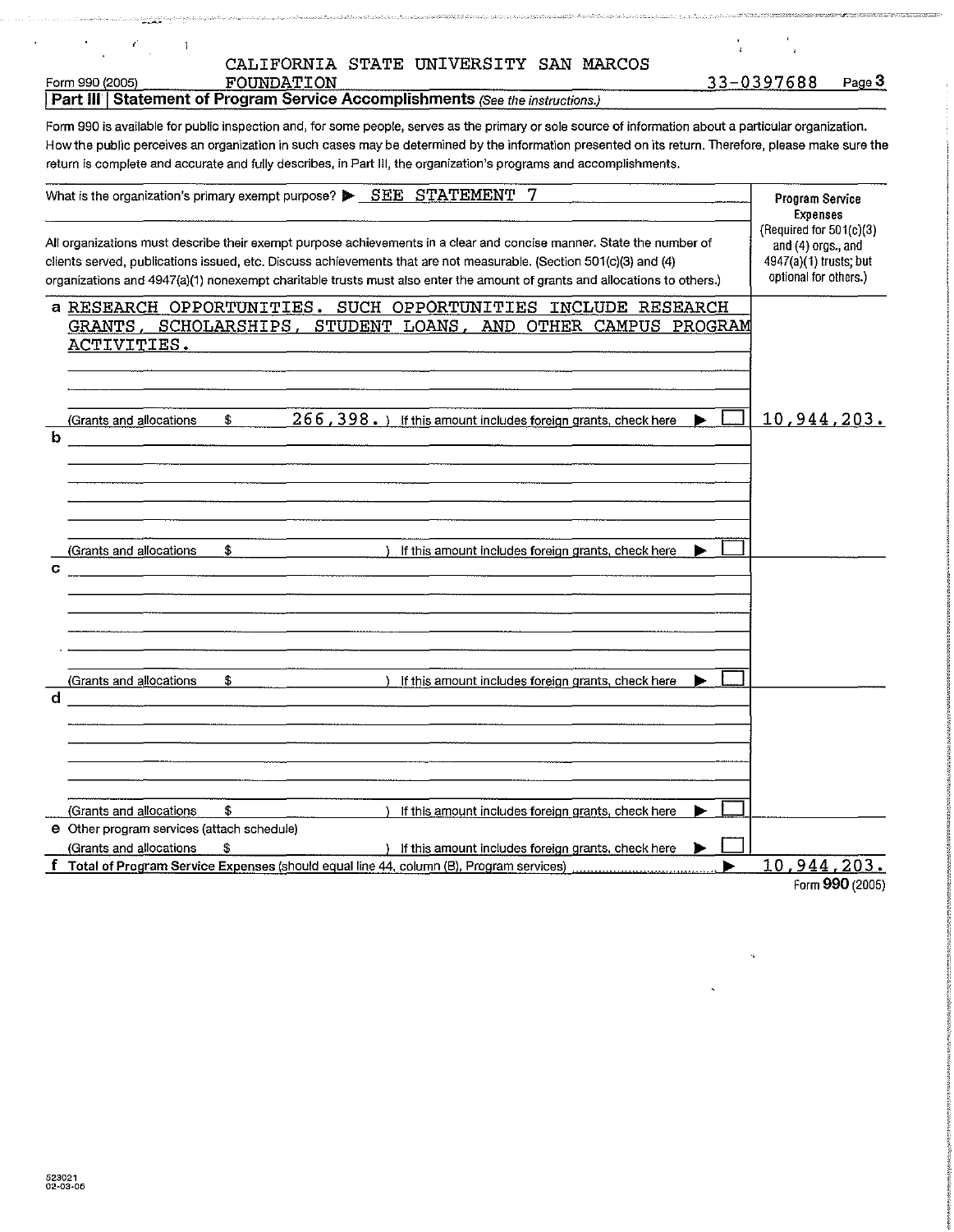Form 990 (2005) FOUNDATION 33-0397688 Page4 **Part IV | Balance Sheets (See the instructions.) Note: Where required, attached schedules and amounts within the description column**  (B) (A) **should be for end-of-year amounts only.**  End of year **Beginning of year**   $\frac{12,186.45}{81,267.46}$ 45 **Cash· non-interest-bearing** ...................................................................... . 8,859,385. 5,881,267. 46 **Savings and temporary cash investments** ................................................. . 47 **a** Accounts receivable  $\begin{array}{|c|c|c|c|c|c|}\n\hline\n\text{b} & \text{Less:} \text{ allows a role for doubtful accounts} \\
\hline\n\end{array} \qquad\n\begin{array}{|c|c|c|c|c|c|}\n\hline\n47a & 1,854,721.\n\hline\n\end{array}$ **b** Less: allowance for doubtful accounts ........ 1 919 130. 47c 1 854 721. **48 a** Pledges receivable **but construct the analytic of the US** 1805.<br> **b** Less: allowance for doubtful accounts **48b b** Less: allowance for doubtful accounts  $2.219.621$ . 48c  $2.031.305.$ 49 **Grants receivable** .. .. .. . .. .. .......................................................... . 49 50 **Receivables from officers, directors, trustees,**  50 .l!l 51 a " "' ~~~e~e~o~:P~~~e~::~~;~~~;~;~~~ : : :r~;~r i84 061.f------------+-"''-+---------  $\frac{6}{3}$  b Less: allowance for doubtful accoubile with  $\frac{51a}{51b}$   $\frac{104,001}{51c}$   $\frac{51c}{51c}$   $\frac{184,061}{51c}$ 51c 52 Inventories for sale or use  $\frac{1}{287}$  and  $\frac{1}{287}$  and  $\frac{1}{287}$  and  $\frac{1}{288}$  and  $\frac{1}{287}$  and  $\frac{1}{227}$  and  $\frac{1}{288}$  and  $\frac{1}{288}$  and deferred charges  $\frac{1}{227}$  and  $\frac{1}{287}$  and  $\frac{1}{227}$  and 287 423. 52 **Prepaid expenses and deferred charges**   $\frac{22,236}{281,690}$ 53  $11, 281, 690$ ,  $54$  12, 306, 214. Investments- securiti.S'r.~'r. ... ~ ........... ::::::::: · ··· ·~·"Clc~~; [xi FMV 54 55 a **Investments -land, buildings, and equipment: basis** .................................... .. 55 a b **Less: accumulated depreciation** 55b 55c 56 56 57 a Land, buildings, and equipment: basis  $\frac{1}{100}$   $\frac{57a}{34}$   $\frac{2,469,880}{3}$ b Less: accumulated depreciation . . I 57b I 1 0 7 3 12 3 • 1 470 839. 57c 1 3 9 6 7 5 7 • 58 Other assets (describe  $\blacktriangleright$  SEE STATEMENT  $10$  ) 236,489. 58 <sup>59</sup>**Total assets (must eaualline 74). Add lines 45 throuah 58** 23 330 881. 59 29 090 029. <sup>60</sup>**Accounts payable and accrued expenses** .................................................. . 791 665. 60 1 354 108. 61 **Grants payable** ...................................................................................... . 61 **Deferred revenue** .......... . 438 346. 62 482 696. 62 \_ 63<br>⊫ |<br>" **Loans from officers, directors, trustees, and key employees**  63 :c 64 64a  $\overline{\Xi}$ b Mortgages and other notes payable measurement control and control of the state of the state of the state of the S4b 65 Other liabilities (describe  $\blacktriangleright$  65  $0.$ **66 Total liabilities. Add lines 60 throuah 65)** .. 1 230 011. 66 1 836 804. **Organizations that follow SFAS 117, check here**  $\blacktriangleright \overline{X}$  **and complete lines 67 through 69 and lines 73 and** 74. **Net Assets or Fund Balances 67 Unrestricted** ........................................................................................... . 7 859 547. 67 7 784 480. **68 Temporarily restricted** ............................................................................ .. 3 364 653. 68 7 126 512. 69 Permanently restricted . . .. . .. . ........................................................ .. 10 876 670. 69 12 342 233. **Organizations that do not follow SFAS 117, check here**  $\blacktriangleright$  $\lfloor \ldots \rfloor$  **and** complete lines 70 through 74. 70 **Capital stock, trust principal, or current funds** ......................................... .. 70 ., **71 Paid-in or capital surplus, or land, building, and equipment fund** 71 72 Retained earnings, endowment, accumulated income, or other funds **............** | **72** 72 73 Total net assets or fund balances (add lines 67 through 69 or lines 70 through 72; column (A) must equal line 19; column (B) must equal line 21) ......... . 22 100 870. 73 27 253 225.

**74 Total liabilities and net assets/fund balances. Add lines 66 and 73** ... 23 330 881. 74 29 090 029.

 $\lambda$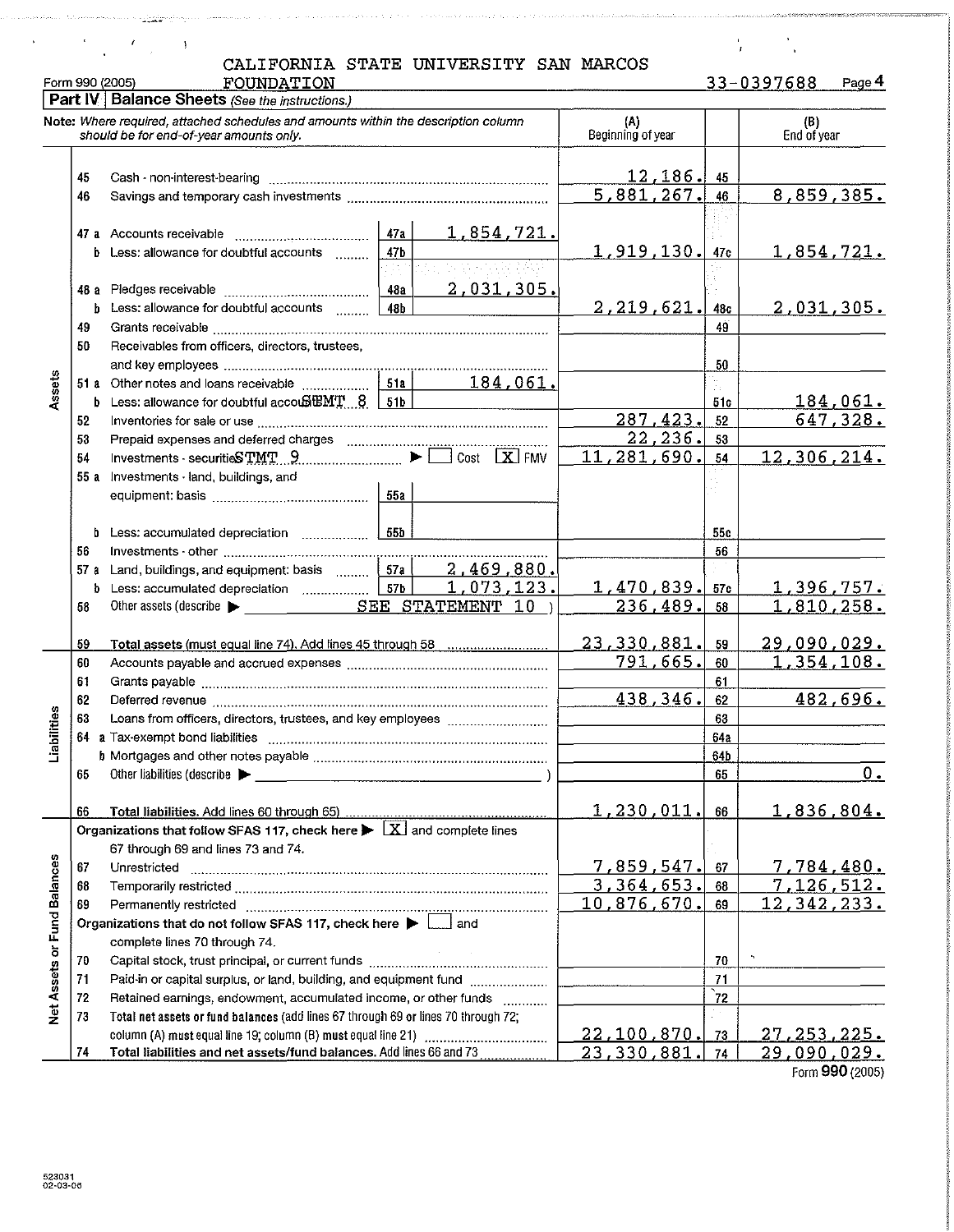|                | $\epsilon$                                                                                                                                                                                                                     |                                                                       |                     |                                                                                    |                            |
|----------------|--------------------------------------------------------------------------------------------------------------------------------------------------------------------------------------------------------------------------------|-----------------------------------------------------------------------|---------------------|------------------------------------------------------------------------------------|----------------------------|
|                | CALIFORNIA STATE UNIVERSITY SAN MARCOS                                                                                                                                                                                         |                                                                       |                     |                                                                                    |                            |
|                | Form 990 (2005)<br>FOUNDATION                                                                                                                                                                                                  |                                                                       |                     | 33-0397688                                                                         | Page 5                     |
|                | Part IV-A   Reconciliation of Revenue per Audited Financial Statements With Revenue per Return (See the                                                                                                                        |                                                                       |                     |                                                                                    |                            |
|                | instructions.)                                                                                                                                                                                                                 |                                                                       |                     |                                                                                    |                            |
|                |                                                                                                                                                                                                                                |                                                                       |                     |                                                                                    | $a$ 21,780,824.            |
| a              |                                                                                                                                                                                                                                |                                                                       |                     |                                                                                    |                            |
| b              | Amounts included on line a but not on Part I, line 12:                                                                                                                                                                         |                                                                       |                     |                                                                                    |                            |
| 1              | Net unrealized gains on investments [[11] with the contract the contract of the last set of the last set of the                                                                                                                |                                                                       | 604, 288.           |                                                                                    |                            |
| $\mathbf{2}^-$ |                                                                                                                                                                                                                                |                                                                       |                     |                                                                                    |                            |
| 3.             |                                                                                                                                                                                                                                |                                                                       |                     |                                                                                    |                            |
| 4              | Other (specify): SEE STATEMENT $11$ $\boxed{14}$ $\boxed{04}$ $\boxed{4}$ , $400$ , $440$ .                                                                                                                                    |                                                                       |                     |                                                                                    |                            |
|                |                                                                                                                                                                                                                                |                                                                       |                     | b.                                                                                 | 5,004,728.                 |
| C.             | Subtract line b from line a                                                                                                                                                                                                    |                                                                       |                     |                                                                                    | <u>。 16,776,096.</u>       |
| đ.             | Amounts included on Part I, line 12, but not on line a:                                                                                                                                                                        |                                                                       |                     |                                                                                    |                            |
|                |                                                                                                                                                                                                                                |                                                                       |                     |                                                                                    |                            |
|                |                                                                                                                                                                                                                                |                                                                       | d2                  |                                                                                    |                            |
|                |                                                                                                                                                                                                                                |                                                                       |                     | d                                                                                  |                            |
|                |                                                                                                                                                                                                                                |                                                                       |                     |                                                                                    | $e$ 16,776,096.            |
|                | Part IV-B   Reconciliation of Expenses per Audited Financial Statements With Expenses per Return                                                                                                                               |                                                                       |                     |                                                                                    |                            |
| a              |                                                                                                                                                                                                                                |                                                                       |                     |                                                                                    | $a \mid 16,628,469.$       |
| b.             | Amounts included on line a but not on Part I, line 17:                                                                                                                                                                         |                                                                       |                     |                                                                                    |                            |
| 1              |                                                                                                                                                                                                                                |                                                                       |                     |                                                                                    |                            |
| 2.             |                                                                                                                                                                                                                                |                                                                       |                     |                                                                                    |                            |
| 3.             |                                                                                                                                                                                                                                |                                                                       |                     |                                                                                    |                            |
|                | 4 Other (specify): <u>SEE STATEMENT 12</u> b4 4, 400, 440.                                                                                                                                                                     |                                                                       |                     |                                                                                    |                            |
|                | Add lines b1 through b4 manufactured and content and content and content and content and content and content and content and content and content and content and content and content and content and content and content and c |                                                                       |                     | b                                                                                  | 4,400,440.                 |
| C              |                                                                                                                                                                                                                                |                                                                       |                     |                                                                                    | $c 12,228,029$ .           |
| d.             | Subtract line b from line a measurement communication of the contract communication of the b from line a                                                                                                                       |                                                                       |                     |                                                                                    |                            |
|                | Amounts included on Part I, line 17, but not on line a:                                                                                                                                                                        |                                                                       |                     |                                                                                    |                            |
|                |                                                                                                                                                                                                                                |                                                                       | d2                  |                                                                                    |                            |
|                |                                                                                                                                                                                                                                |                                                                       |                     |                                                                                    |                            |
|                |                                                                                                                                                                                                                                |                                                                       |                     |                                                                                    |                            |
|                |                                                                                                                                                                                                                                |                                                                       |                     | d                                                                                  | $0\leq$                    |
|                |                                                                                                                                                                                                                                |                                                                       |                     |                                                                                    | . 12,228,029 او l e        |
|                | Current Officers, Directors, Trustees, and Key Employees (List each person who was an officer, director, trustee,<br>Part V-A                                                                                                  |                                                                       |                     |                                                                                    |                            |
|                | or key employee at any time during the year even if they were not compensated.) (See the instructions.)                                                                                                                        |                                                                       |                     |                                                                                    |                            |
|                | (A) Name and address                                                                                                                                                                                                           | (B) Title and average hours   (C) Compensation<br>per week devoted to | (If not paid, enter |                                                                                    | (E) Expense<br>account and |
|                |                                                                                                                                                                                                                                | position                                                              | -0-.)               | (D) Contributions to<br>employee benefit<br>plans & deferred<br>compensation plans | other allowances           |
|                |                                                                                                                                                                                                                                |                                                                       |                     |                                                                                    |                            |
|                |                                                                                                                                                                                                                                |                                                                       |                     |                                                                                    |                            |
|                | SEE STATEMENT 13                                                                                                                                                                                                               |                                                                       | $216,094$ , 48,449. |                                                                                    | $0_{\bullet}$              |
|                |                                                                                                                                                                                                                                |                                                                       |                     |                                                                                    |                            |
|                |                                                                                                                                                                                                                                |                                                                       |                     |                                                                                    |                            |
|                |                                                                                                                                                                                                                                |                                                                       |                     |                                                                                    |                            |
|                |                                                                                                                                                                                                                                |                                                                       |                     |                                                                                    |                            |
|                |                                                                                                                                                                                                                                |                                                                       |                     |                                                                                    |                            |
|                |                                                                                                                                                                                                                                |                                                                       |                     |                                                                                    |                            |
|                |                                                                                                                                                                                                                                |                                                                       |                     |                                                                                    |                            |
|                |                                                                                                                                                                                                                                |                                                                       |                     |                                                                                    |                            |
|                |                                                                                                                                                                                                                                |                                                                       |                     |                                                                                    |                            |
|                |                                                                                                                                                                                                                                |                                                                       |                     |                                                                                    |                            |
|                |                                                                                                                                                                                                                                |                                                                       |                     |                                                                                    |                            |
|                |                                                                                                                                                                                                                                |                                                                       |                     |                                                                                    |                            |
|                |                                                                                                                                                                                                                                |                                                                       |                     |                                                                                    |                            |
|                |                                                                                                                                                                                                                                |                                                                       |                     |                                                                                    |                            |
|                |                                                                                                                                                                                                                                |                                                                       |                     |                                                                                    |                            |
|                |                                                                                                                                                                                                                                |                                                                       |                     |                                                                                    |                            |
|                |                                                                                                                                                                                                                                |                                                                       |                     |                                                                                    |                            |
|                |                                                                                                                                                                                                                                |                                                                       |                     |                                                                                    |                            |
|                |                                                                                                                                                                                                                                |                                                                       |                     |                                                                                    |                            |
|                |                                                                                                                                                                                                                                |                                                                       |                     |                                                                                    |                            |
|                |                                                                                                                                                                                                                                |                                                                       |                     |                                                                                    |                            |

 $\sim$   $\sim$   $\sim$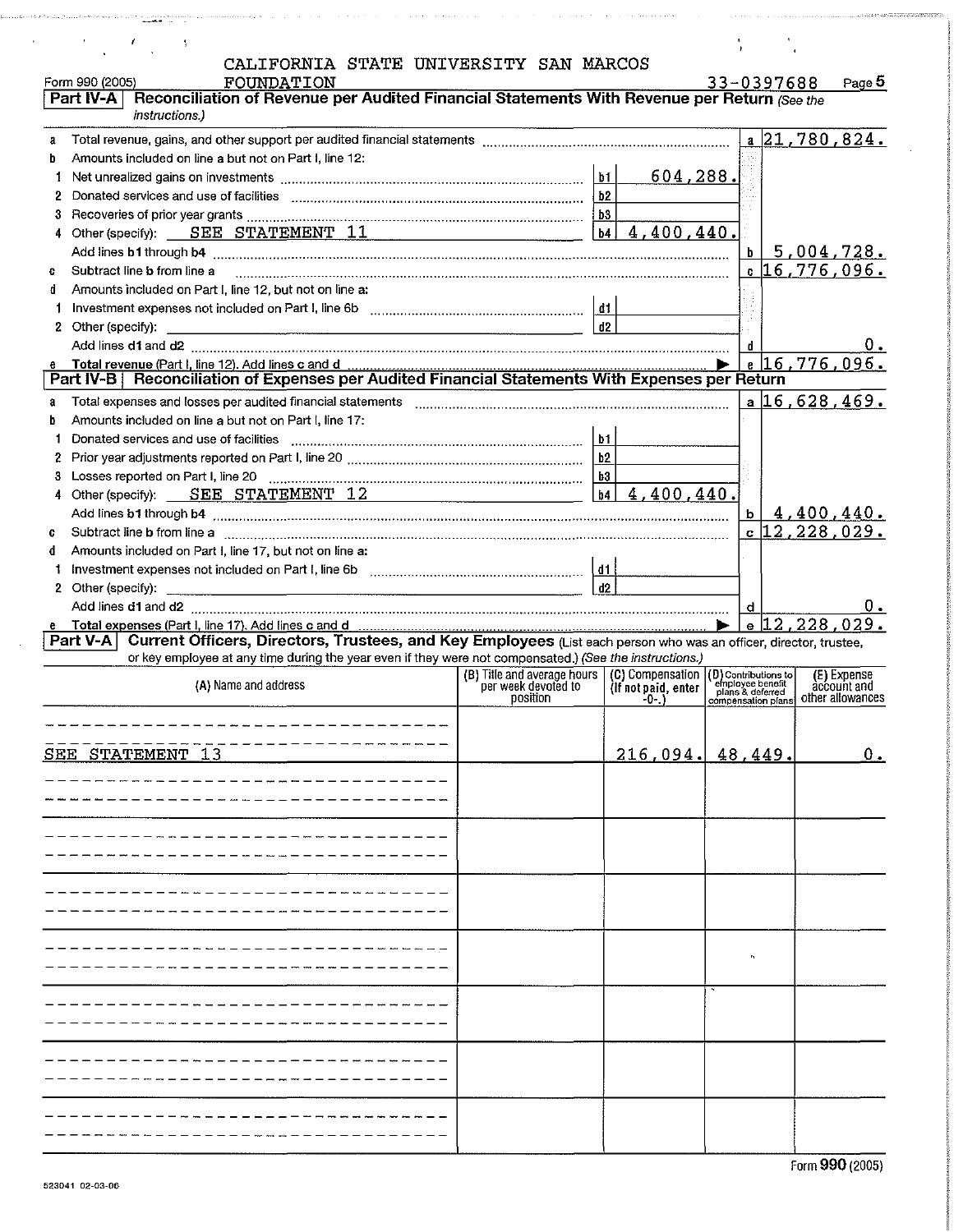|   | CALIFORNIA STATE UNIVERSITY SAN MARCOS                                                                                                                                                                                                                                            |                        |                  |                                                                             |     |             |               |
|---|-----------------------------------------------------------------------------------------------------------------------------------------------------------------------------------------------------------------------------------------------------------------------------------|------------------------|------------------|-----------------------------------------------------------------------------|-----|-------------|---------------|
|   | FOUNDATION<br>Form 990 (2005)                                                                                                                                                                                                                                                     |                        |                  | 33-0397688                                                                  |     |             | Page <b>b</b> |
|   | Current Officers, Directors, Trustees, and Key Employees (continued)<br>Part V-A                                                                                                                                                                                                  |                        |                  |                                                                             |     | <b>Yes</b>  | No            |
|   | 75 a Enter the total number of officers, directors, and trustees permitted to vote on organization business at board                                                                                                                                                              |                        |                  |                                                                             |     |             |               |
|   |                                                                                                                                                                                                                                                                                   |                        |                  | 16                                                                          |     |             |               |
|   | b Are any officers, directors, trustees, or key employees listed in Form 990, Part V-A, or highest compensated employees                                                                                                                                                          |                        |                  |                                                                             |     |             |               |
|   | listed in Schedule A, Part I, or highest compensated professional and other independent contractors listed in Schedule A,<br>Part II-A or II-B, related to each other through family or business relationships? If "Yes," attach a statement that identifies                      |                        |                  |                                                                             |     |             |               |
|   | the individuals and explains the relationship(s)                                                                                                                                                                                                                                  |                        |                  |                                                                             | 75b |             | x             |
| c | Do any officers, directors, trustees, or key employees listed in Form 990, Part V-A, or highest compensated employees                                                                                                                                                             |                        |                  |                                                                             |     |             |               |
|   | listed in Schedule A, Part I, or highest compensated professional and other independent contractors listed in Schedule A,                                                                                                                                                         |                        |                  |                                                                             |     |             |               |
|   | Part II-A or II-B, receive compensation from any other organizations, whether tax exempt or taxable, that are related to this                                                                                                                                                     |                        |                  |                                                                             |     |             |               |
|   | organization through common supervision or common control?                                                                                                                                                                                                                        |                        |                  |                                                                             | 75c |             | х             |
|   | Note. Related organizations include section 509(a)(3) supporting organizations.<br>If "Yes," attach a statement that identifies the individuals, explains the relationship between this organization and the other organization(s), and                                           |                        |                  |                                                                             |     |             |               |
|   | describes the compensation arrangements, including amounts paid to each individual by each related organization.                                                                                                                                                                  |                        |                  |                                                                             |     |             |               |
|   | d Does the organization have a written conflict of interest policy?                                                                                                                                                                                                               |                        |                  |                                                                             | 75d | х           |               |
|   | Former Officers, Directors, Trustees, and Key Employees That Received Compensation or Other<br>Part V-B                                                                                                                                                                           |                        |                  |                                                                             |     |             |               |
|   | Benefits (If any former officer, director, trustee, or key employee received compensation or other benefits (described below) during<br>the year, list that person below and enter the amount of compensation or other benefits in the appropriate column. See the instructions.) |                        |                  |                                                                             |     |             |               |
|   |                                                                                                                                                                                                                                                                                   |                        |                  | (D) Contributions to                                                        |     | (E) Expense |               |
|   | (A) Name and address<br><b>NONE</b>                                                                                                                                                                                                                                               | (B) Loans and Advances | (C) Compensation | employee benefit<br>plans & deferred<br>compensation plans other allowances |     | account and |               |
|   |                                                                                                                                                                                                                                                                                   |                        |                  |                                                                             |     |             |               |
|   |                                                                                                                                                                                                                                                                                   |                        |                  |                                                                             |     |             |               |
|   |                                                                                                                                                                                                                                                                                   |                        |                  |                                                                             |     |             |               |
|   |                                                                                                                                                                                                                                                                                   |                        |                  |                                                                             |     |             |               |
|   |                                                                                                                                                                                                                                                                                   |                        |                  |                                                                             |     |             |               |
|   |                                                                                                                                                                                                                                                                                   |                        |                  |                                                                             |     |             |               |
|   |                                                                                                                                                                                                                                                                                   |                        |                  |                                                                             |     |             |               |
|   |                                                                                                                                                                                                                                                                                   |                        |                  |                                                                             |     |             |               |
|   |                                                                                                                                                                                                                                                                                   |                        |                  |                                                                             |     |             |               |
|   |                                                                                                                                                                                                                                                                                   |                        |                  |                                                                             |     |             |               |
|   |                                                                                                                                                                                                                                                                                   |                        |                  |                                                                             |     |             |               |
|   |                                                                                                                                                                                                                                                                                   |                        |                  |                                                                             |     |             |               |

المتقصص والمستحيل والمناول والمستحدث والمتحدث والمتحدث والمستحدث

a programa de la programa de la ca

فتفتت

 $\mathbb{R}^2$ 

|      | Other Information (See the instructions.)<br>Part VI I                                                                      |       | Yes. | No. |
|------|-----------------------------------------------------------------------------------------------------------------------------|-------|------|-----|
| 76   | Did the organization engage in any activity not previously reported to the IRS? If "Yes," attach a detailed                 |       |      |     |
|      | description of each activity                                                                                                | 76    |      | x   |
| 77   |                                                                                                                             | 77    |      | x   |
|      | If "Yes," attach a conformed copy of the changes.                                                                           |       |      |     |
| 78 а | Did the organization have unrelated business gross income of \$1,000 or more during the year covered by this return?        | 78a   |      | x   |
|      | N/A<br><b>b</b> If "Yes," has it filed a tax return on Form 990-T for this year?                                            | 78b   |      |     |
| 79   | Was there a liquidation, dissolution, termination, or substantial contraction during the year? If "Yes," attach a statement | 79    |      | x   |
| 80 a | Is the organization related (other than by association with a statewide or nationwide organization) through common          |       |      |     |
|      | membership, governing bodies, trustees, officers, etc., to any other exempt or nonexempt organization?                      | 80a   | x    |     |
|      | b If "Yes," enter the name of the organization CALIFORNIA STATE UNIVERSITY SAN MARCOS                                       |       |      |     |
|      | and check whether it is $\lfloor \mathbf{X} \rfloor$ exempt or<br>nonexempt                                                 |       |      |     |
| 81 а | Enter direct or indirect political expenditures. (See line 81 instructions.)<br>O<br>811                                    |       |      |     |
|      | b Did the organization file Form 1120-POL for this year?                                                                    | 8 I b |      |     |

---------------------------------

--------------------------------- ---------------------------------

--------------------------------- ---------------------------------

.<br>The special contract the state of the state of the state of the state of the state of the state of the state of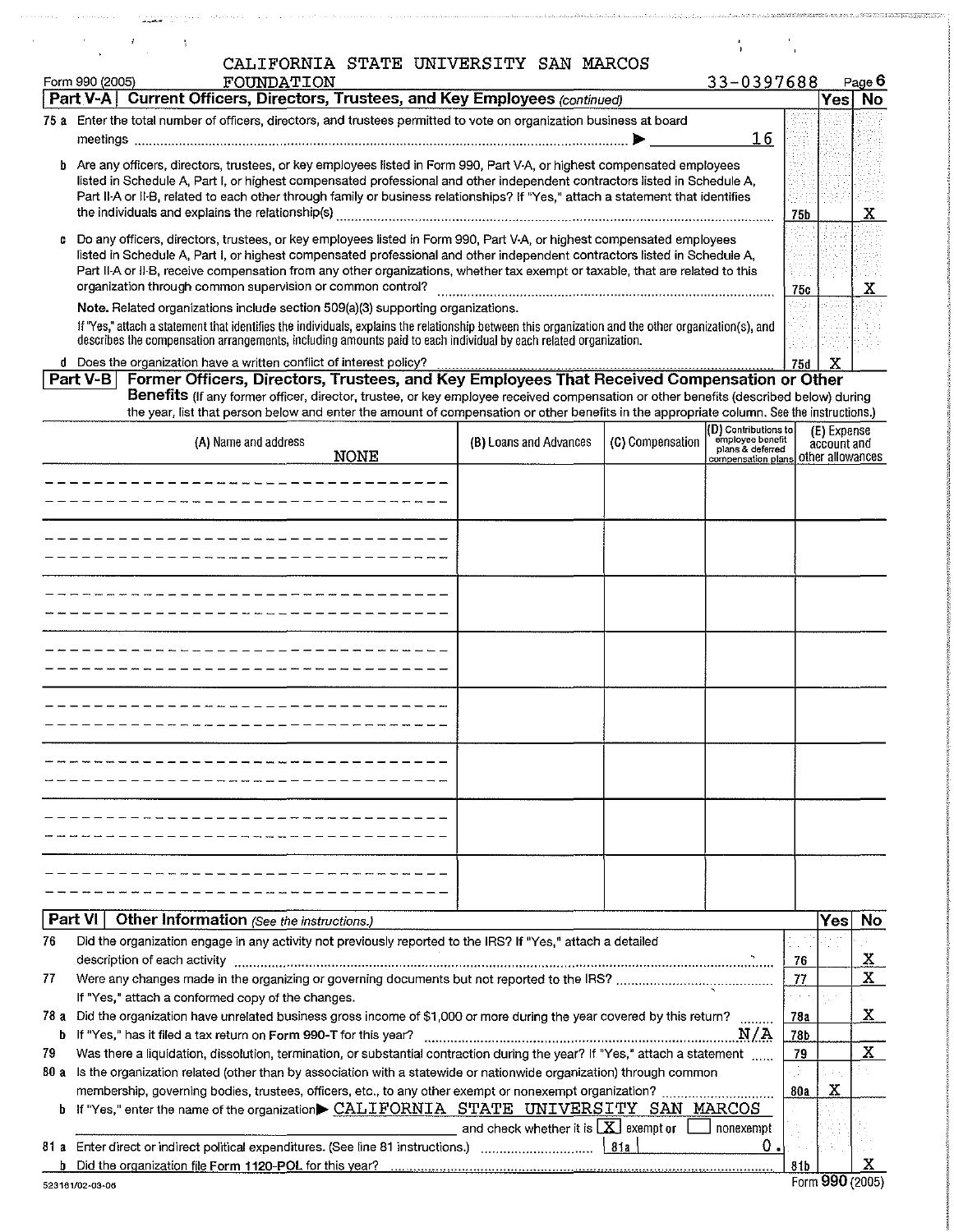|  |  |  | 'ALIFORNIA STATE UNIVERSITY SAN MARCOS |  |  |
|--|--|--|----------------------------------------|--|--|
|--|--|--|----------------------------------------|--|--|

أمحوه والمتعاون والمتناوب والمتناور

| b<br>b<br>84 а<br>b<br>85<br>b<br>c<br>đ<br>e<br>h<br>86 | Part VI   Other Information (continued)<br>82 a Did the organization receive donated services or the use of materials, equipment, or facilities at no charge or at substantially<br>less than fair rental value?<br>If "Yes," you may indicate the value of these items here. Do not include this<br>amount as revenue in Part I or as an expense in Part II.<br>02 <sub>b</sub><br>83 a Did the organization comply with the public inspection requirements for returns and exemption applications?<br>If "Yes," did the organization include with every solicitation an express statement that such contributions or gifts were not<br>If "Yes" was answered to either 85a or 85b, do not complete 85c through 85h below unless the organization received a<br>waiver for proxy tax owed for the prior year.<br>N/A<br><b>85c</b><br>N/A<br>85d<br>N/A<br><b>85e</b><br>N/A<br>85f<br>Taxable amount of lobbying and political expenditures (line 85d less 85e) [<br>N/A<br>If section 6033(e)(1)(A) dues notices were sent, does the organization agree to add the amount on line 85f | 82a<br>83а<br>83b<br>84a<br>84b<br>85a<br>85b | х<br>$\mathbf X$<br>$\mathbf X$ | Yes  No<br>$\mathbf{x}$ |
|----------------------------------------------------------|------------------------------------------------------------------------------------------------------------------------------------------------------------------------------------------------------------------------------------------------------------------------------------------------------------------------------------------------------------------------------------------------------------------------------------------------------------------------------------------------------------------------------------------------------------------------------------------------------------------------------------------------------------------------------------------------------------------------------------------------------------------------------------------------------------------------------------------------------------------------------------------------------------------------------------------------------------------------------------------------------------------------------------------------------------------------------------------|-----------------------------------------------|---------------------------------|-------------------------|
|                                                          |                                                                                                                                                                                                                                                                                                                                                                                                                                                                                                                                                                                                                                                                                                                                                                                                                                                                                                                                                                                                                                                                                          |                                               |                                 |                         |
|                                                          |                                                                                                                                                                                                                                                                                                                                                                                                                                                                                                                                                                                                                                                                                                                                                                                                                                                                                                                                                                                                                                                                                          |                                               |                                 |                         |
|                                                          |                                                                                                                                                                                                                                                                                                                                                                                                                                                                                                                                                                                                                                                                                                                                                                                                                                                                                                                                                                                                                                                                                          |                                               |                                 |                         |
|                                                          |                                                                                                                                                                                                                                                                                                                                                                                                                                                                                                                                                                                                                                                                                                                                                                                                                                                                                                                                                                                                                                                                                          |                                               |                                 |                         |
|                                                          |                                                                                                                                                                                                                                                                                                                                                                                                                                                                                                                                                                                                                                                                                                                                                                                                                                                                                                                                                                                                                                                                                          |                                               |                                 |                         |
|                                                          |                                                                                                                                                                                                                                                                                                                                                                                                                                                                                                                                                                                                                                                                                                                                                                                                                                                                                                                                                                                                                                                                                          |                                               |                                 |                         |
|                                                          |                                                                                                                                                                                                                                                                                                                                                                                                                                                                                                                                                                                                                                                                                                                                                                                                                                                                                                                                                                                                                                                                                          |                                               |                                 |                         |
|                                                          |                                                                                                                                                                                                                                                                                                                                                                                                                                                                                                                                                                                                                                                                                                                                                                                                                                                                                                                                                                                                                                                                                          |                                               |                                 |                         |
|                                                          |                                                                                                                                                                                                                                                                                                                                                                                                                                                                                                                                                                                                                                                                                                                                                                                                                                                                                                                                                                                                                                                                                          |                                               |                                 |                         |
|                                                          |                                                                                                                                                                                                                                                                                                                                                                                                                                                                                                                                                                                                                                                                                                                                                                                                                                                                                                                                                                                                                                                                                          |                                               |                                 |                         |
|                                                          |                                                                                                                                                                                                                                                                                                                                                                                                                                                                                                                                                                                                                                                                                                                                                                                                                                                                                                                                                                                                                                                                                          |                                               |                                 |                         |
|                                                          |                                                                                                                                                                                                                                                                                                                                                                                                                                                                                                                                                                                                                                                                                                                                                                                                                                                                                                                                                                                                                                                                                          |                                               |                                 |                         |
|                                                          |                                                                                                                                                                                                                                                                                                                                                                                                                                                                                                                                                                                                                                                                                                                                                                                                                                                                                                                                                                                                                                                                                          |                                               |                                 |                         |
|                                                          |                                                                                                                                                                                                                                                                                                                                                                                                                                                                                                                                                                                                                                                                                                                                                                                                                                                                                                                                                                                                                                                                                          |                                               |                                 |                         |
|                                                          |                                                                                                                                                                                                                                                                                                                                                                                                                                                                                                                                                                                                                                                                                                                                                                                                                                                                                                                                                                                                                                                                                          |                                               |                                 |                         |
|                                                          |                                                                                                                                                                                                                                                                                                                                                                                                                                                                                                                                                                                                                                                                                                                                                                                                                                                                                                                                                                                                                                                                                          |                                               |                                 |                         |
|                                                          |                                                                                                                                                                                                                                                                                                                                                                                                                                                                                                                                                                                                                                                                                                                                                                                                                                                                                                                                                                                                                                                                                          |                                               |                                 |                         |
|                                                          |                                                                                                                                                                                                                                                                                                                                                                                                                                                                                                                                                                                                                                                                                                                                                                                                                                                                                                                                                                                                                                                                                          |                                               |                                 |                         |
|                                                          |                                                                                                                                                                                                                                                                                                                                                                                                                                                                                                                                                                                                                                                                                                                                                                                                                                                                                                                                                                                                                                                                                          | 85g                                           |                                 |                         |
|                                                          |                                                                                                                                                                                                                                                                                                                                                                                                                                                                                                                                                                                                                                                                                                                                                                                                                                                                                                                                                                                                                                                                                          |                                               |                                 |                         |
|                                                          | to its reasonable estimate of dues allocable to nondeductible lobbying and political expenditures for the<br>N/A                                                                                                                                                                                                                                                                                                                                                                                                                                                                                                                                                                                                                                                                                                                                                                                                                                                                                                                                                                         | 85h                                           |                                 |                         |
|                                                          | 501(c)(7) organizations. Enter: a Initiation fees and capital contributions included on                                                                                                                                                                                                                                                                                                                                                                                                                                                                                                                                                                                                                                                                                                                                                                                                                                                                                                                                                                                                  |                                               |                                 |                         |
|                                                          | $\ln e$ 12 $\ldots$<br>N/A<br><b>86a</b>                                                                                                                                                                                                                                                                                                                                                                                                                                                                                                                                                                                                                                                                                                                                                                                                                                                                                                                                                                                                                                                 |                                               |                                 |                         |
| b                                                        | N/A<br>86b                                                                                                                                                                                                                                                                                                                                                                                                                                                                                                                                                                                                                                                                                                                                                                                                                                                                                                                                                                                                                                                                               |                                               |                                 |                         |
| 87                                                       | N/A<br>87a<br>501(c)(12) organizations. Enter: a Gross income from members or shareholders                                                                                                                                                                                                                                                                                                                                                                                                                                                                                                                                                                                                                                                                                                                                                                                                                                                                                                                                                                                               |                                               |                                 |                         |
| b                                                        | Gross income from other sources. (Do not net amounts due or paid to other sources                                                                                                                                                                                                                                                                                                                                                                                                                                                                                                                                                                                                                                                                                                                                                                                                                                                                                                                                                                                                        |                                               |                                 |                         |
|                                                          | N/A<br>87b                                                                                                                                                                                                                                                                                                                                                                                                                                                                                                                                                                                                                                                                                                                                                                                                                                                                                                                                                                                                                                                                               |                                               |                                 |                         |
| 88.                                                      | At any time during the year, did the organization own a 50% or greater interest in a taxable corporation or partnership,                                                                                                                                                                                                                                                                                                                                                                                                                                                                                                                                                                                                                                                                                                                                                                                                                                                                                                                                                                 |                                               |                                 |                         |
|                                                          | or an entity disregarded as separate from the organization under Regulations sections 301.7701-2 and 301.7701-37                                                                                                                                                                                                                                                                                                                                                                                                                                                                                                                                                                                                                                                                                                                                                                                                                                                                                                                                                                         |                                               |                                 | $\mathbf{X}$            |
|                                                          |                                                                                                                                                                                                                                                                                                                                                                                                                                                                                                                                                                                                                                                                                                                                                                                                                                                                                                                                                                                                                                                                                          | 88                                            |                                 |                         |
|                                                          | 89 a 501(c)(3) organizations. Enter: Amount of tax imposed on the organization during the year under:                                                                                                                                                                                                                                                                                                                                                                                                                                                                                                                                                                                                                                                                                                                                                                                                                                                                                                                                                                                    |                                               |                                 |                         |
|                                                          | 501(c)(3) and 501(c)(4) organizations. Did the organization engage in any section 4958 excess benefit                                                                                                                                                                                                                                                                                                                                                                                                                                                                                                                                                                                                                                                                                                                                                                                                                                                                                                                                                                                    |                                               |                                 |                         |
|                                                          | transaction during the year or did it become aware of an excess benefit transaction from a prior year?                                                                                                                                                                                                                                                                                                                                                                                                                                                                                                                                                                                                                                                                                                                                                                                                                                                                                                                                                                                   |                                               |                                 |                         |
|                                                          |                                                                                                                                                                                                                                                                                                                                                                                                                                                                                                                                                                                                                                                                                                                                                                                                                                                                                                                                                                                                                                                                                          | 89b                                           |                                 | $\mathbf{x}$            |
|                                                          | Enter: Amount of tax imposed on the organization managers or disqualified persons during the year under                                                                                                                                                                                                                                                                                                                                                                                                                                                                                                                                                                                                                                                                                                                                                                                                                                                                                                                                                                                  |                                               |                                 |                         |
|                                                          |                                                                                                                                                                                                                                                                                                                                                                                                                                                                                                                                                                                                                                                                                                                                                                                                                                                                                                                                                                                                                                                                                          |                                               |                                 | <u>0.</u>               |
| d.                                                       |                                                                                                                                                                                                                                                                                                                                                                                                                                                                                                                                                                                                                                                                                                                                                                                                                                                                                                                                                                                                                                                                                          |                                               |                                 | $0_{\cdot}$             |
|                                                          | 90 a List the states with which a copy of this return is filed $\blacktriangleright$ CA                                                                                                                                                                                                                                                                                                                                                                                                                                                                                                                                                                                                                                                                                                                                                                                                                                                                                                                                                                                                  |                                               |                                 |                         |
| b.                                                       |                                                                                                                                                                                                                                                                                                                                                                                                                                                                                                                                                                                                                                                                                                                                                                                                                                                                                                                                                                                                                                                                                          |                                               |                                 | 332                     |
| 91 a                                                     | $\begin{array}{ c c c c c }\hline \text{N} & \text{N} & \text{N} & \text{N} & \text{N} & \text{N} & \text{N} & \text{N} \ \hline \text{N} & \text{N} & \text{N} & \text{N} & \text{N} & \text{N} & \text{N} & \text{N} \ \hline \text{N} & \text{N} & \text{N} & \text{N} & \text{N} & \text{N} & \text{N} & \text{N} & \text{N} & \text{N} & \text{N} & \text{N} & \text{N} & \text{N} & \text{N} & \text{N} & \text{$<br>The books are in care of CLARK HAMPTON, CFO<br>Located at > 435 E. CARMEL STREET, SAN MARCOS, CA<br>ZIP + 4 $\triangleright$ 92078                                                                                                                                                                                                                                                                                                                                                                                                                                                                                                                            |                                               |                                 |                         |
| b                                                        | At any time during the calendar year, did the organization have an interest in or a signature or other authority                                                                                                                                                                                                                                                                                                                                                                                                                                                                                                                                                                                                                                                                                                                                                                                                                                                                                                                                                                         |                                               |                                 |                         |
|                                                          | over a financial account in a foreign country (such as a bank account, securities account, or other financial                                                                                                                                                                                                                                                                                                                                                                                                                                                                                                                                                                                                                                                                                                                                                                                                                                                                                                                                                                            |                                               | Yes                             | <b>No</b>               |
|                                                          | account)?                                                                                                                                                                                                                                                                                                                                                                                                                                                                                                                                                                                                                                                                                                                                                                                                                                                                                                                                                                                                                                                                                | 91b                                           |                                 | $\mathbf{x}$            |
|                                                          | If "Yes," enter the name of the foreign country $\blacktriangleright$ ___________ N/A                                                                                                                                                                                                                                                                                                                                                                                                                                                                                                                                                                                                                                                                                                                                                                                                                                                                                                                                                                                                    |                                               |                                 |                         |
|                                                          | See the instructions for exceptions and filing requirements for Form TD F 90-22.1, Report of Foreign Bank                                                                                                                                                                                                                                                                                                                                                                                                                                                                                                                                                                                                                                                                                                                                                                                                                                                                                                                                                                                |                                               |                                 |                         |
|                                                          | and Financial Accounts.                                                                                                                                                                                                                                                                                                                                                                                                                                                                                                                                                                                                                                                                                                                                                                                                                                                                                                                                                                                                                                                                  |                                               |                                 |                         |
|                                                          | At any time during the calendar year, did the organization maintain an office outside of the United States?                                                                                                                                                                                                                                                                                                                                                                                                                                                                                                                                                                                                                                                                                                                                                                                                                                                                                                                                                                              | 91c                                           |                                 | X.                      |
|                                                          | If "Yes," enter the name of the foreign country $\blacktriangleright$ __________ N/A                                                                                                                                                                                                                                                                                                                                                                                                                                                                                                                                                                                                                                                                                                                                                                                                                                                                                                                                                                                                     |                                               |                                 |                         |
| 92                                                       |                                                                                                                                                                                                                                                                                                                                                                                                                                                                                                                                                                                                                                                                                                                                                                                                                                                                                                                                                                                                                                                                                          |                                               |                                 |                         |

Form 990 (2005)

 $\hat{\mathcal{L}}$ 

.<br>Listo Anniberr

a na karam<mark>a</mark>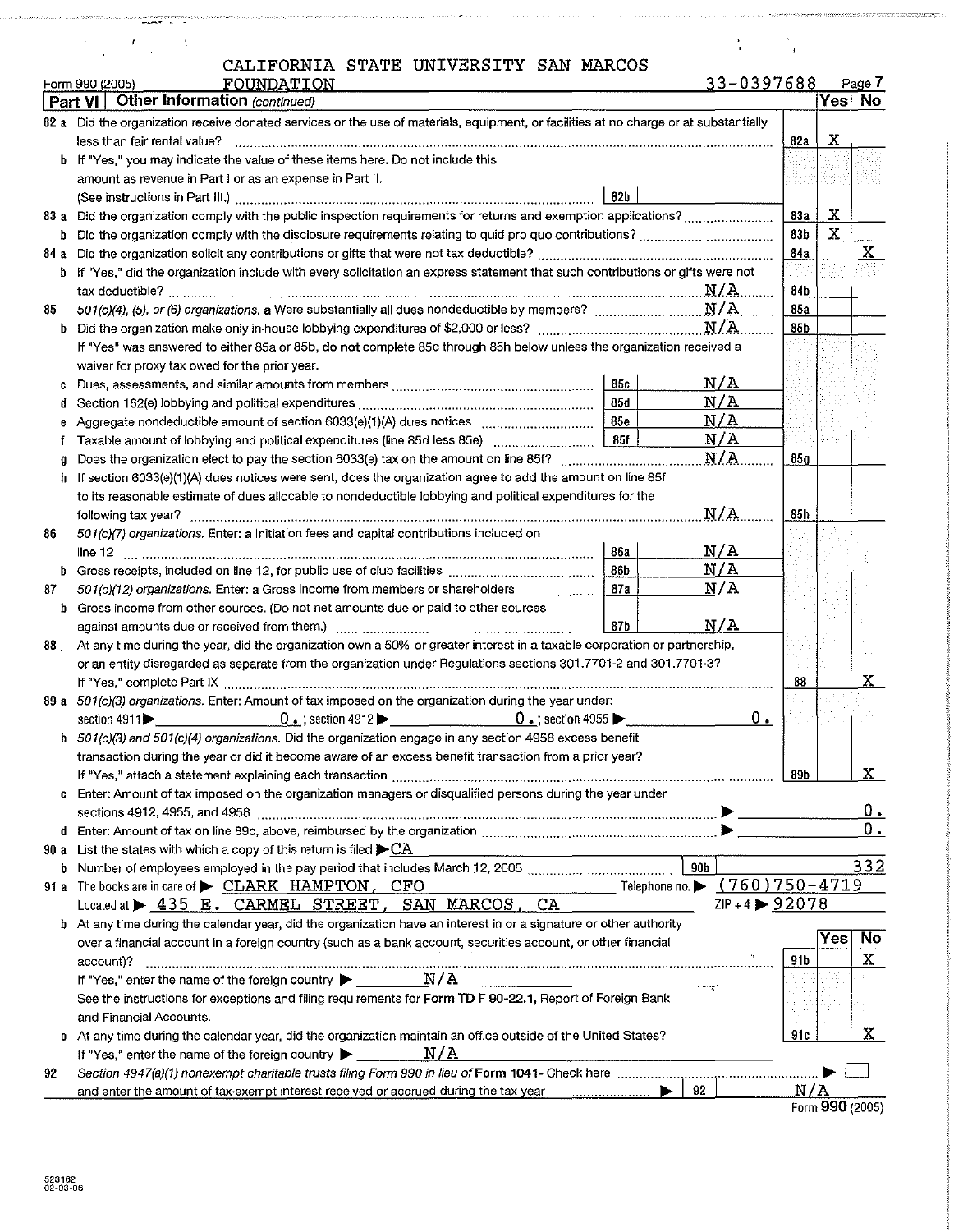|                    | $\frac{L}{\epsilon}$                                                                                                                                                                                                              |                              |                         | in the traditional comparation of the company of the company of the state of the second company of the section of<br>CALIFORNIA STATE UNIVERSITY SAN MARCOS |               |                                           |                                         |
|--------------------|-----------------------------------------------------------------------------------------------------------------------------------------------------------------------------------------------------------------------------------|------------------------------|-------------------------|-------------------------------------------------------------------------------------------------------------------------------------------------------------|---------------|-------------------------------------------|-----------------------------------------|
| Form 990 (2005)    | Part VII   Analysis of Income-Producing Activities (See the instructions.)                                                                                                                                                        | FOUNDATION                   |                         |                                                                                                                                                             |               |                                           | 33-0397688<br>Page 8                    |
|                    | Note: Enter gross amounts unless otherwise                                                                                                                                                                                        |                              |                         | Unrelated business income                                                                                                                                   |               | Excluded by section 512, 513, or 514      |                                         |
| indicated.         |                                                                                                                                                                                                                                   |                              | (A)                     | (B)                                                                                                                                                         | (C)<br>Exclu- | (D)                                       | (E)<br>Related or exempt                |
|                    | 93 Program service revenue:                                                                                                                                                                                                       |                              | <b>Business</b><br>code | Amount                                                                                                                                                      | sion<br>code  | Amount                                    | function income                         |
|                    | <b>CAMPUS PROGRAMS</b>                                                                                                                                                                                                            |                              |                         |                                                                                                                                                             |               |                                           | 5,019,854.                              |
| b                  |                                                                                                                                                                                                                                   |                              |                         |                                                                                                                                                             |               |                                           |                                         |
| c                  |                                                                                                                                                                                                                                   |                              |                         |                                                                                                                                                             |               |                                           |                                         |
| đ                  | <u> 1980 - Jan James James, politik eta politik (h. 1900).</u>                                                                                                                                                                    |                              |                         |                                                                                                                                                             |               |                                           |                                         |
| e                  |                                                                                                                                                                                                                                   |                              |                         |                                                                                                                                                             |               |                                           |                                         |
|                    | f Medicare/Medicaid payments                                                                                                                                                                                                      |                              |                         |                                                                                                                                                             |               |                                           |                                         |
|                    | g Fees and contracts from government agencies                                                                                                                                                                                     |                              |                         |                                                                                                                                                             |               |                                           |                                         |
| 95.                | 94 Membership dues and assessments<br>Interest on savings and temporary cash investments                                                                                                                                          |                              |                         |                                                                                                                                                             | 14            | <u>32,743.</u>                            |                                         |
| 96.                | Dividends and interest from securities                                                                                                                                                                                            |                              |                         |                                                                                                                                                             | 14            | 727.510.                                  |                                         |
|                    | 97 Net rental income or (loss) from real estate:                                                                                                                                                                                  |                              |                         | topolitici file                                                                                                                                             |               |                                           | Apab Carlos I.                          |
|                    |                                                                                                                                                                                                                                   |                              |                         |                                                                                                                                                             |               |                                           |                                         |
|                    |                                                                                                                                                                                                                                   |                              |                         |                                                                                                                                                             | 16            | 103.883.                                  |                                         |
|                    | 98 Net rental income or (loss) from personal property                                                                                                                                                                             |                              |                         |                                                                                                                                                             |               |                                           |                                         |
| 99.                |                                                                                                                                                                                                                                   |                              |                         |                                                                                                                                                             |               |                                           |                                         |
|                    | 100 Gain or (loss) from sales of assets                                                                                                                                                                                           |                              |                         |                                                                                                                                                             |               |                                           |                                         |
|                    |                                                                                                                                                                                                                                   |                              |                         |                                                                                                                                                             |               |                                           |                                         |
|                    | 101 Net income or (loss) from special events                                                                                                                                                                                      |                              |                         |                                                                                                                                                             |               |                                           |                                         |
|                    | 102 Gross profit or (loss) from sales of inventory                                                                                                                                                                                |                              |                         |                                                                                                                                                             | 03            | 425,477.                                  |                                         |
|                    | 103 Other revenue:                                                                                                                                                                                                                |                              |                         |                                                                                                                                                             |               |                                           |                                         |
| a                  |                                                                                                                                                                                                                                   |                              |                         |                                                                                                                                                             |               |                                           |                                         |
|                    |                                                                                                                                                                                                                                   |                              |                         |                                                                                                                                                             |               |                                           |                                         |
|                    | and the contract of the contract of the contract of the contract of the contract of the contract of the contract of                                                                                                               |                              |                         |                                                                                                                                                             |               |                                           |                                         |
| d                  | <u> 1980 - Jan Samman, Amerikaans en Staatsman (</u>                                                                                                                                                                              |                              |                         |                                                                                                                                                             |               |                                           |                                         |
| 6                  | 104 Subtotal (add columns (B), (D), and (E))                                                                                                                                                                                      |                              |                         |                                                                                                                                                             | 0.            | 1,289,613.                                | 5,019,854.                              |
|                    |                                                                                                                                                                                                                                   |                              |                         |                                                                                                                                                             |               |                                           | 6,309,467.                              |
|                    | Note: Line 105 plus line 1d, Part I, should equal the amount on line 12, Part I.                                                                                                                                                  |                              |                         |                                                                                                                                                             |               |                                           |                                         |
|                    | Part VIII Relationship of Activities to the Accomplishment of Exempt Purposes (See the instructions.)                                                                                                                             |                              |                         |                                                                                                                                                             |               |                                           |                                         |
| Line No.           | Explain how each activity for which income is reported in column (E) of Part VII contributed importantly to the accomplishment of the organization's                                                                              |                              |                         |                                                                                                                                                             |               |                                           |                                         |
|                    | exempt purposes (other than by providing funds for such purposes).                                                                                                                                                                |                              |                         |                                                                                                                                                             |               |                                           |                                         |
| 93A                | VARIOUS PROGRAMS ADMINISTERED BY THE FOUNDATION THAT PROMOTE AND                                                                                                                                                                  |                              |                         |                                                                                                                                                             |               |                                           |                                         |
|                    | ASSIST IN THE EDUCATIONAL OBJECTIVES                                                                                                                                                                                              |                              |                         | OF                                                                                                                                                          |               | CALIFORNIA                                | STATE UNIVERSITY                        |
|                    | SAN MARCOS.                                                                                                                                                                                                                       |                              |                         |                                                                                                                                                             |               |                                           |                                         |
| Part IX            | Information Regarding Taxable Subsidiaries and Disregarded Entities (See the instructions.)                                                                                                                                       |                              |                         |                                                                                                                                                             |               |                                           |                                         |
|                    | (A)                                                                                                                                                                                                                               | $(P)$ (B)                    |                         | (C)<br>Nature of activities                                                                                                                                 |               | (D)<br>Total income                       | (E)                                     |
|                    | Name, address, and EIN of corporation,<br>partnership, or disregarded entity                                                                                                                                                      | ownership interest           |                         |                                                                                                                                                             |               |                                           | End-of-year<br>assets                   |
|                    |                                                                                                                                                                                                                                   |                              | %                       |                                                                                                                                                             |               |                                           |                                         |
|                    | N/A                                                                                                                                                                                                                               |                              | $\%$                    |                                                                                                                                                             |               |                                           |                                         |
|                    |                                                                                                                                                                                                                                   |                              | $\frac{9}{6}$           |                                                                                                                                                             |               |                                           |                                         |
|                    |                                                                                                                                                                                                                                   |                              | %                       |                                                                                                                                                             |               |                                           |                                         |
| Part X             | Information Regarding Transfers Associated with Personal Benefit Contracts (See the instructions.)                                                                                                                                |                              |                         |                                                                                                                                                             |               |                                           |                                         |
|                    | (a) Did the organization, during the year, receive any funds, directly or indirectly, to pay premiums on a personal benefit contract?                                                                                             |                              |                         |                                                                                                                                                             |               |                                           | $\mathbf{X}$<br>No<br>Yes               |
|                    | (b) Did the organization, during the year, pay premiums, directly or indirectly, on a personal benefit contract?                                                                                                                  |                              |                         |                                                                                                                                                             |               |                                           | $\overline{\text{X}}$ No<br>Yes         |
|                    | Note: If "Yes" to (b), file Form 8870 and Form 4720 (see instructions).                                                                                                                                                           |                              |                         |                                                                                                                                                             |               |                                           |                                         |
| Please             | Under penalties of perjury, I declare that I have examined this return, infoluding accompanying schedules and statements, and to the best of my knowledge and belief, it is true,<br>correct, and complete. Declaration of prepar |                              |                         |                                                                                                                                                             |               |                                           |                                         |
| Sign               |                                                                                                                                                                                                                                   |                              |                         |                                                                                                                                                             |               |                                           |                                         |
| Here               | Signature of officer                                                                                                                                                                                                              |                              |                         | Date                                                                                                                                                        | Date          | Type or print name and title.<br>Check if | Preparer's SSN or PTIN                  |
| Paid               | Preparer's  <br>signature                                                                                                                                                                                                         |                              |                         |                                                                                                                                                             |               | self-                                     |                                         |
| Preparer's         | Firm's name (or                                                                                                                                                                                                                   | GRICE, LUND & TARKINGTON LLP |                         |                                                                                                                                                             |               | $10/30/06$ employed $\blacktriangleright$ |                                         |
| Use Only           | yours if<br>self-employed).                                                                                                                                                                                                       | 5946 PRIESTLY DRIVE          |                         |                                                                                                                                                             |               | EIN D                                     |                                         |
| 523163<br>02-03-06 | address, and<br>$ZIP + 4$                                                                                                                                                                                                         | CARLSBAD, CA 92008           |                         |                                                                                                                                                             |               |                                           | Phone no. $\triangleright$ 760-431-8440 |
|                    |                                                                                                                                                                                                                                   |                              |                         |                                                                                                                                                             |               |                                           |                                         |

|  | Form 990 (2005) |  |  |
|--|-----------------|--|--|
|--|-----------------|--|--|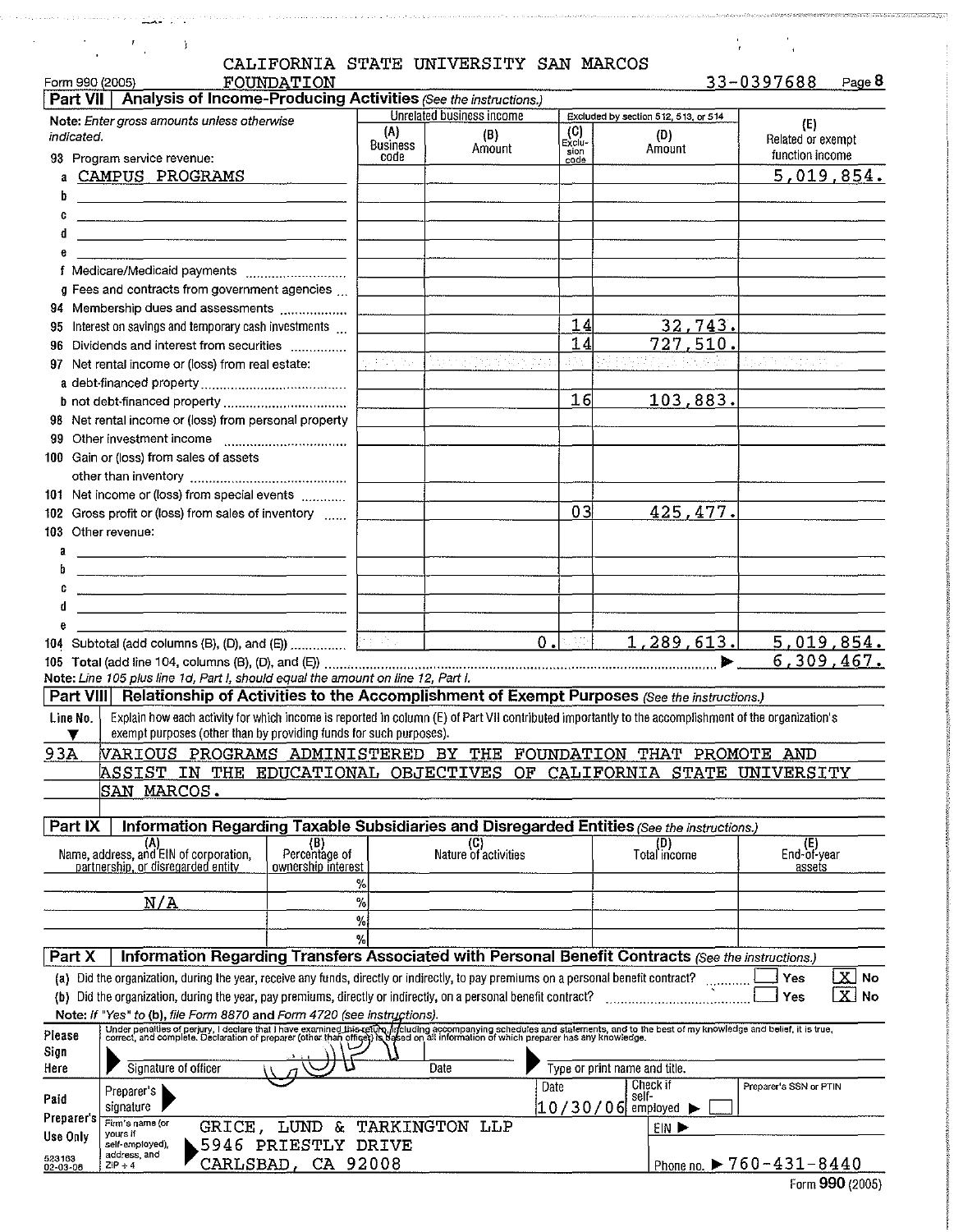|                                                                             | 1                                          |                                                                                   |    |                                                                                                                  |                     |                                                      |                                       |
|-----------------------------------------------------------------------------|--------------------------------------------|-----------------------------------------------------------------------------------|----|------------------------------------------------------------------------------------------------------------------|---------------------|------------------------------------------------------|---------------------------------------|
| <b>SCHEDULE A</b><br>(Form 990 or 990-EZ)                                   |                                            |                                                                                   |    | Organization Exempt Under Section 501(c)(3)<br>(Except Private Foundation) and Section 501(e), 501(f), 501(k),   |                     |                                                      | OMB No. 1545-0047                     |
|                                                                             |                                            |                                                                                   |    | 501(n), or 4947(a)(1) Nonexempt Charitable Trust<br>Supplementary Information-(See separate instructions.)       |                     |                                                      | 2005                                  |
| Department of the Treasury<br>Internal Revenue Service                      |                                            |                                                                                   |    | MUST be completed by the above organizations and attached to their Form 990 or 990-EZ                            |                     |                                                      |                                       |
| Name of the organization                                                    |                                            |                                                                                   |    | CALIFORNIA STATE UNIVERSITY SAN MARCOS                                                                           |                     |                                                      | <b>Employer identification number</b> |
|                                                                             | FOUNDATION                                 |                                                                                   |    |                                                                                                                  |                     | 33 0397688                                           |                                       |
| Part I                                                                      |                                            | (See page 1 of the instructions. List each one. If there are none, enter "None.") |    | Compensation of the Five Highest Paid Employees Other Than Officers, Directors, and Trustees                     |                     |                                                      |                                       |
|                                                                             | (a) Name and address of each employee paid |                                                                                   |    | (b) Title and average hours                                                                                      |                     | (d) Contributions to                                 | (e) Expense                           |
|                                                                             | more than \$50,000                         |                                                                                   |    | per week devoted to<br>position                                                                                  | (c) Compensation    | employee benefit<br>plans & deferred<br>compensation | account and other<br>allowances       |
| GRANT HUBBARD                                                               |                                            |                                                                                   |    | DIR GRANTS/CONTRACTS                                                                                             |                     |                                                      |                                       |
| 435 E.<br>C70                                                               | CARMEL ST.                                 | SAN MARCOS.                                                                       | CA | 40.00                                                                                                            | 88,826.             | 12,048.                                              |                                       |
| DEBORAH DAVIS                                                               |                                            |                                                                                   |    | <b>ASSIS DIR FINANCE</b>                                                                                         |                     |                                                      |                                       |
| 435 E.<br>C70                                                               | CARMEL ST.                                 | SAN<br>MARCOS.                                                                    | CА | 40.00                                                                                                            | 62,157.             | 9,056.                                               |                                       |
| PAM<br>EDMONSON                                                             |                                            |                                                                                   |    | DIR COMM OPERATIONS                                                                                              |                     |                                                      |                                       |
| 435 E.                                                                      | CARMEL ST.,                                | SAN MARCOS.                                                                       | CA | 40.00                                                                                                            | 76,020.             | 10,944.                                              |                                       |
| LORI LARGE                                                                  |                                            |                                                                                   |    | DIR SBRI PROGRAM                                                                                                 |                     |                                                      |                                       |
| 435 E.<br>O                                                                 | CARMEL<br>ST.                              | SAN MARCOS.                                                                       | CA | 40.00                                                                                                            | 55,681.             | 6.111.                                               |                                       |
| ROGER STEIN<br>C/O                                                          | 435 E. CARMEL ST.                          | SAN MARCOS,                                                                       | СA | DIRECTOR HR<br>40.00                                                                                             | 73,299.             | 17,514.                                              |                                       |
| Total number of other employees paid                                        |                                            |                                                                                   |    |                                                                                                                  |                     |                                                      |                                       |
| over \$50,000                                                               |                                            |                                                                                   |    |                                                                                                                  |                     |                                                      |                                       |
| Part II-A                                                                   |                                            |                                                                                   |    | <b>Compensation of the Five Highest Paid Independent Contractors for Professional Services</b>                   |                     |                                                      |                                       |
|                                                                             |                                            |                                                                                   |    | (See page 2 of the instructions. List each one (whether individuals or firms). If there are none, enter "None.") |                     |                                                      |                                       |
|                                                                             |                                            | (a) Name and address of each independent contractor paid more than \$50,000       |    |                                                                                                                  | (b) Type of service |                                                      | (c) Compensation                      |
|                                                                             |                                            |                                                                                   |    |                                                                                                                  |                     |                                                      |                                       |
| <b>NONE</b>                                                                 |                                            |                                                                                   |    |                                                                                                                  |                     |                                                      |                                       |
|                                                                             |                                            |                                                                                   |    |                                                                                                                  |                     |                                                      |                                       |
|                                                                             |                                            |                                                                                   |    |                                                                                                                  |                     |                                                      |                                       |
|                                                                             |                                            |                                                                                   |    |                                                                                                                  |                     |                                                      |                                       |
|                                                                             |                                            |                                                                                   |    |                                                                                                                  |                     |                                                      |                                       |
|                                                                             |                                            |                                                                                   |    |                                                                                                                  |                     |                                                      |                                       |
|                                                                             |                                            |                                                                                   |    |                                                                                                                  |                     |                                                      |                                       |
|                                                                             |                                            |                                                                                   |    |                                                                                                                  |                     |                                                      |                                       |
| Total number of others receiving over<br>\$50,000 for professional services |                                            |                                                                                   |    |                                                                                                                  |                     |                                                      |                                       |
| Part II-B                                                                   |                                            |                                                                                   |    | Ω<br>Compensation of the Five Highest Paid Independent Contractors for Other Services                            |                     |                                                      |                                       |
|                                                                             |                                            |                                                                                   |    | (List each contractor who performed services other than professional services, whether individuals or            |                     |                                                      |                                       |
|                                                                             |                                            | firms. If there are none, enter "None." See page 2 of the instructions.)          |    |                                                                                                                  |                     |                                                      |                                       |
|                                                                             |                                            | (a) Name and address of each independent contractor paid more than \$50,000       |    |                                                                                                                  | (b) Type of service |                                                      | (c) Compensation                      |
|                                                                             |                                            |                                                                                   |    |                                                                                                                  |                     |                                                      |                                       |
|                                                                             |                                            |                                                                                   |    |                                                                                                                  |                     |                                                      |                                       |
| <b>NONE</b>                                                                 |                                            |                                                                                   |    |                                                                                                                  |                     |                                                      |                                       |
|                                                                             |                                            |                                                                                   |    |                                                                                                                  |                     |                                                      |                                       |
|                                                                             |                                            |                                                                                   |    |                                                                                                                  |                     |                                                      |                                       |
|                                                                             |                                            |                                                                                   |    |                                                                                                                  |                     |                                                      |                                       |
|                                                                             |                                            |                                                                                   |    |                                                                                                                  |                     |                                                      |                                       |
|                                                                             |                                            |                                                                                   |    |                                                                                                                  |                     |                                                      |                                       |
|                                                                             |                                            |                                                                                   |    |                                                                                                                  |                     |                                                      |                                       |
|                                                                             |                                            |                                                                                   |    |                                                                                                                  |                     |                                                      |                                       |
| Total number of other contractors receiving over                            |                                            |                                                                                   |    |                                                                                                                  |                     |                                                      |                                       |
| \$50,000 for other services                                                 |                                            |                                                                                   |    |                                                                                                                  |                     |                                                      |                                       |

.<br>1916 - La Caractería de la Caractería de la Caractería de la Caractería de la Caractería de Alexandre de Mari

 $\ddot{\phantom{a}}$ 

.<br>In the state of the state of the state of the state of the state of the state of the state of the state of the

a program se se servizione del constance e con el construir del con

 $\sim$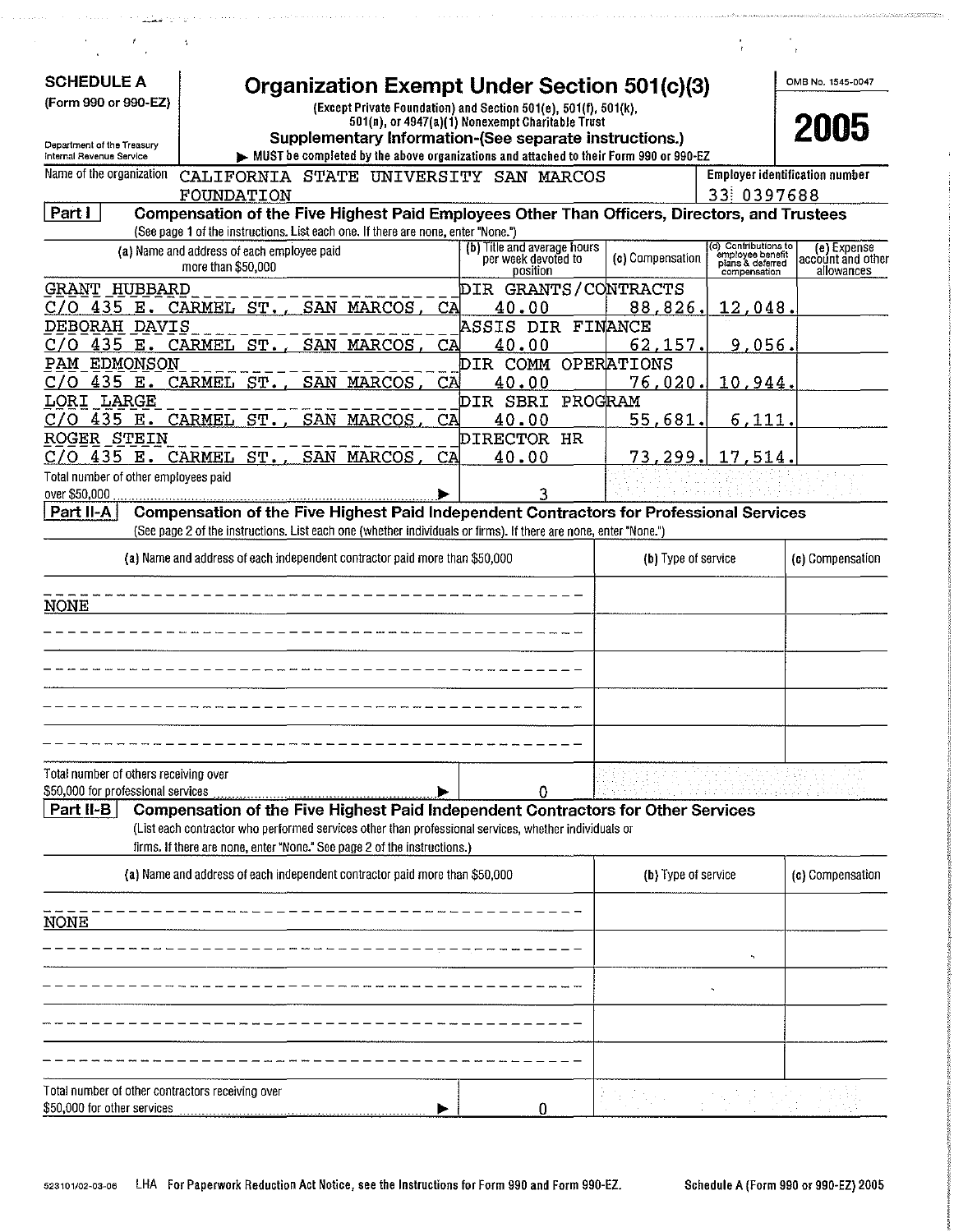| CALIFORNIA STATE UNIVERSITY SAN MARCOS |  |  |  |  |
|----------------------------------------|--|--|--|--|
|----------------------------------------|--|--|--|--|

Schedule A (Form 990 or 990-EZ) 2005 FOUNDATION 33-0397688 Page 2

 $\mathcal{A}_\text{c}$  and  $\mathcal{A}_\text{c}$ 

|     | Part III<br><b>Statements About Activities</b> (See page 2 of the instructions.)                                                                                                                                                                                                                                                                                                                                                                                                                                            |                | Yes                           | No           |
|-----|-----------------------------------------------------------------------------------------------------------------------------------------------------------------------------------------------------------------------------------------------------------------------------------------------------------------------------------------------------------------------------------------------------------------------------------------------------------------------------------------------------------------------------|----------------|-------------------------------|--------------|
| 1   | During the year, has the organization attempted to influence national, state, or local legislation, including any attempt to influence<br>public opinion on a legislative matter or referendum? If "Yes," enter the total expenses paid or incurred in connection with the<br>$\left  \text{obbying activities} \right  \triangleright \quad \text{\$} \underbrace{\qquad \qquad }$                                                                                                                                         |                |                               |              |
|     | line i of Part VI-B.)                                                                                                                                                                                                                                                                                                                                                                                                                                                                                                       |                |                               | X.           |
|     | Organizations that made an election under section 501(h) by filing Form 5768 must complete Part VI-A. Other organizations                                                                                                                                                                                                                                                                                                                                                                                                   |                |                               |              |
|     | checking "Yes" must complete Part VI-B AND attach a statement giving a detailed description of the lobbying activities.                                                                                                                                                                                                                                                                                                                                                                                                     |                |                               |              |
| 2   | During the year, has the organization, either directly or indirectly, engaged in any of the following acts with any substantial contributors,<br>trustees, directors, officers, creators, key employees, or members of their families, or with any taxable organization with which any such<br>person is affiliated as an officer, director, trustee, majority owner, or principal beneficiary? (If the answer to any question is "Yes,"<br>attach a detailed statement explaining the transactions.)                       | 2a             |                               | $\mathbf x$  |
|     |                                                                                                                                                                                                                                                                                                                                                                                                                                                                                                                             | 2b             |                               | X.           |
|     |                                                                                                                                                                                                                                                                                                                                                                                                                                                                                                                             |                |                               |              |
|     |                                                                                                                                                                                                                                                                                                                                                                                                                                                                                                                             | 2c             |                               | X.           |
|     | d Payment of compensation (or payment or reimbursement of expenses if more than \$1,000)? SEE STATEMENT1.5                                                                                                                                                                                                                                                                                                                                                                                                                  | 2d             | X                             |              |
|     |                                                                                                                                                                                                                                                                                                                                                                                                                                                                                                                             | 2e             |                               | $\mathbf{X}$ |
|     | 3 a Do you make grants for scholarships, fellowships, student loans, etc.? (If "Yes," attach an explanation of how                                                                                                                                                                                                                                                                                                                                                                                                          |                |                               |              |
|     | you determine that recipients qualify to receive payments.) Masses Masses Masses Masses Masses STATEMENT 14                                                                                                                                                                                                                                                                                                                                                                                                                 | 3a             | X                             |              |
|     |                                                                                                                                                                                                                                                                                                                                                                                                                                                                                                                             | 3 <sub>b</sub> |                               | $\mathbf{x}$ |
|     |                                                                                                                                                                                                                                                                                                                                                                                                                                                                                                                             | 3c             |                               | $\mathbf{x}$ |
|     | 4 a Did you maintain any separate account for participating donors where donors have the right to provide advice                                                                                                                                                                                                                                                                                                                                                                                                            |                |                               |              |
|     |                                                                                                                                                                                                                                                                                                                                                                                                                                                                                                                             | 4а             |                               | <u>x</u>     |
|     |                                                                                                                                                                                                                                                                                                                                                                                                                                                                                                                             | 4b             |                               | $\mathbf{x}$ |
|     | Part IV<br>Reason for Non-Private Foundation Status (See pages 3 through 6 of the instructions.)                                                                                                                                                                                                                                                                                                                                                                                                                            |                |                               |              |
|     | The organization is not a private foundation because it is: (Please check only ONE applicable box.)                                                                                                                                                                                                                                                                                                                                                                                                                         |                |                               |              |
| 5   | A church, convention of churches, or association of churches. Section 170(b)(1)(A)(i).                                                                                                                                                                                                                                                                                                                                                                                                                                      |                |                               |              |
| 6   | A school. Section 170(b)(1)(A)(ii). (Also complete Part V.)                                                                                                                                                                                                                                                                                                                                                                                                                                                                 |                |                               |              |
| 7   | A hospital or a cooperative hospital service organization. Section 170(b)(1)(A)(iii).                                                                                                                                                                                                                                                                                                                                                                                                                                       |                |                               |              |
|     | A Federal, state, or local government or governmental unit. Section 170(b)(1)(A)(v).<br>8                                                                                                                                                                                                                                                                                                                                                                                                                                   |                |                               |              |
| 9   | A medical research organization operated in conjunction with a hospital. Section 170(b)(1)(A)(iii). Enter the hospital's name, city,<br>and state $\blacktriangleright$                                                                                                                                                                                                                                                                                                                                                     |                |                               |              |
| 10  | X <br>An organization operated for the benefit of a college or university owned or operated by a governmental unit. Section 170(b)(1)(A)(iv).<br>(Also complete the Support Schedule in Part IV-A.)                                                                                                                                                                                                                                                                                                                         |                |                               |              |
| 11a | An organization that normally receives a substantial part of its support from a governmental unit or from the general public.                                                                                                                                                                                                                                                                                                                                                                                               |                |                               |              |
|     | Section 170(b)(1)(A)(vi). (Also complete the Support Schedule in Part IV-A.)                                                                                                                                                                                                                                                                                                                                                                                                                                                |                |                               |              |
| 11b | A community trust. Section 170(b)(1)(A)(vi). (Also complete the Support Schedule in Part IV-A.)                                                                                                                                                                                                                                                                                                                                                                                                                             |                |                               |              |
| 12  | An organization that normally receives: (1) more than 33 1/3% of its support from contributions, membership fees, and gross<br>receipts from activities related to its charitable, etc., functions - subject to certain exceptions, and (2) no more than 33 1/3% of<br>its support from gross investment income and unrelated business taxable income (less section 511 tax) from businesses acquired<br>by the organization after June 30, 1975. See section 509(a)(2). (Also complete the Support Schedule in Part IV-A.) |                |                               |              |
| 13  | An organization that is not controlled by any disqualified persons (other than foundation managers) and supports organizations described in:<br>(1) lines 5 through 12 above; or (2) sections 501(c)(4), (5), or (6), if they meet the test of section 509(a)(2). Check the box that describes                                                                                                                                                                                                                              |                |                               |              |
|     | the type of supporting organization: $\blacktriangleright$<br>Type 1<br>Type 2<br>Type 3<br>Provide the following information about the supported organizations. (See page 6 of the instructions.)                                                                                                                                                                                                                                                                                                                          |                |                               |              |
|     | (a) Name(s) of supported organization(s)                                                                                                                                                                                                                                                                                                                                                                                                                                                                                    |                | (b) Line number<br>from above |              |
|     |                                                                                                                                                                                                                                                                                                                                                                                                                                                                                                                             |                |                               |              |
|     |                                                                                                                                                                                                                                                                                                                                                                                                                                                                                                                             |                |                               |              |

 $\label{eq:2} \begin{array}{ll} \mathcal{F}_{\text{max}}(t) = \mathcal{F}_{\text{max}}(t) = 0, \end{array}$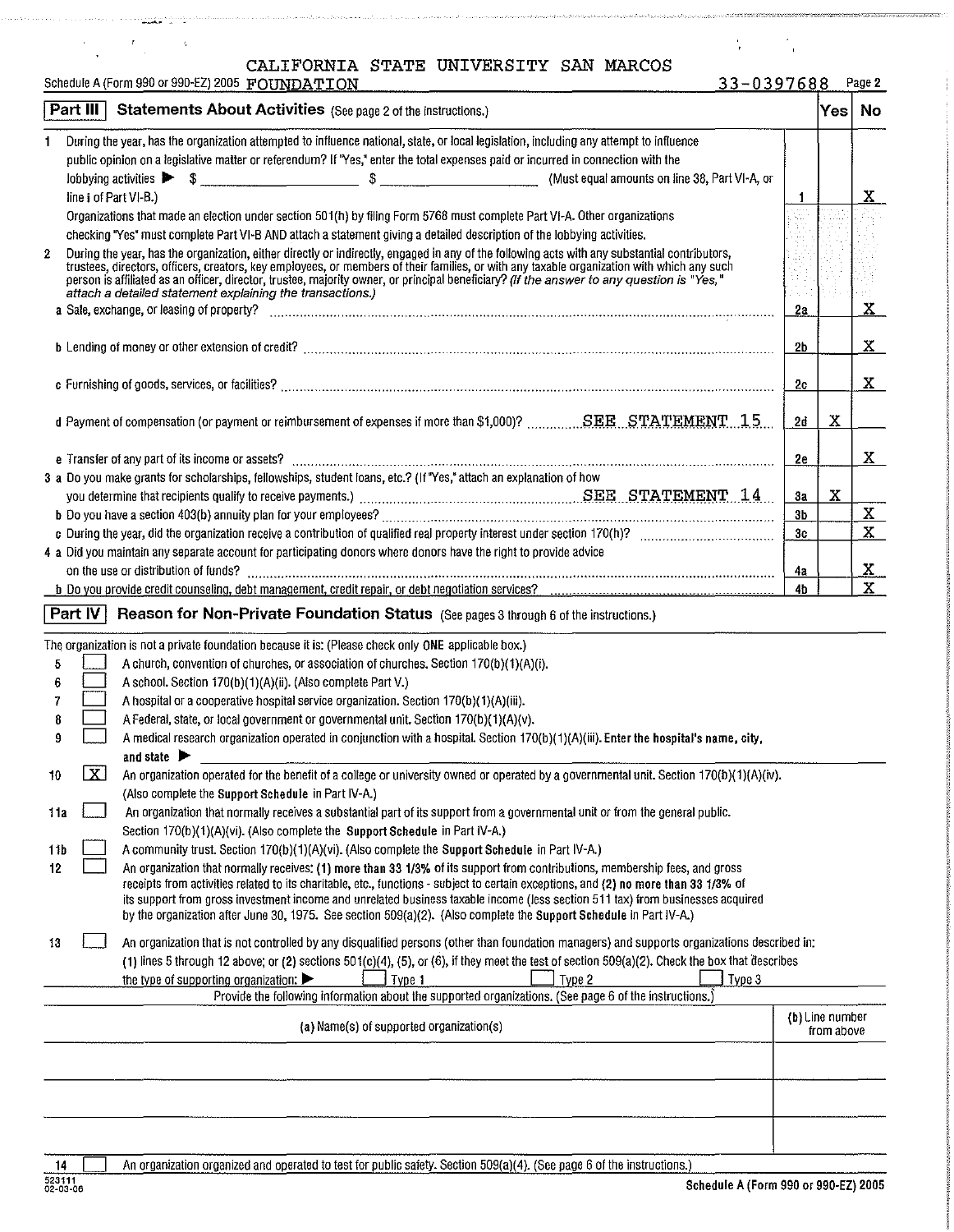$\sim 10$ 

 $\label{eq:2.1} \frac{1}{\sqrt{2\pi}}\int_{-\infty}^{\infty}\frac{1}{\sqrt{2\pi}}\left(\frac{1}{\sqrt{2\pi}}\right)^{2\pi}d\theta.$ 

.<br>1960 - Januari Laurenten, mendekan terdapat di terdapat dan berjadi di terdapat dan menjadi di terdapat di ter

 $\mathcal{A}=\mathcal{A}$ 

|         | Schedule A (Form 990 or 990-EZ) 2005 FOUNDATION                                                                                                                                                                                                                                                                                                                                                                                                                                                                                                                                                                                  |                                              |             |                                            |                                                           | Page 3<br>33-0397688                                                   |
|---------|----------------------------------------------------------------------------------------------------------------------------------------------------------------------------------------------------------------------------------------------------------------------------------------------------------------------------------------------------------------------------------------------------------------------------------------------------------------------------------------------------------------------------------------------------------------------------------------------------------------------------------|----------------------------------------------|-------------|--------------------------------------------|-----------------------------------------------------------|------------------------------------------------------------------------|
|         | <b>Part IV-A</b><br>Support Schedule (Complete only if you checked a box on line 10, 11, or 12.) Use cash method of accounting.<br>Note: You may use the worksheet in the instructions for converting from the accrual to the cash method of accounti                                                                                                                                                                                                                                                                                                                                                                            |                                              |             |                                            |                                                           |                                                                        |
|         | Calendar year (or fiscal year<br>beginning in)                                                                                                                                                                                                                                                                                                                                                                                                                                                                                                                                                                                   | (a) 2004                                     | (b) 2003    | (c) 2002                                   | $(d)$ 2001                                                | (e) Total                                                              |
| 15      | Gifts, grants, and contributions<br>received. (Do not include unusual<br>grants. See line 28.)                                                                                                                                                                                                                                                                                                                                                                                                                                                                                                                                   |                                              |             |                                            |                                                           | <u>8,963,643, 8,512,985, 10,756,949, 9,818,472, 38,052,049.</u>        |
| 16      | Membership fees received                                                                                                                                                                                                                                                                                                                                                                                                                                                                                                                                                                                                         |                                              |             |                                            |                                                           |                                                                        |
| 17      | Gross receipts from admissions,<br>merchandise sold or services<br>performed, or furnishing of<br>facilities in any activity that is<br>related to the organization's<br>charitable, etc., purpose                                                                                                                                                                                                                                                                                                                                                                                                                               |                                              |             |                                            |                                                           | $2,824,694$ , $3,204,039$ , $2,794,872$ , $3,752,530$ , $12,576,135$ . |
| 18      | Gross income from interest.<br>dividends, amounts received from<br>payments on securities loans (sec-<br>tion $512(a)(5)$ , rents, royalties, and<br>unrelated business taxable income<br>(less section 511 taxes) from<br>businesses acquired by the<br>organization after June 30, 1975                                                                                                                                                                                                                                                                                                                                        | 666,898.                                     | 421,739.    | 399,867.                                   | 466,493.                                                  | 1,954,997.                                                             |
| 19      | Net income from unrelated business                                                                                                                                                                                                                                                                                                                                                                                                                                                                                                                                                                                               |                                              |             |                                            |                                                           |                                                                        |
| 20      | activities not included in line 18<br>Tax revenues levied for the<br>organization's benefit and either<br>paid to it or expended on its behalf                                                                                                                                                                                                                                                                                                                                                                                                                                                                                   |                                              |             |                                            |                                                           |                                                                        |
| 21      | The value of services or facilities<br>furnished to the organization by a<br>governmental unit without charge.<br>Do not include the value of services<br>or facilities generally furnished to<br>the public without charge                                                                                                                                                                                                                                                                                                                                                                                                      |                                              |             |                                            |                                                           |                                                                        |
| 22      | Other income. Attach a schedule.<br>Do not include gain or (loss) from<br>sale of capital assets                                                                                                                                                                                                                                                                                                                                                                                                                                                                                                                                 |                                              |             |                                            |                                                           |                                                                        |
| 23      | Total of lines 15 through 22                                                                                                                                                                                                                                                                                                                                                                                                                                                                                                                                                                                                     | 12,455,235.12,138,763.13,951,688.14,037,495. |             |                                            |                                                           | 52,583,181.                                                            |
| 24      | Line 23 minus line 17                                                                                                                                                                                                                                                                                                                                                                                                                                                                                                                                                                                                            |                                              |             |                                            | 9,630,541. 8,934,724. 11,156,816. 10,284,965.             | 40,007,046.                                                            |
| 25      | Enter 1% of line 23                                                                                                                                                                                                                                                                                                                                                                                                                                                                                                                                                                                                              | 124,552.                                     | 121,388.    | 139,517.                                   | 140,375.                                                  | 800,141.                                                               |
| 26<br>b | Prepare a list for your records to show the name of and amount contributed by each person (other than a governmental                                                                                                                                                                                                                                                                                                                                                                                                                                                                                                             |                                              |             |                                            | ▶<br><b>26a</b>                                           |                                                                        |
|         | unit or publicly supported organization) whose total gifts for 2001 through 2004 exceeded the amount shown in line 26a.                                                                                                                                                                                                                                                                                                                                                                                                                                                                                                          |                                              |             |                                            |                                                           |                                                                        |
|         | Do not file this list with your return. Enter the total of all these excess amounts                                                                                                                                                                                                                                                                                                                                                                                                                                                                                                                                              |                                              |             |                                            | ▶<br>26 <sub>b</sub>                                      | 1,803,911.                                                             |
|         |                                                                                                                                                                                                                                                                                                                                                                                                                                                                                                                                                                                                                                  |                                              |             |                                            | ▶<br><b>26c</b>                                           | 40,007,046.                                                            |
|         |                                                                                                                                                                                                                                                                                                                                                                                                                                                                                                                                                                                                                                  |                                              |             | $19 \begin{array}{ccc} \hline \end{array}$ |                                                           |                                                                        |
|         |                                                                                                                                                                                                                                                                                                                                                                                                                                                                                                                                                                                                                                  |                                              | 26b         | $1,803,911$ .                              | 26d                                                       | <u>3,758,908.</u><br>36, 248, 138.                                     |
|         | Public support percentage (line 26e (numerator) divided by line 26c (denominator)) [10] [266] [266] [266] [266                                                                                                                                                                                                                                                                                                                                                                                                                                                                                                                   |                                              |             |                                            | 26e                                                       | 90.6044%                                                               |
| 27      | Organizations described on line 12: a For amounts included in lines 15, 16, and 17 that were received from a "disqualified person," prepare a list for your                                                                                                                                                                                                                                                                                                                                                                                                                                                                      |                                              |             |                                            |                                                           |                                                                        |
|         | records to show the name of, and total amounts received in each year from, each "disqualified person." Do not file this list with your return. Enter the sum of<br>such amounts for each year:                                                                                                                                                                                                                                                                                                                                                                                                                                   | N/A                                          |             |                                            |                                                           |                                                                        |
| b       | For any amount included in line 17 that was received from each person (other than "disqualified persons"), prepare a list for your records to show the name of,<br>and amount received for each year, that was more than the larger of (1) the amount on line 25 for the year or (2) \$5,000. (Include in the list organizations<br>described in lines 5 through 11b, as well as individuals.) Do not file this list with your return. After computing the difference between the amount received and<br>the larger amount described in (1) or (2), enter the sum of these differences (the excess amounts) for each year: $N/A$ |                                              |             |                                            |                                                           |                                                                        |
|         |                                                                                                                                                                                                                                                                                                                                                                                                                                                                                                                                                                                                                                  |                                              |             |                                            |                                                           |                                                                        |
| c       | Add: Amounts from column (e) for lines:<br>$15$<br>$20$<br>$21$<br>$21$                                                                                                                                                                                                                                                                                                                                                                                                                                                                                                                                                          |                                              |             |                                            |                                                           |                                                                        |
| d       | Add: Line 27a total                                                                                                                                                                                                                                                                                                                                                                                                                                                                                                                                                                                                              |                                              |             |                                            | 27c<br>27d                                                | $N/A$ $-$<br>N/A                                                       |
| e       |                                                                                                                                                                                                                                                                                                                                                                                                                                                                                                                                                                                                                                  |                                              |             |                                            |                                                           | N/A                                                                    |
|         | Total support for section 509(a)(2) test: Enter amount on line 23, column (e) $\ldots$ , $\blacktriangleright$ 27f $\mid$ 27f $\mid$ $\ldots$ $\blacktriangleright$ $\mid$ $\land$ $\land$                                                                                                                                                                                                                                                                                                                                                                                                                                       |                                              |             |                                            |                                                           | ta si                                                                  |
|         | Public support percentage (line 27e (numerator) divided by line 27f (denominator)) manufaction (manufaction of                                                                                                                                                                                                                                                                                                                                                                                                                                                                                                                   |                                              |             |                                            | $\blacktriangleright$<br>$\left\lfloor 27g \right\rfloor$ | N/A<br>%                                                               |
|         | h Investment income percentage (line 18, column (e) (numerator) divided by line 27f (denominator)) $\ldots$                                                                                                                                                                                                                                                                                                                                                                                                                                                                                                                      |                                              |             |                                            |                                                           | N/A<br>%                                                               |
|         | 28 Unusual Grants: For an organization described in line 10, 11, or 12 that received any unusual grants during 2001 through 2004, prepare a list for your records to show, for each year, the name of the contributor, the dat<br>return. Do not include these grants in line 15.                                                                                                                                                                                                                                                                                                                                                |                                              |             |                                            |                                                           |                                                                        |
|         | 523121 02-03-06                                                                                                                                                                                                                                                                                                                                                                                                                                                                                                                                                                                                                  |                                              | <b>NONE</b> |                                            |                                                           | Schedule A (Form 990 or 990-EZ) 2005                                   |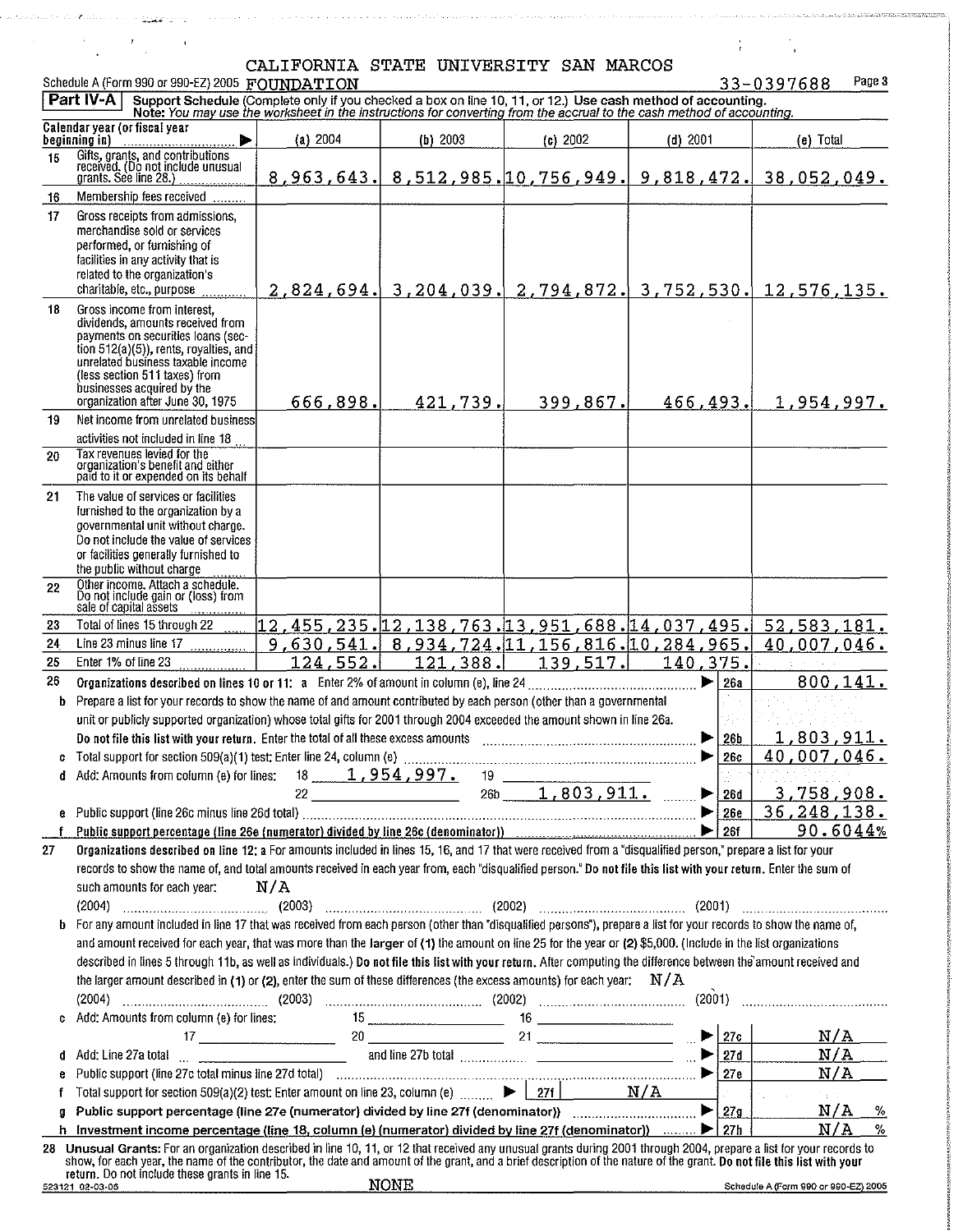|      | CALIFORNIA STATE UNIVERSITY SAN MARCOS<br>Schedule A (Form 990 or 990-EZ) 2005 FOUNDATION                                                                                                                                                                               | $33 - 0397688$         |       | Page 4  |
|------|-------------------------------------------------------------------------------------------------------------------------------------------------------------------------------------------------------------------------------------------------------------------------|------------------------|-------|---------|
|      | Private School Questionnaire (See page 7 of the instructions.)<br>Part V                                                                                                                                                                                                | N/A                    |       |         |
|      | (To be completed ONLY by schools that checked the box on line 6 in Part IV)                                                                                                                                                                                             |                        |       |         |
| 29   | Does the organization have a racially nondiscriminatory policy toward students by statement in its charter, bylaws, other governing                                                                                                                                     |                        |       | Yes) No |
|      |                                                                                                                                                                                                                                                                         | 29                     |       |         |
| 30   | Does the organization include a statement of its racially nondiscriminatory policy toward students in all its brochures, catalogues,                                                                                                                                    |                        |       |         |
|      |                                                                                                                                                                                                                                                                         | 30 <sup>°</sup>        |       |         |
| 31   | Has the organization publicized its racially nondiscriminatory policy through newspaper or broadcast media during the period of<br>solicitation for students, or during the registration period if it has no solicitation program, in a way that makes the policy known | 31                     |       |         |
|      | If "Yes," please describe; if "No," please explain. (If you need more space, attach a separate statement.)                                                                                                                                                              |                        |       |         |
|      |                                                                                                                                                                                                                                                                         |                        |       |         |
|      |                                                                                                                                                                                                                                                                         |                        |       |         |
|      |                                                                                                                                                                                                                                                                         |                        |       |         |
|      |                                                                                                                                                                                                                                                                         |                        |       |         |
| 32   | Does the organization maintain the following:                                                                                                                                                                                                                           |                        |       |         |
| a    |                                                                                                                                                                                                                                                                         | 32a                    |       |         |
| b    | Records documenting that scholarships and other financial assistance are awarded on a racially nondiscriminatory basis?                                                                                                                                                 | 32 <sub>b</sub>        |       |         |
| c    | Copies of all catalogues, brochures, announcements, and other written communications to the public dealing with student                                                                                                                                                 | 32c                    |       |         |
| d    |                                                                                                                                                                                                                                                                         | 32d                    |       |         |
|      | If you answered "No" to any of the above, please explain. (If you need more space, attach a separate statement.)                                                                                                                                                        |                        |       |         |
|      |                                                                                                                                                                                                                                                                         |                        |       |         |
| 33   | Does the organization discriminate by race in any way with respect to:                                                                                                                                                                                                  |                        |       |         |
| a    | Students' rights or privileges? www.communication.com/www.com/www.com/www.com/www.com/www.com/www.com/www.com/                                                                                                                                                          | 33a<br>33 <sub>b</sub> |       |         |
| b    |                                                                                                                                                                                                                                                                         | 33c                    |       |         |
|      |                                                                                                                                                                                                                                                                         | 33d                    |       |         |
|      | Educational policies? informational continuum continuum continuum continuum continuum continuum continuum continuum                                                                                                                                                     | 33 <sub>e</sub>        |       |         |
|      | Use of facilities?                                                                                                                                                                                                                                                      | 33f                    |       |         |
| a    | Athletic programs? <b>With the Contract of Construction of the Construction of the Construction of the Construction</b>                                                                                                                                                 | 33g                    |       |         |
| ħ    |                                                                                                                                                                                                                                                                         | 33h                    |       |         |
|      | If you answered "Yes" to any of the above, please explain. (If you need more space, attach a separate statement.)                                                                                                                                                       |                        |       |         |
|      |                                                                                                                                                                                                                                                                         |                        |       |         |
|      |                                                                                                                                                                                                                                                                         |                        |       |         |
|      |                                                                                                                                                                                                                                                                         |                        |       |         |
| 34 а |                                                                                                                                                                                                                                                                         | 34a                    |       |         |
| b    |                                                                                                                                                                                                                                                                         | 34 <sub>b</sub>        |       |         |
|      | If you answered "Yes" to either 34a or b, please explain using an attached statement.                                                                                                                                                                                   |                        | и1 () |         |
| 35   | Does the organization certify that it has complied with the applicable requirements of sections 4.01 through 4.05 of Rev. Proc. 75-50,<br>1975-2 C.B. 587, covering racial nondiscrimination? If "No," attach an explanation                                            | 35                     |       |         |

adalaannan maraxsan oo coortoo ay iya waxaa ahaa iyaan la dalka xirka xaala la waxaa ah xaala caa ah xaal waxay

Schedule A (Form 990 or 990-EZ) 2005

 $\hat{\boldsymbol{\gamma}}$ 

 $\ddot{\phantom{1}}$ 

.<br>Septemb

gawa

harmatika

ىر دىنىڭ ئاراتقا قارىتىدىغا قارىقىنىڭ ئاراتقا ئاستان ئاھلىق ئاراتىن ئارات ئارات ئاسىنى قارىرا بىرى ئارات ئارات<br>ئارادىنىڭ ئاراتقا قارىلىقى ئاراتىلىقى ئاراتىنى ئاراتىلىشى ئاراتىلىقى ئاراتىلىقى ئاراتىلىق ئاراتىلىقى ئاراتىلىق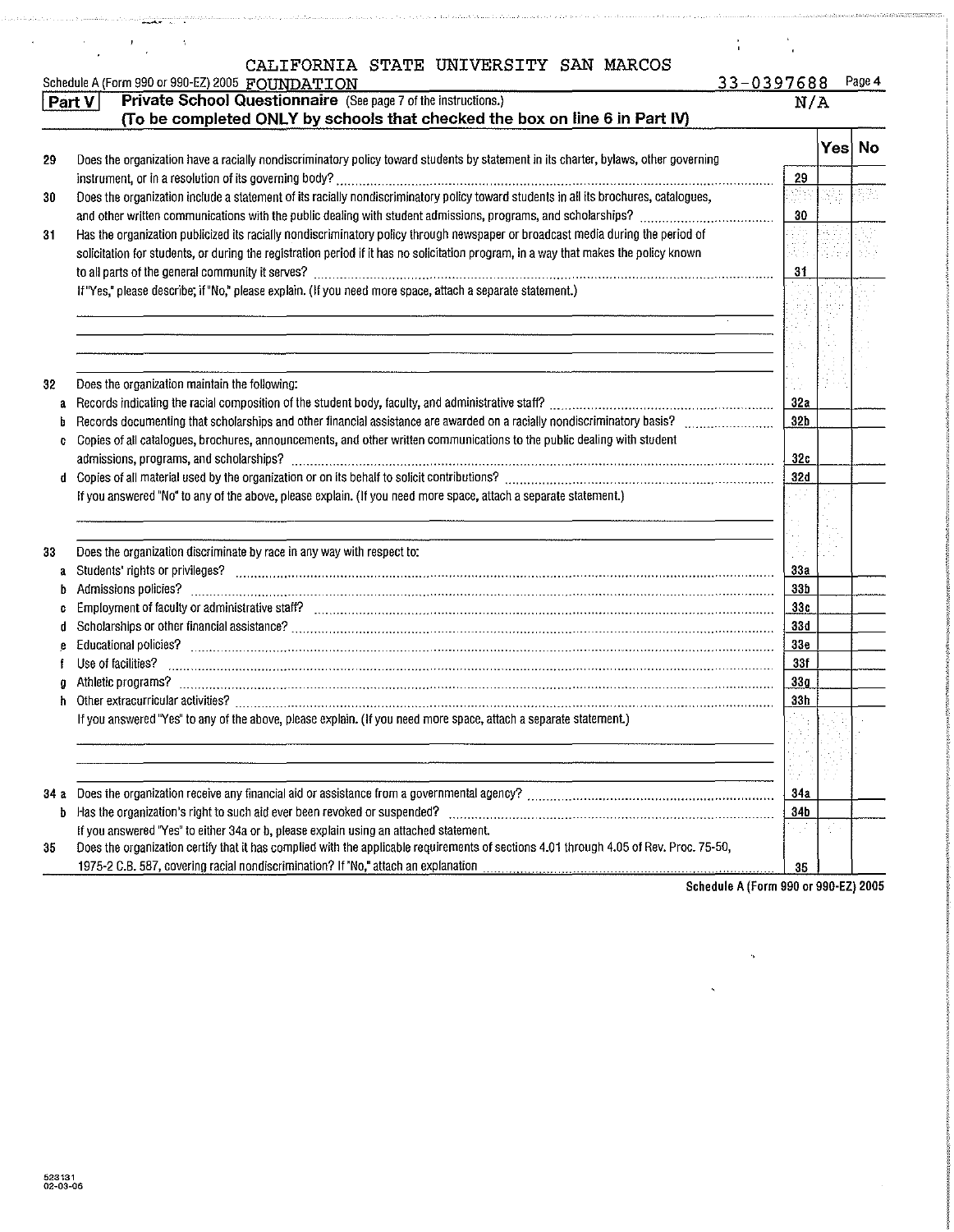|     | CALIFORNIA STATE UNIVERSITY SAN MARCOS                                                                           |    |                                                            |                                |
|-----|------------------------------------------------------------------------------------------------------------------|----|------------------------------------------------------------|--------------------------------|
|     | Schedule A (Form 990 or 990-EZ) 2005 FOUNDATION                                                                  |    |                                                            | 33-0397688<br>Page 5           |
|     | Lobbying Expenditures by Electing Public Charities (See page 9 of the instructions.)<br>Part VI-A                |    |                                                            | N/A                            |
|     | (To be completed ONLY by an eligible organization that filed Form 5768)                                          |    |                                                            |                                |
|     | Check $\blacktriangleright$ b<br>if the organization belongs to an affiliated group.<br>Check $\triangleright$ a |    | if you checked "a" and "limited control" provisions apply. |                                |
|     | <b>Limits on Lobbying Expenditures</b>                                                                           |    | $\left( a\right)$<br>Affiliated group                      | (b)<br>To be completed for ALL |
|     | (The term "expenditures" means amounts paid or incurred.)                                                        |    | totals                                                     | electing organizations         |
|     |                                                                                                                  |    | N/A                                                        |                                |
| 36  | Total lobbying expenditures to influence public opinion (grassroots lobbying) ………………………                          | 36 |                                                            |                                |
| 37  | Total lobbying expenditures to influence a legislative body (direct lobbying) with accommunitative o             | 37 |                                                            |                                |
| 38  |                                                                                                                  | 38 |                                                            |                                |
| 39  |                                                                                                                  | 39 |                                                            |                                |
| 40  |                                                                                                                  | 40 |                                                            |                                |
| 41  | Lobbying nontaxable amount. Enter the amount from the following table -                                          |    |                                                            |                                |
|     | If the amount on line 40 is -<br>The lobbying nontaxable amount is -                                             |    |                                                            |                                |
|     |                                                                                                                  |    |                                                            |                                |
|     | Over \$500,000 but not over \$1,000,000 \$100,000 plus 15% of the excess over \$500,000                          |    |                                                            |                                |
|     | Over \$1,000,000 but not over \$1,500,000 _________ \$175,000 plus 10% of the excess over \$1,000,000 _______    | 41 |                                                            |                                |
|     | Over \$1,500,000 but not over \$17,000,000  \$225,000 plus 5% of the excess over \$1,500,000                     |    |                                                            |                                |
|     |                                                                                                                  |    |                                                            |                                |
| 42  |                                                                                                                  | 42 |                                                            |                                |
| 43. |                                                                                                                  | 43 |                                                            |                                |
| 44  |                                                                                                                  | 44 |                                                            |                                |
|     |                                                                                                                  |    |                                                            |                                |

### 4-Year Averaging Period Under Section 501(h)

Caution: If there is an amount on either line 43 or line 44, you must file Form 4720.

(Some organizations that made a section 501(h) election do not have to complete all of the five columns below See the instructions for lines 45 through 50 on page 11 of the instructions )

|                                                                                                                                                                                                                                |                                                                                                          |                    | N/A                |             |    |              |
|--------------------------------------------------------------------------------------------------------------------------------------------------------------------------------------------------------------------------------|----------------------------------------------------------------------------------------------------------|--------------------|--------------------|-------------|----|--------------|
| Calendar year (or<br>fiscal year beginning in)                                                                                                                                                                                 | $\left( a\right)$<br>2005                                                                                | (b)<br>2004        | (c)<br>2003        | (d)<br>2002 |    | (e)<br>Total |
| 45 Lobbying nontaxable                                                                                                                                                                                                         |                                                                                                          |                    |                    |             |    | $0$ .        |
| 46 Lobbying ceiling amount<br>(150% of line 45(e)) $\ldots$ . The constraint is the constant of $\mathbb{R}^n$                                                                                                                 |                                                                                                          | et Bibliother Port | 우리 오늘 나는 그 일이 잘 쓰게 |             |    | 0.           |
| 47 Total lobbying<br>expenditures                                                                                                                                                                                              |                                                                                                          |                    |                    |             |    | 0.           |
| 48 Grassroots nontaxable                                                                                                                                                                                                       |                                                                                                          |                    |                    |             |    | Ο.           |
| Grassroots ceiling amount<br>49                                                                                                                                                                                                | والمناول والمناور والمتناول وأوراق                                                                       |                    |                    |             |    | $0$ .        |
| 50 Grassroots lobbying<br>expenditures                                                                                                                                                                                         |                                                                                                          |                    |                    |             |    | 0.           |
| Part VI-B   Lobbying Activity by Nonelecting Public Charities                                                                                                                                                                  | (For reporting only by organizations that did not complete Part VI-A) (See page 11 of the instructions.) |                    |                    |             |    | N/A          |
| During the year, did the organization attempt to influence national, state or local legislation, including any attempt to<br>influence public opinion on a legislative matter or referendum, through the use of:               |                                                                                                          |                    |                    | Yes         | No | Amount       |
| G.                                                                                                                                                                                                                             |                                                                                                          |                    |                    |             |    |              |
| Mailings to members, legislators, or the public entertainment containment contained to members, legislators, or<br>đ                                                                                                           |                                                                                                          |                    |                    |             |    |              |
| e Publications, or published or broadcast statements [111] [12] matter contract the contract of the contract of the contract of the contract of the contract of the contract of the contract of the contract of the contract o |                                                                                                          |                    |                    |             |    |              |
| a<br>Rallies, demonstrations, seminars, conventions, speeches, lectures, or any other means [[[[[[[[[[[[[[[[[[[[[[[                                                                                                            |                                                                                                          |                    |                    |             |    |              |
| Total lobbying expenditures (Add lines c through h.).<br>If "Yes" to any of the above, also attach a statement giving a detailed description of the lobbying activities.                                                       |                                                                                                          |                    |                    |             |    | $0$ .        |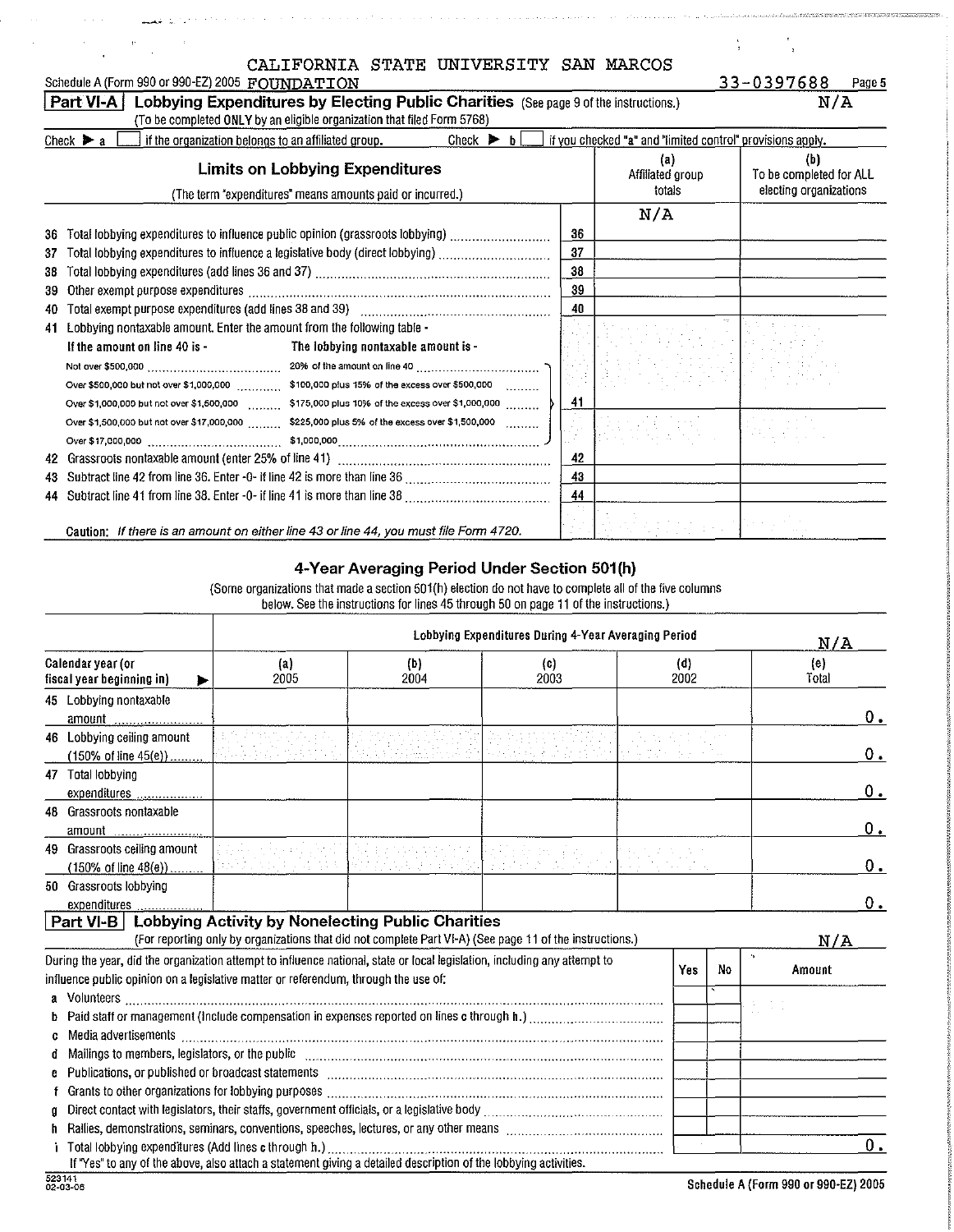|                               | Schedule A (Form 990 or 990-EZ) 2005 FOUNDATION     | CANIFORNIA SIAIB UNIVERSITI SAN MARCOS                                                                                                                                                                  |                      |                                                                                                                                                                                                                                | 33-0397688<br>Page 6               |                         |
|-------------------------------|-----------------------------------------------------|---------------------------------------------------------------------------------------------------------------------------------------------------------------------------------------------------------|----------------------|--------------------------------------------------------------------------------------------------------------------------------------------------------------------------------------------------------------------------------|------------------------------------|-------------------------|
|                               |                                                     |                                                                                                                                                                                                         |                      | Part VII   Information Regarding Transfers To and Transactions and Relationships With Noncharitable                                                                                                                            |                                    |                         |
| 51                            |                                                     | <b>Exempt Organizations</b> (See page 12 of the instructions.)<br>Did the reporting organization directly or indirectly engage in any of the following with any other organization described in section |                      |                                                                                                                                                                                                                                |                                    |                         |
|                               |                                                     | 501(c) of the Code (other than section 501(c)(3) organizations) or in section 527, relating to political organizations?                                                                                 |                      |                                                                                                                                                                                                                                |                                    |                         |
| a                             |                                                     | Transfers from the reporting organization to a noncharitable exempt organization of:                                                                                                                    |                      |                                                                                                                                                                                                                                | No<br>Yes                          |                         |
|                               | (i) Cash                                            |                                                                                                                                                                                                         |                      |                                                                                                                                                                                                                                | 51a(i)                             | $\mathbf{X}_{\perp}$    |
|                               |                                                     |                                                                                                                                                                                                         |                      |                                                                                                                                                                                                                                | $\mathbf{X}$<br>arii)              |                         |
| h                             | Other transactions:                                 |                                                                                                                                                                                                         |                      |                                                                                                                                                                                                                                |                                    |                         |
|                               |                                                     |                                                                                                                                                                                                         |                      | (i) Sales or exchanges of assets with a noncharitable exempt organization [11] Sales or exchanges of assets with a noncharitable exempt organization [11] $\ldots$                                                             | b(i)<br>$\mathbf{x}_-$             |                         |
|                               |                                                     |                                                                                                                                                                                                         |                      |                                                                                                                                                                                                                                | $\mathbf{x}$<br>b(ii)              |                         |
|                               |                                                     |                                                                                                                                                                                                         |                      |                                                                                                                                                                                                                                | $\underline{\mathbf{x}}$<br>b(iii) |                         |
|                               |                                                     |                                                                                                                                                                                                         |                      |                                                                                                                                                                                                                                | b(iv)                              | $\overline{\mathbf{X}}$ |
|                               | (v) Loans or loan guarantees                        |                                                                                                                                                                                                         |                      |                                                                                                                                                                                                                                | b(v)                               | $\overline{\mathbf{X}}$ |
|                               |                                                     |                                                                                                                                                                                                         |                      | (vi) Performance of services or membership or fundraising solicitations [11] manufactures in the content of services or membership or fundraising solicitations [11] manufactures in the content of the content of the content | $\underline{\mathbf{X}}$<br>b(vi)  |                         |
| C                             |                                                     | Sharing of facilities, equipment, mailing lists, other assets, or paid employees                                                                                                                        |                      |                                                                                                                                                                                                                                | $\mathbf{x}$<br>C.                 |                         |
| đ                             |                                                     |                                                                                                                                                                                                         |                      | If the answer to any of the above is "Yes," complete the following schedule. Column (b) should always show the fair market value of the                                                                                        |                                    |                         |
|                               |                                                     | goods, other assets, or services given by the reporting organization. If the organization received less than fair market value in any                                                                   |                      |                                                                                                                                                                                                                                |                                    |                         |
|                               |                                                     | transaction or sharing arrangement, show in column (d) the value of the goods, other assets, or services received:                                                                                      |                      |                                                                                                                                                                                                                                | N/A                                |                         |
| $\left( a\right)$<br>Line no. | (b)<br>Amount involved                              | (c)<br>Name of noncharitable exempt organization                                                                                                                                                        |                      | (d)<br>Description of transfers, transactions, and sharing arrangements                                                                                                                                                        |                                    |                         |
|                               |                                                     |                                                                                                                                                                                                         |                      |                                                                                                                                                                                                                                |                                    |                         |
|                               |                                                     |                                                                                                                                                                                                         |                      |                                                                                                                                                                                                                                |                                    |                         |
|                               |                                                     |                                                                                                                                                                                                         |                      |                                                                                                                                                                                                                                |                                    |                         |
|                               |                                                     |                                                                                                                                                                                                         |                      |                                                                                                                                                                                                                                |                                    |                         |
|                               |                                                     |                                                                                                                                                                                                         |                      |                                                                                                                                                                                                                                |                                    |                         |
|                               |                                                     |                                                                                                                                                                                                         |                      |                                                                                                                                                                                                                                |                                    |                         |
|                               |                                                     |                                                                                                                                                                                                         |                      |                                                                                                                                                                                                                                |                                    |                         |
|                               |                                                     |                                                                                                                                                                                                         |                      |                                                                                                                                                                                                                                |                                    |                         |
|                               |                                                     |                                                                                                                                                                                                         |                      |                                                                                                                                                                                                                                |                                    |                         |
|                               |                                                     |                                                                                                                                                                                                         |                      |                                                                                                                                                                                                                                |                                    |                         |
|                               |                                                     |                                                                                                                                                                                                         |                      |                                                                                                                                                                                                                                |                                    |                         |
|                               |                                                     |                                                                                                                                                                                                         |                      |                                                                                                                                                                                                                                |                                    |                         |
|                               |                                                     |                                                                                                                                                                                                         |                      |                                                                                                                                                                                                                                |                                    |                         |
|                               |                                                     |                                                                                                                                                                                                         |                      |                                                                                                                                                                                                                                |                                    |                         |
|                               |                                                     |                                                                                                                                                                                                         |                      |                                                                                                                                                                                                                                |                                    |                         |
|                               |                                                     |                                                                                                                                                                                                         |                      |                                                                                                                                                                                                                                |                                    |                         |
|                               | <b>b</b> If "Yes," complete the following schedule: | N/A                                                                                                                                                                                                     |                      | 52 a Is the organization directly or indirectly affiliated with, or related to, one or more tax-exempt organizations described in section 501(c) of the                                                                        | $\boxed{X}$ No<br>Yes              |                         |
|                               | (a)                                                 |                                                                                                                                                                                                         | (b)                  | (c)                                                                                                                                                                                                                            |                                    |                         |
|                               | Name of organization                                |                                                                                                                                                                                                         | Type of organization | Description of relationship                                                                                                                                                                                                    |                                    |                         |
|                               |                                                     |                                                                                                                                                                                                         |                      |                                                                                                                                                                                                                                |                                    |                         |
|                               |                                                     |                                                                                                                                                                                                         |                      |                                                                                                                                                                                                                                |                                    |                         |
|                               |                                                     |                                                                                                                                                                                                         |                      |                                                                                                                                                                                                                                |                                    |                         |
|                               |                                                     |                                                                                                                                                                                                         |                      |                                                                                                                                                                                                                                |                                    |                         |
|                               |                                                     |                                                                                                                                                                                                         |                      |                                                                                                                                                                                                                                |                                    |                         |
|                               |                                                     |                                                                                                                                                                                                         |                      |                                                                                                                                                                                                                                |                                    |                         |
|                               |                                                     |                                                                                                                                                                                                         |                      |                                                                                                                                                                                                                                |                                    |                         |
|                               |                                                     |                                                                                                                                                                                                         |                      |                                                                                                                                                                                                                                |                                    |                         |
|                               |                                                     |                                                                                                                                                                                                         |                      |                                                                                                                                                                                                                                |                                    |                         |
|                               |                                                     |                                                                                                                                                                                                         |                      |                                                                                                                                                                                                                                |                                    |                         |
|                               |                                                     |                                                                                                                                                                                                         |                      |                                                                                                                                                                                                                                |                                    |                         |
|                               |                                                     |                                                                                                                                                                                                         |                      |                                                                                                                                                                                                                                |                                    |                         |
|                               |                                                     |                                                                                                                                                                                                         |                      |                                                                                                                                                                                                                                |                                    |                         |
|                               |                                                     |                                                                                                                                                                                                         |                      |                                                                                                                                                                                                                                |                                    |                         |
|                               |                                                     |                                                                                                                                                                                                         |                      |                                                                                                                                                                                                                                |                                    |                         |

 $\frac{1}{2}$  ,  $\frac{1}{2}$  ,  $\frac{1}{2}$  ,  $\frac{1}{2}$ 

المستوسية المعينيين المتعادل المتعادلة المتعادلة المتعادلة المتعادلة المتعادلة المتعادلة

 $\label{eq:2} \frac{d\mathbf{r}}{d\mathbf{r}} = \frac{1}{\sqrt{2\pi}}\frac{1}{\sqrt{2\pi}}\left(\frac{d\mathbf{r}}{d\mathbf{r}}\right)^2.$ 

والمستحلحا والمتحسن

 $\bar{z}$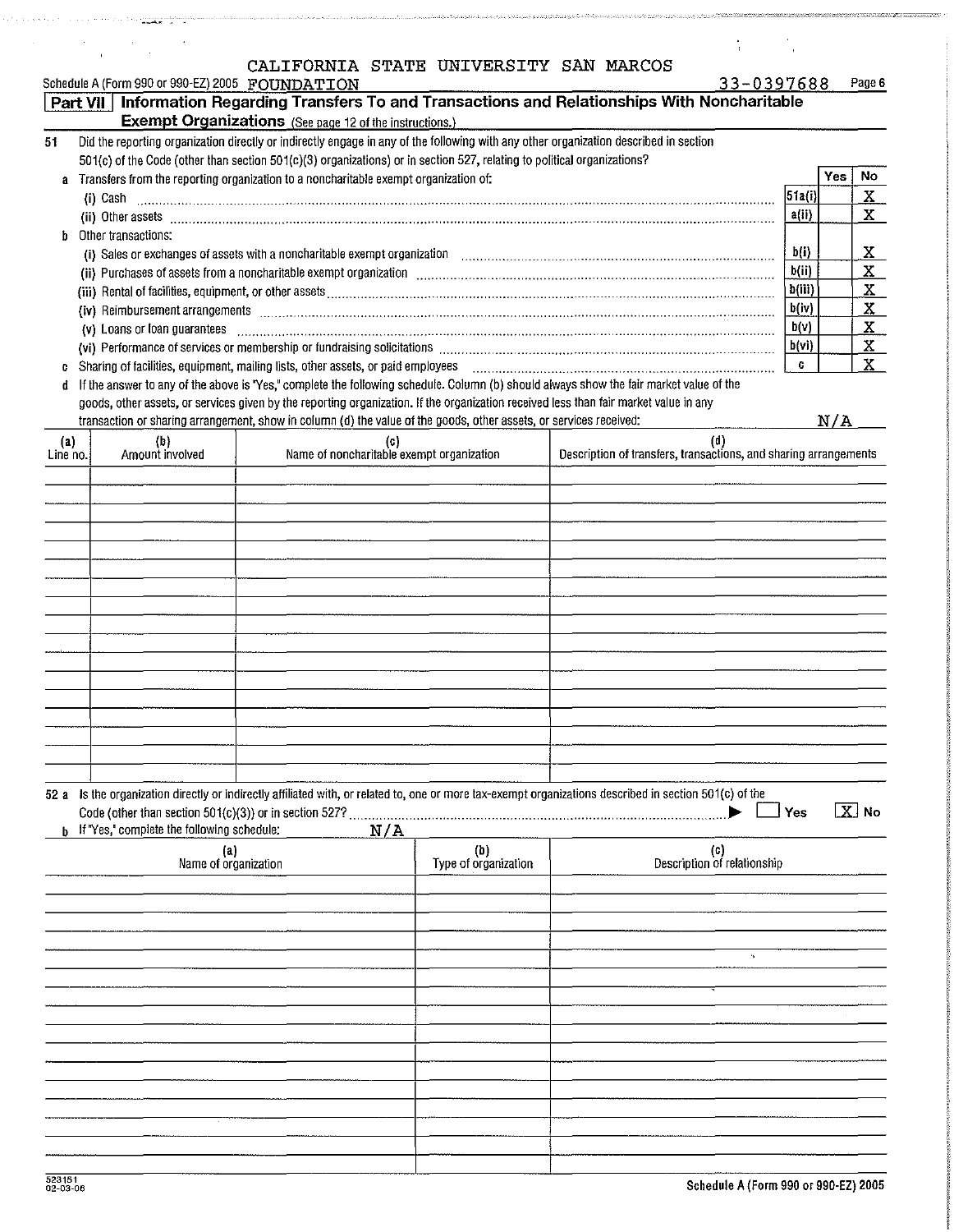<u>CALIFORNIA STATE UNIVERSITY SAN MARCOS FOUNDATION</u>

## Schedule A

## Identification of Excess Contributions Included on Part IV-A, Line 26b

33-0397688

÷

## 2005

\*\* Do Not File \*\* \*\*\* Not Open to Public Inspection \*\*\*

| <b>Contributor's Name</b> | Total<br>Contributions | <b>Excess</b><br>Contributions |
|---------------------------|------------------------|--------------------------------|
| HELENE CLARKE             | 2,394,420.             | <u>1,594,279.</u>              |
| KEITH & JEAN KELLOGG      | 1,009,773.             | 209,632.                       |
|                           |                        |                                |
|                           |                        |                                |
|                           |                        |                                |
|                           |                        |                                |
|                           |                        |                                |
|                           |                        |                                |
|                           |                        |                                |
|                           |                        |                                |
|                           |                        |                                |
|                           |                        |                                |
|                           |                        |                                |
|                           |                        |                                |
|                           |                        |                                |
|                           |                        |                                |
|                           |                        |                                |
|                           |                        |                                |
|                           |                        | $\boldsymbol{\eta}$            |
|                           |                        |                                |
|                           |                        |                                |
|                           |                        |                                |
|                           |                        |                                |
|                           |                        | 1,803,911.                     |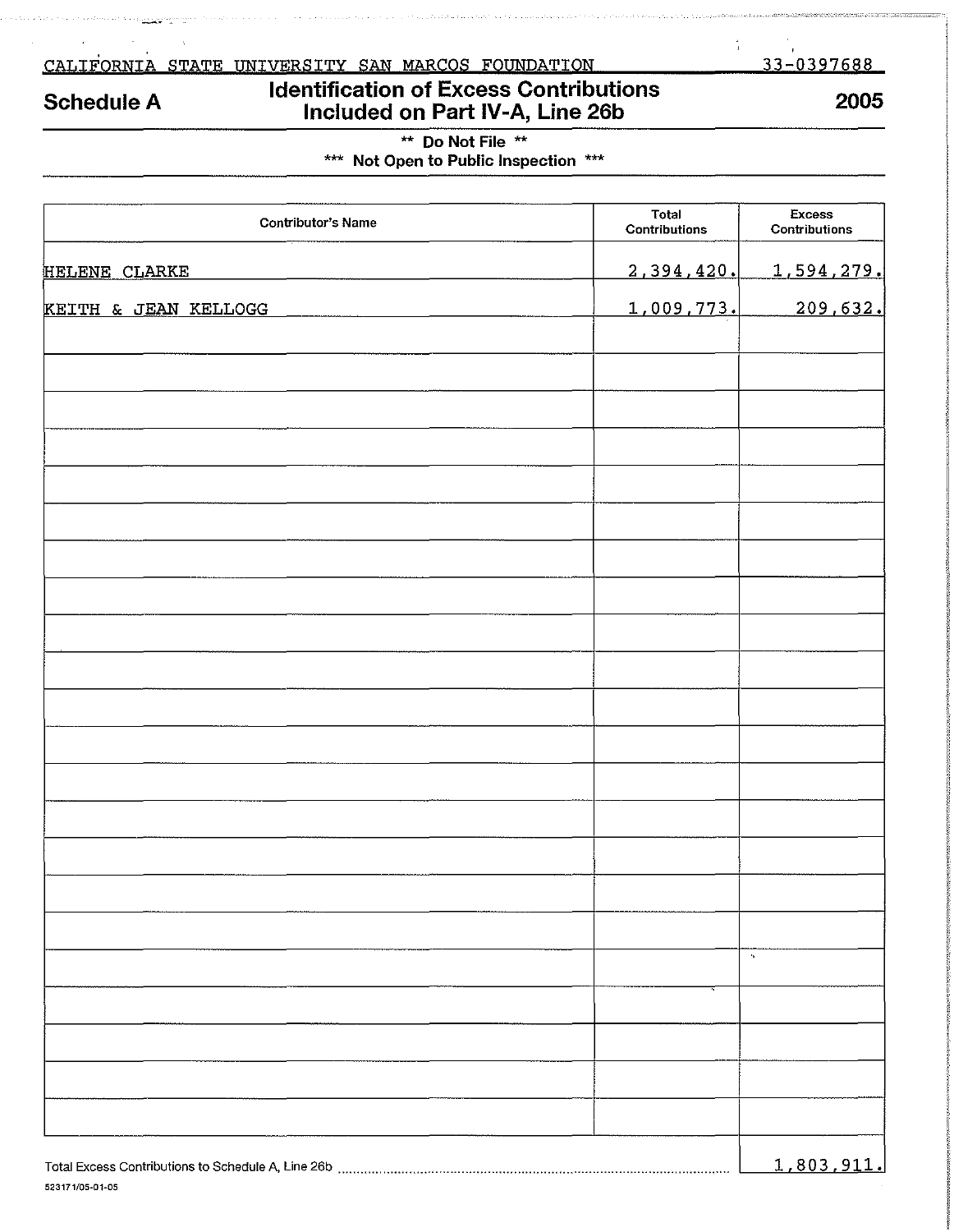| $\bullet$<br>$\bullet$                                            |                                                                                            | $\mathbf{r}$                          |
|-------------------------------------------------------------------|--------------------------------------------------------------------------------------------|---------------------------------------|
| <b>Schedule B</b><br>(Form 990, 990-EZ, or                        | <b>Schedule of Contributors</b>                                                            | OMB No. 1545-0047                     |
| 990-PF)<br>Department of the Treasury<br>Internal Revenue Service | Supplementary Information for<br>line 1 of Form 990, 990-EZ, and 990-PF (see instructions) | 2005                                  |
| Name of organization                                              | CALIFORNIA STATE UNIVERSITY SAN MARCOS                                                     | <b>Employer identification number</b> |
|                                                                   | FOUNDATION                                                                                 | 33-0397688                            |
| Organization type (check one):                                    |                                                                                            |                                       |
| Filers of:                                                        | Section:                                                                                   |                                       |
| Form 990 or 990-EZ                                                | $\lfloor x \rfloor$ 501(c)( 3) (enter number) organization                                 |                                       |
|                                                                   | 4947(a)(1) nonexempt charitable trust not treated as a private foundation                  |                                       |
|                                                                   | 527 political organization                                                                 |                                       |
| Form 990-PF                                                       | 501(c)(3) exempt private foundation                                                        |                                       |
|                                                                   | 4947(a)(1) nonexempt charitable trust treated as a private foundation                      |                                       |
|                                                                   | 501(c)(3) taxable private foundation                                                       |                                       |
|                                                                   |                                                                                            |                                       |

Check if your organization is covered by the General Rule or a Special Rule. (Note: Only a section 501(c)(7), (8), or (10) organization can check boxes for both the General Rule and a Special Rule-see instructions.)

#### General Rule-

 $\Box$  For organizations filing Form 990, 990-EZ, or 990-PF that received, during the year, \$5,000 or more (in money or property) from any one contributor. {Complete Parts I and 11.)

#### Special Rules-

| $\lfloor x \rfloor$ For a section 501(c)(3) organization filing Form 990, or Form 990-EZ, that met the 33 1/3% support test under Regulations |
|-----------------------------------------------------------------------------------------------------------------------------------------------|
| sections 1.509(a)-3/1.170A-9(e) and received from any one contributor, during the year, a contribution of the greater of \$5,000 or 2%        |
| of the amount on line 1 of these forms. (Complete Parts I and II.)                                                                            |

 $\perp$  For a section 501(c)(7), (8), or (10) organization filing Form 990, or Form 990-EZ, that received from any one contributor, during the year, aggregate contributions or bequests of more than \$1,000 for use exclusively for religious, charitable, scientific, literary, or educational purposes, or the prevention of cruelty to children or animals. (Complete Parts I, II, and Ill.)

 $\Box$  For a section 501(c)(7), (8), or (10) organization filing Form 990, or Form 990-EZ, that received from any one contributor, during the year, some contributions for use exclusively for religious, charitable, etc., purposes, but these contributions did not aggregate to more than \$1,000. (If this box is checked, enter here the total contributions that were received during the year for an exclusively religious, charitable, etc., purpose. Do not complete any of the Parts unless the General Rule applies to this organization because it received nonexclusively religious, charitable, etc., contributions of \$5,000 or more during the year.) ........................... ~ \$ \_\_\_\_\_\_\_\_ \_

Caution: Organizations that are not covered by the General Rule and/or the Special Rules do not file Schedule B (Form 990, 990-EZ, or 990-PF), but they must check the box in the heading of their Form 990, Form 990-EZ, or on line 2 of their Form 990-PF, to certify that they do not meet the filing requirements of Schedule B (Form 990, 990-EZ, or 990-PF).

LHA For Paperwork Reduction Act Notice, see the Instructions for Form 990, Form 990-EZ, and Form 990-PF.

Schedule B (Form 990, 99D-EZ, or 990-PF) (2005)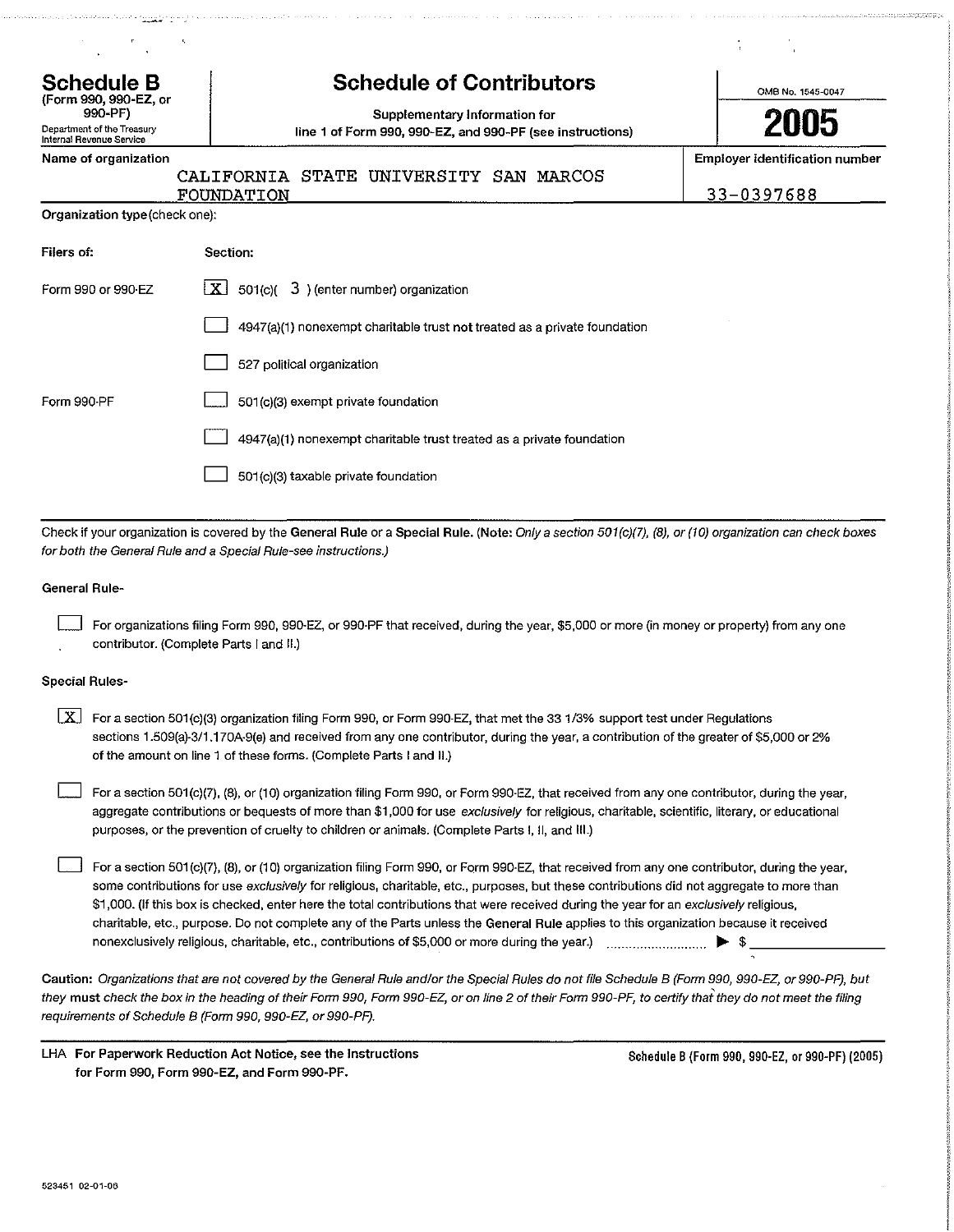| Schedule B (Form 990, 990-EZ, or 990-PF) (2005) |                                       | Page 1 of 1 of Part I |  |
|-------------------------------------------------|---------------------------------------|-----------------------|--|
| Name of organization                            | <b>Employer identification number</b> |                       |  |

### CALIFORNIA STATE UNIVERSITY SAN MARCOS **FOUNDATION**

|  |  | 33-0397688 |  |
|--|--|------------|--|

 $\frac{1}{4}$  and  $\frac{1}{4}$ 

<u>.</u><br>1990 - Jan Linda, mandalar kama kimik kimik menjadi dan bagai dan ke

 $\frac{1}{4}$ 

Part I Contributors (See Specific Instructions.)

 $\alpha$  , and the second state  $\alpha$  $\frac{1}{2} \left( \frac{1}{2} \right)^2 \frac{1}{2} \left( \frac{1}{2} \right)^2$ 

| (a)            | (b)                                                             | (c)                            | (d)                                                                                                                  |
|----------------|-----------------------------------------------------------------|--------------------------------|----------------------------------------------------------------------------------------------------------------------|
| No.            | Name, address, and ZIP + 4                                      | <b>Aggregate contributions</b> | Type of contribution                                                                                                 |
| 1              | KENNETH MARKSTEIN<br>PO BOX 6902<br>SAN MARCOS, CA 92079        | 377,561.<br>\$                 | $\overline{\mathbf{x}}$<br>Person<br>Payroll<br>Noncash<br>(Complete Part II if there<br>is a noncash contribution.) |
| (a)            | (b)                                                             | (c)                            | (d)                                                                                                                  |
| No.            | Name, address, and ZIP + 4                                      | Aggregate contributions        | Type of contribution                                                                                                 |
| $\overline{2}$ | RICHARD MCMAHAN<br>PO BOX 1096<br>PAUMA VALLEY, CA 92061        | 2,352,999.<br>$$^{\circ}$      | $\overline{\mathbf{x}}$<br>Person<br>Payroll<br>Noncash<br>(Complete Part II if there<br>is a noncash contribution.) |
| (a)            | (b)                                                             | (c)                            | (d)                                                                                                                  |
| No.            | Name, address, and ZIP + 4                                      | Aggregate contributions        | Type of contribution                                                                                                 |
| 3              | <b>JEAN KELLOGG</b><br>PO BOX 2072<br>RANCHO SANTA FE, CA 92067 | 1,446,534.<br>$$ -$            | $\overline{\mathbf{X}}$<br>Person<br>Payroll<br>Noncash<br>(Complete Part II if there<br>is a noncash contribution.) |
| (a)            | (b)                                                             | (c)                            | (d)                                                                                                                  |
| No.            | Name, address, and ZIP + 4                                      | Aggregate contributions        | Type of contribution                                                                                                 |
| 4              | DELL COMPUTER<br>1185 SIDONIA STREET<br>ENCINITAS, CA 92024     | 308,261.<br>\$                 | X<br>Person<br>Payroll<br>Noncash<br>(Complete Part II if there<br>is a noncash contribution.)                       |
| (a)            | (b)                                                             | (c)                            | (d)                                                                                                                  |
| No.            | Name, address, and ZIP + 4                                      | Aggregate contributions        | Type of contribution                                                                                                 |
|                |                                                                 | \$                             | Person<br>Payroll<br>Noncash<br>(Complete Part II if there<br>is a noncash contribution.)                            |
| (a)            | (b)                                                             | (c)                            | (d)                                                                                                                  |
| No.            | Name, address, and ZIP + 4                                      | <b>Aggregate contributions</b> | Type of contribution                                                                                                 |
|                |                                                                 | \$.                            | Person<br>Payroll<br>Noncash<br>(Complete Part II if there<br>is a noncash contribution.)                            |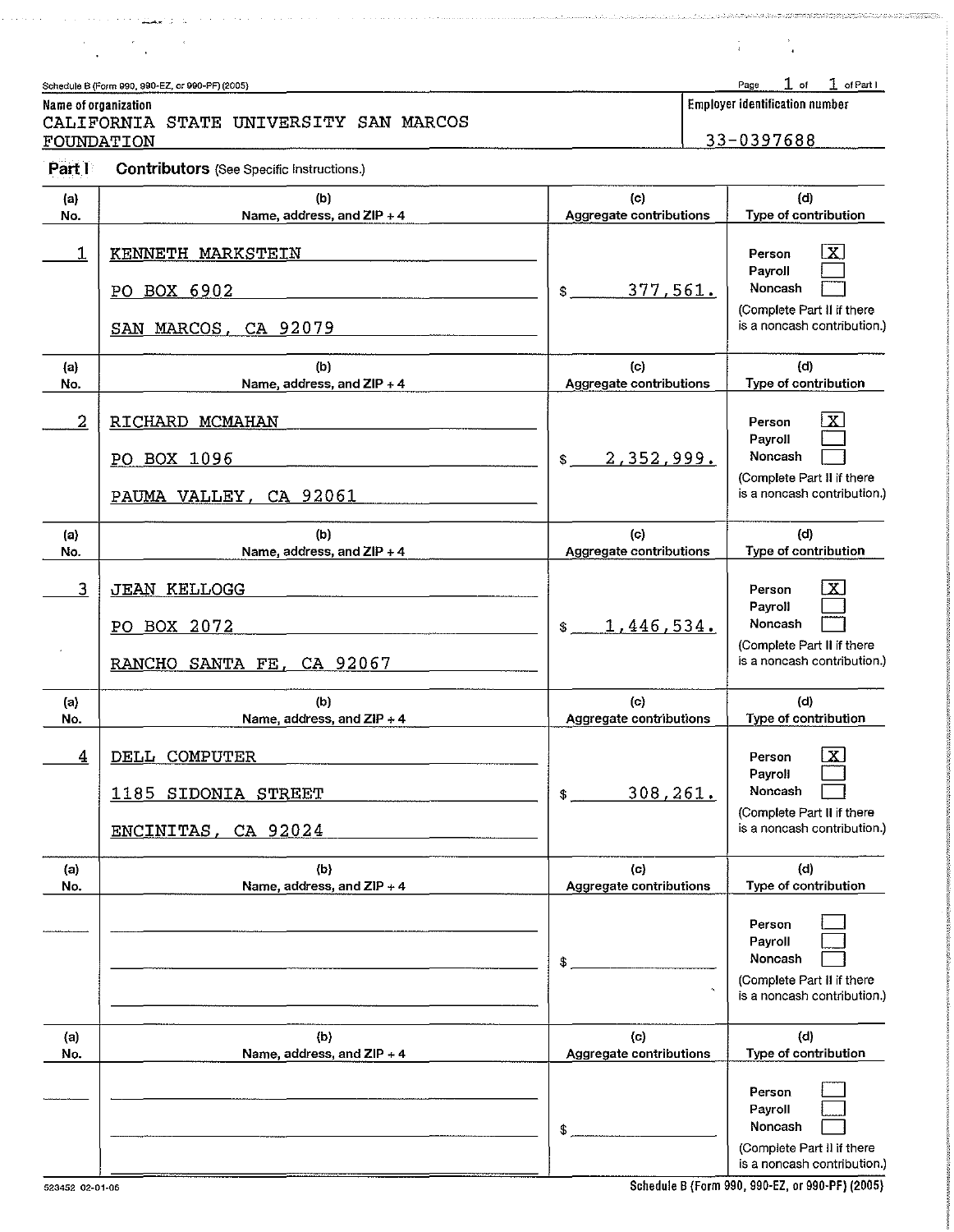| DESCRIPTION                        | ACTIVITY<br>NUMBER | AMOUNT   | TOTAL    |
|------------------------------------|--------------------|----------|----------|
| RENTAL EXPENSE<br>- SUBTOTAL -     |                    | 125,860. | 125,860. |
| TOTAL TO FORM 990, PART I, LINE 6B |                    |          | 125,860. |

| KIND AND LOCATION OF PROPERTY      | ACTIVITY<br>NUMBER     | GROSS<br><b>RENTAL INCOME</b> |
|------------------------------------|------------------------|-------------------------------|
| STUDENT HOUSING                    | $\sim$ 1 $\sim$ $\sim$ | 229,743.                      |
| TOTAL TO FORM 990, PART I, LINE 6A |                        | 229.743.                      |

FORM 990 RENTAL EXPENSES STATEMENT 2

FORM 990 RENTAL INCOME RENTAL STATEMENT 1

والمتحدث والممالك والمتسابس فالمتمسين والالتقاليس والمناقب

and the antibal and and a beat of the same of the consequent of the same of the same of the same of the same of the same of the same of the same of the same of the same of the same of the same of the same of the same of th

 $\mathbf{r}$ 

 $\sim 40$ 

 $\frac{1}{4}$  .

 $=$ 

=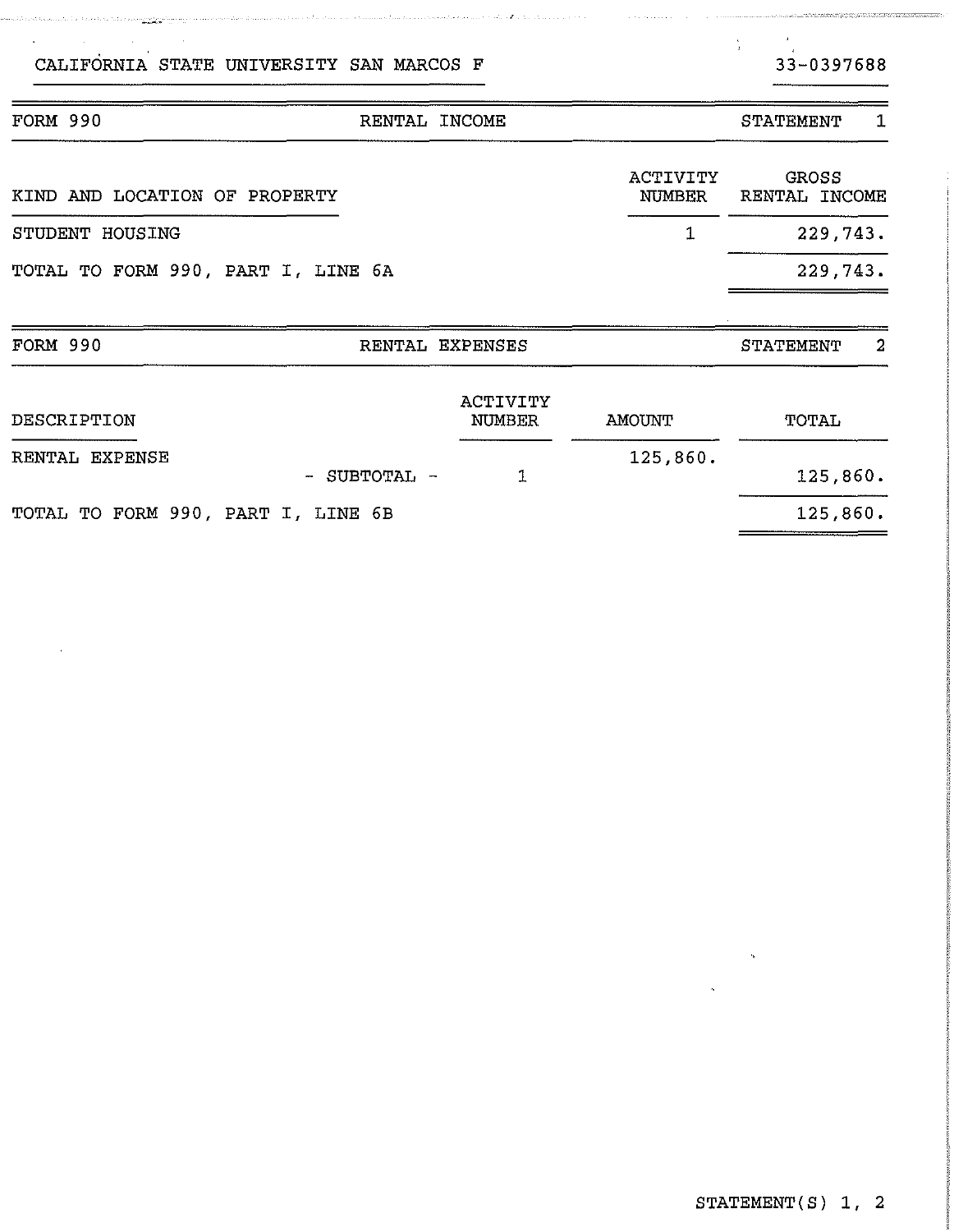a kara katika aliat da ka mwaka mkoa 1995, <u>amfanyi da</u> kama a da katika Alaka a da ta kasa a ma

# $33-0397688$

.<br>Talah Kabupaten Propinsi Jawa Bangungan

 $\frac{2}{4}$  .

|        | FORM 990                                                                                                                                                                     | INCOME AND COST OF GOODS SOLD<br>INCLUDED ON PART I, LINE 10 |  |           | STATEMENT<br>3 |
|--------|------------------------------------------------------------------------------------------------------------------------------------------------------------------------------|--------------------------------------------------------------|--|-----------|----------------|
| INCOME |                                                                                                                                                                              |                                                              |  |           |                |
|        | 1. GROSS RECEIPTS                                                                                                                                                            |                                                              |  | 4,700,057 |                |
|        | 2. RETURNS AND ALLOWANCES<br>3. LINE 1 LESS LINE 2                                                                                                                           |                                                              |  |           | 4,700,057      |
|        | 4. COST OF GOODS SOLD (LINE 13)<br>5. GROSS PROFIT (LINE 3 LESS LINE 4)                                                                                                      |                                                              |  | 4,274,580 | 425,477        |
|        | COST OF GOODS SOLD                                                                                                                                                           |                                                              |  |           |                |
|        | 6. INVENTORY AT BEGINNING OF YEAR<br>7. MERCHANDISE PURCHASED<br>8. COST OF LABOR<br>9. MATERIALS AND SUPPLIES                                                               | <u>.</u>                                                     |  | 4,274,580 |                |
|        | 10. OTHER COSTS<br>11. ADD LINES 6 THROUGH 10 $\, \cdot \,$ $\, \cdot \,$ $\, \cdot \,$ $\, \cdot \,$ $\, \cdot \,$ $\, \cdot \,$ $\, \cdot \,$ $\,$ $\, \cdot \,$ $\,$ $\,$ | .                                                            |  |           | 4,274,580      |
|        | 12. INVENTORY AT END OF YEAR<br>13. COST OF GOODS SOLD (LINE 11 LESS LINE 12). .                                                                                             |                                                              |  |           | 4,274,580      |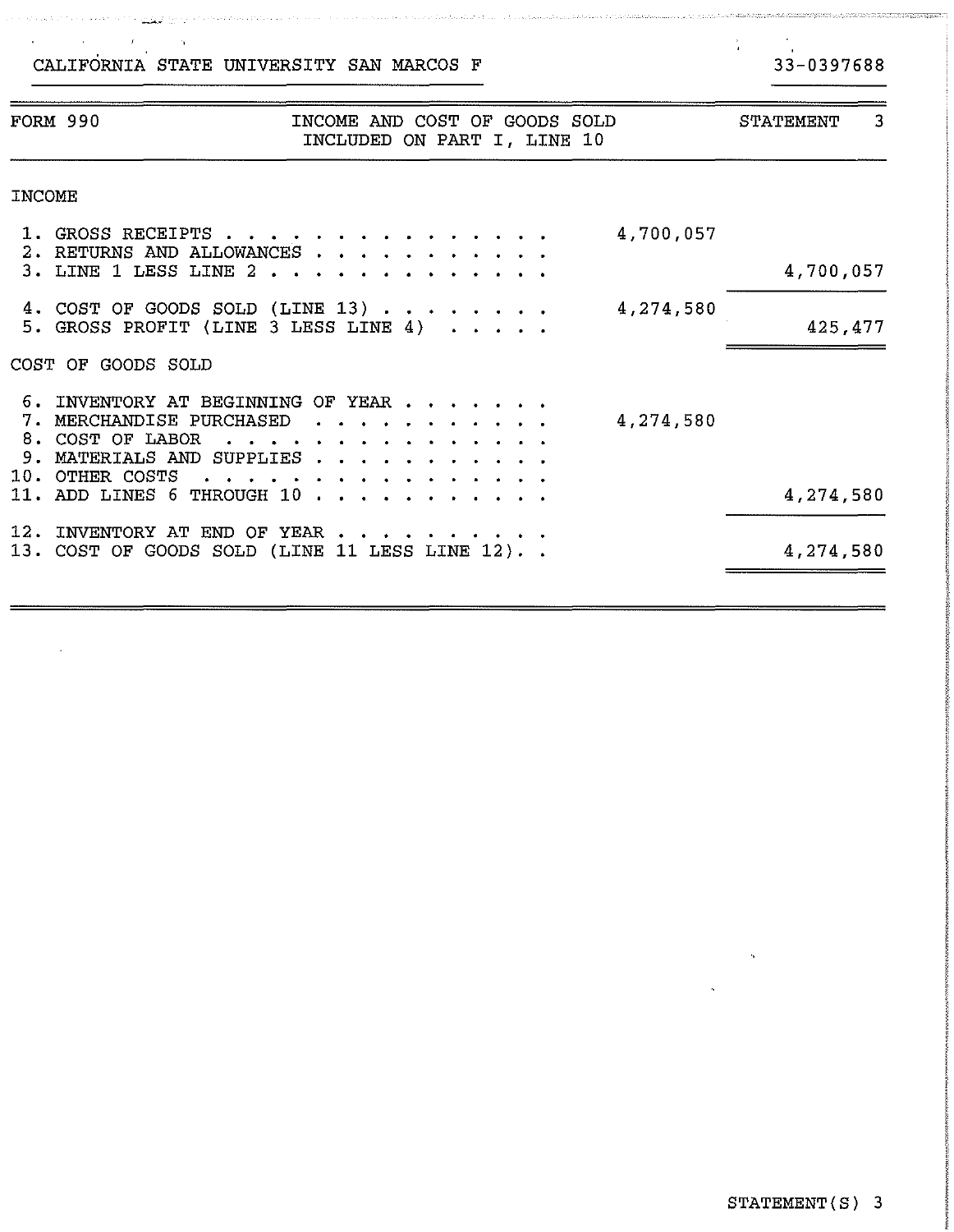# $33 - 0397688$

<u>s en mann ann ann an greasann a</u>

.<br>Album administrativo

 $\frac{1}{2}$  ,  $\frac{1}{2}$ 

| FORM 990<br>OTHER CHANGES IN NET ASSETS OR FUND BALANCES | <b>STATEMENT</b><br>4 |
|----------------------------------------------------------|-----------------------|
| DESCRIPTION                                              | AMOUNT                |
| UNREALIZED GAIN ON INVESTMENTS                           | 604,288.              |
| TOTAL TO FORM 990, PART I, LINE 20                       | 604, 288.             |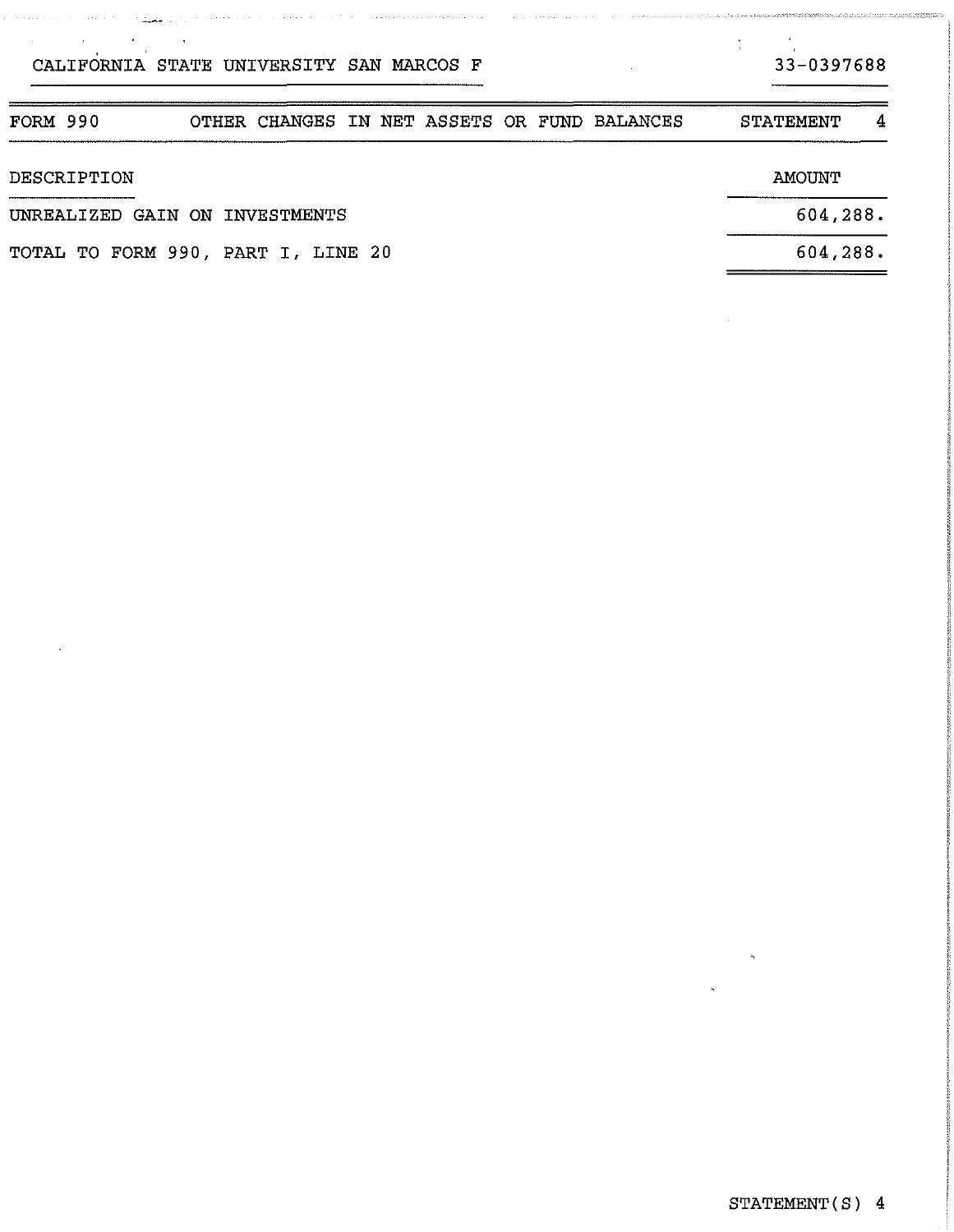#### FORM 990 OFFICER COMPENSATION ALLOCATION PART II, LINE 25 NAME OF OFFICER, ETC. MARTI GRAY A. PROGRAM SERVICES B. MANAGEMENT AND GENERAL 11,759. 3,001. EMPLOYEE COMPENSATION BEN. PLANS ACCOUNTS 117,588. 105,829. 27,010. 30,01l. EXPENSE STATEMENT 5 TOTALS 147,599. 132,839. 14,760.

C. FUNDRAISING

 $\bar{\nu}$ 

| NAME OF OFFICER, ETC.        | COMPENSATION | <b>EMPLOYEE</b><br>BEN. PLANS | EXPENSE<br>ACCOUNTS | TOTALS  |
|------------------------------|--------------|-------------------------------|---------------------|---------|
| DAVID WHITE                  | 78, 193.     | 15.040.                       |                     | 93,233. |
| A. PROGRAM SERVICES          | 70,374.      | 13,536.                       |                     | 83,910. |
| MANAGEMENT AND GENERAL<br>в. | 7,819.       | 1.504.                        |                     | 9,323.  |
| C. FUNDRAISING               |              |                               |                     |         |

| NAME OF OFFICER, ETC.            | <b>EMPLOYEE</b><br>COMPENSATION<br>BEN. PLANS |        | EXPENSE<br>ACCOUNTS | <b>TOTALS</b>       |  |
|----------------------------------|-----------------------------------------------|--------|---------------------|---------------------|--|
| CLARK HAMPTON                    | 20, 313.                                      | 3,398. |                     | 23,711.             |  |
| A. PROGRAM SERVICES              | 18,282.                                       | 3,058. |                     | 21,340.             |  |
| <b>B. MANAGEMENT AND GENERAL</b> | 2,031.                                        | 340.   |                     | 2,371.              |  |
| C. FUNDRAISING                   |                                               |        |                     |                     |  |
| TOTAL PROGRAM SERVICES           |                                               |        |                     | 238,089.<br>$\cdot$ |  |
| TOTAL MANAGEMENT AND GENERAL     |                                               |        |                     | 26,454.             |  |
| <b>TOTAL FUNDRAISING</b>         |                                               |        |                     |                     |  |

TOTAL OFFICER, ETC., COMPENSATION INCLUDED ON PARTS V-A AND V-B 264,543.

33-0397688

 $\frac{1}{4}$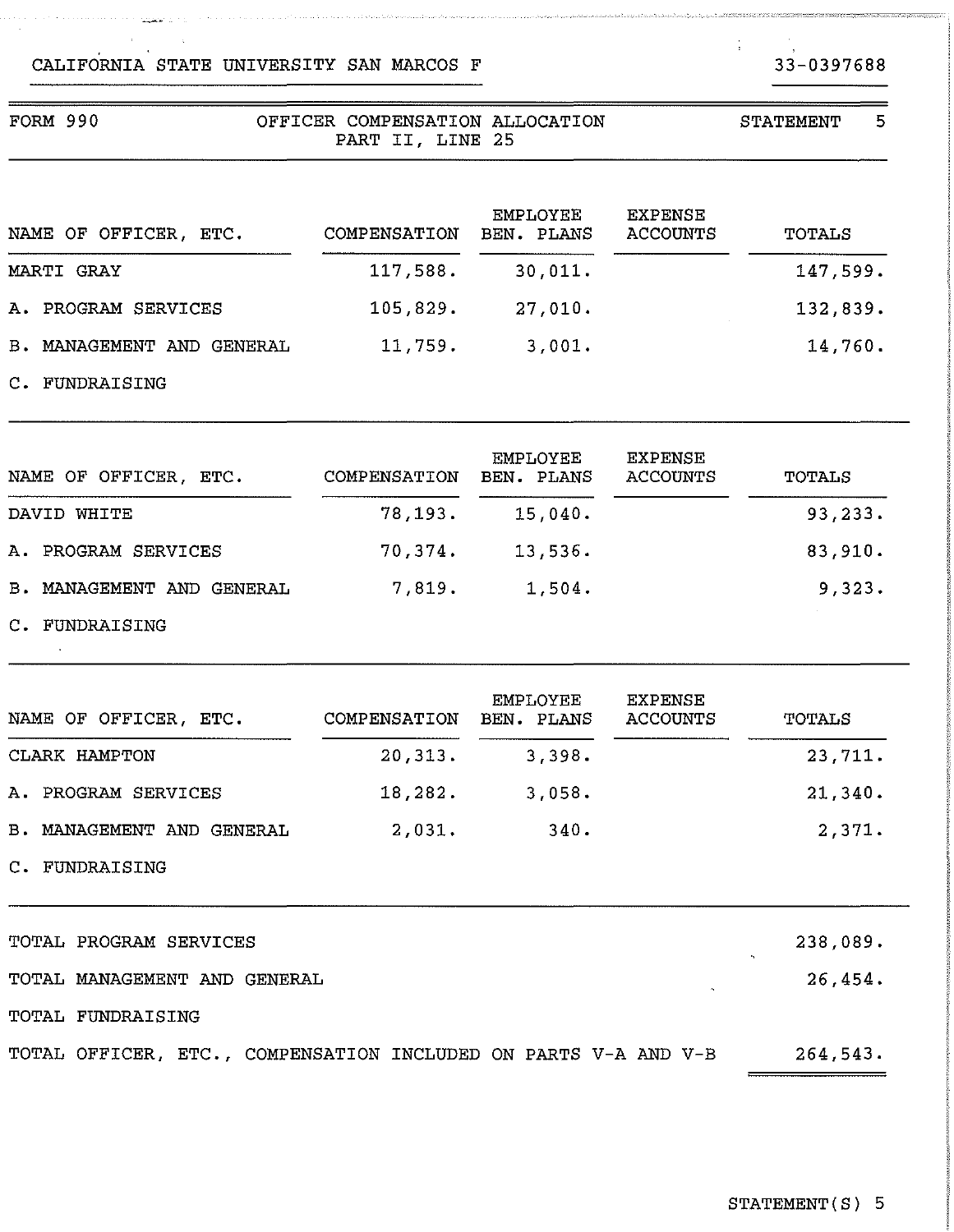a para personal di Arr<u>igi</u>a

and the state of the component of the

 $\mathcal{V}$ 

| <b>FORM 990</b><br>CASH GRANTS AND ALLOCATIONS |                                                                                                          |                                                                                                                                                            |                                                      | 6<br>STATEMENT   |  |
|------------------------------------------------|----------------------------------------------------------------------------------------------------------|------------------------------------------------------------------------------------------------------------------------------------------------------------|------------------------------------------------------|------------------|--|
| <b>CLASSIFICATION</b>                          | DONEE'S NAME                                                                                             | DONEE'S ADDRESS                                                                                                                                            | DONEE'S<br>RELATIONSHIP                              | <b>AMOUNT</b>    |  |
| SCHOLARSHIPS                                   | SAN MARCOS<br>CSU<br>333 S TWIN OAKS<br>$\overline{\phantom{m}}$<br>VALLEY ROAD, SAN<br>MARCOS, CA 92069 |                                                                                                                                                            | AFFILIATE                                            | 266,398.         |  |
|                                                | TOTAL INCLUDED ON FORM 990, PART II, LINE 22                                                             |                                                                                                                                                            |                                                      | 266,398.         |  |
| FORM 990                                       | OF<br><b>STATEMENT</b>                                                                                   | ORGANIZATION'S PRIMARY EXEMPT PURPOSE<br>PART III                                                                                                          |                                                      | 7<br>STATEMENT   |  |
| <b>EXPLANATION</b>                             |                                                                                                          |                                                                                                                                                            |                                                      |                  |  |
| IN ACCORDANCE WITH THE<br>AND.                 | PROGRAM ADMINISTRATIVE SUPPORT TO CALIFORNIA STATE<br>MISSION OF                                         | CALIFORNIA STATE UNIVERSITY SAN MARCOS FOUNDATION PROVIDES FINANCIAL AND<br>UNIVERSITY TO<br>THE<br>EDUCATIONAL RESEARCH OPPORTUNITIES. SUCH OPPORTUNITIES | UNIVERSITY SAN MARCOS<br>ENHANCE<br>INCLUDE RESEARCH | STUDENT LEARNING |  |

| FORM, 990                                     |  | OTHER NOTES AND LOANS RECEIVABLE |                            | <b>STATEMENT</b>   | 8 |
|-----------------------------------------------|--|----------------------------------|----------------------------|--------------------|---|
| DESCRIPTION                                   |  |                                  | DOUBTFUL ACCT<br>ALLOWANCE | <b>BALANCE DUE</b> |   |
|                                               |  |                                  | 0.                         | 184,061.           |   |
| TOTALS INCLUDED ON FORM 990, PART IV, LINE 51 |  |                                  | 0.                         | 184,061.           |   |
| <b>FORM 990</b>                               |  | NON-GOVERNMENT SECURITIES        |                            | STATEMENT          | 9 |
|                                               |  |                                  | <b>OTHER</b><br>PUBLICLY   | TOTAL              |   |

GRANTS, SCHOLARSHIPS, STUDENT LOANS AND OTHER CAMPUS PROGRAM ACTIVITIES.

| SECURITY DESCRIPTION COST/FMV |            | CORPORATE<br>STOCKS      | CORPORATE<br><b>BONDS</b> | TRADED<br><b>SECURITIES</b> | NON-GOV'T<br>SECURITIES  |
|-------------------------------|------------|--------------------------|---------------------------|-----------------------------|--------------------------|
| EQUITY FUNDS<br>BOND FUNDS    | FMV<br>FMV | 7,990,441.<br>4,315,773. |                           |                             | 7,990,441.<br>4,315,773. |
| TO FORM 990, LINE 54, COL B   |            | 12,306,214.              |                           |                             | 12,306,214.              |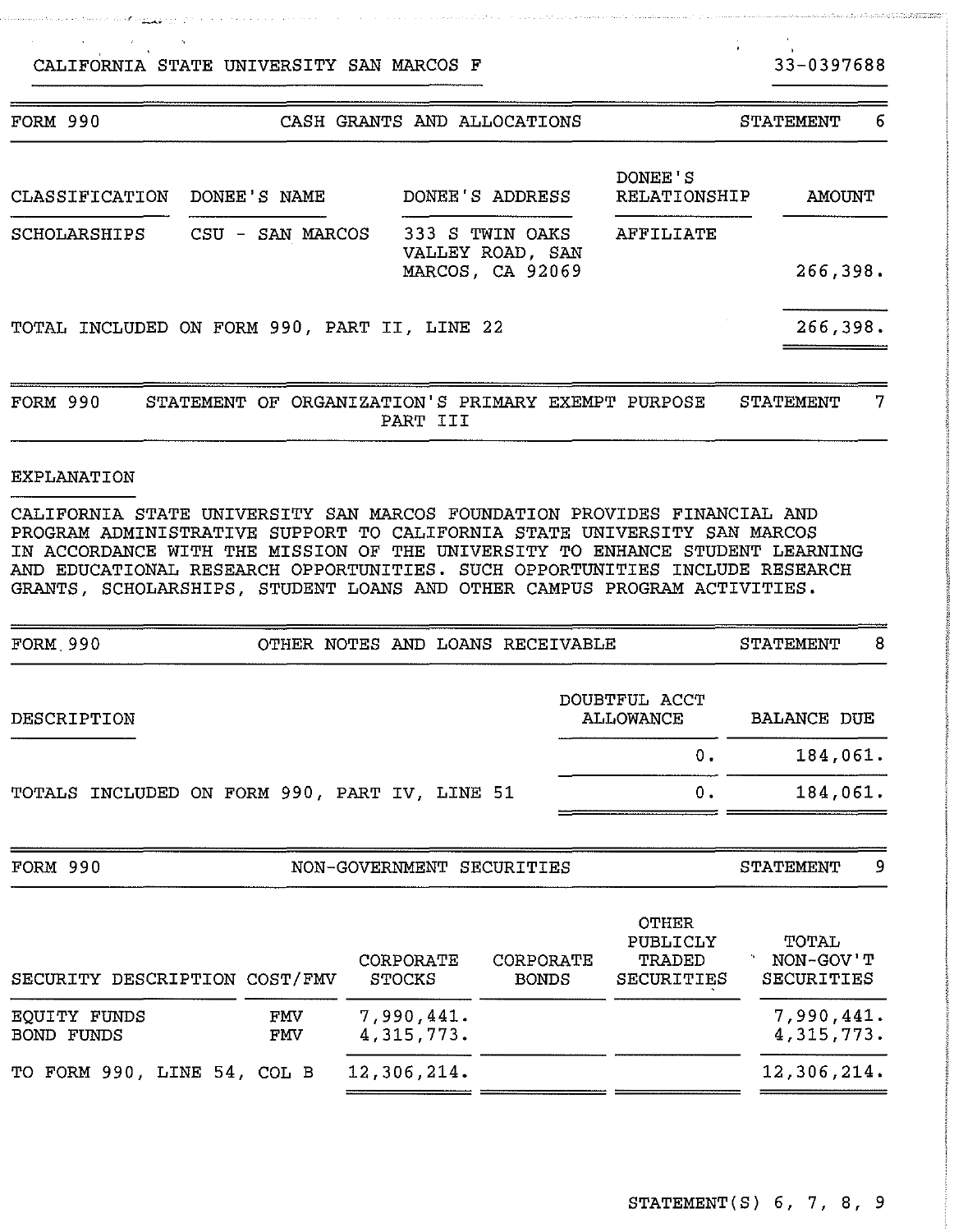a martin associate te<mark>niss</mark>

# STATEMENT(S) 10, 11, 12

| FORM 990                                                                                           | OTHER ASSETS                                                                       | 10<br><b>STATEMENT</b>                                  |
|----------------------------------------------------------------------------------------------------|------------------------------------------------------------------------------------|---------------------------------------------------------|
| DESCRIPTION                                                                                        |                                                                                    | <b>AMOUNT</b>                                           |
| APPRECIABLE ARTWORK<br>OTHER ASSET<br>MINERAL RIGHTS<br><b>DEPOSITS</b><br>CONSTRUCTION IN PROCESS |                                                                                    | 56,300.<br>4,780.<br>155,150.<br>582,691.<br>1,011,337. |
|                                                                                                    | TOTAL TO FORM 990, PART IV, LINE 58, COLUMN B                                      | 1,810,258.                                              |
| <b>FORM 990</b>                                                                                    | OTHER REVENUE NOT INCLUDED ON FORM 990                                             | 11<br>STATEMENT                                         |
| DESCRIPTION                                                                                        |                                                                                    | <b>AMOUNT</b>                                           |
|                                                                                                    | RENTAL EXPENSE NET W/ RELATED REVENUE<br>BOOK STORE EXPENSE NET W/ RELATED REVENUE | 125,860.<br>4,274,580.                                  |
| TOTAL TO FORM 990, PART IV-A                                                                       |                                                                                    | 4,400,440.                                              |
| <b>FORM 990</b>                                                                                    | OTHER EXPENSES NOT INCLUDED ON FORM 990                                            | 12<br><b>STATEMENT</b>                                  |
| DESCRIPTION                                                                                        |                                                                                    | <b>AMOUNT</b>                                           |
|                                                                                                    | RENTAL EXPENSE NET W/ RELATED REVENUE<br>BOOK STORE EXPENSE NET W/ RELATED REVENUE | 125,860.<br>4,274,580.                                  |
| TOTAL TO FORM 990, PART IV-B                                                                       |                                                                                    | 4,400,440.                                              |

33-0397688

 $C$ ITA INEMENTIO  $10$ 

 $\frac{1}{2}$ 

 $\,$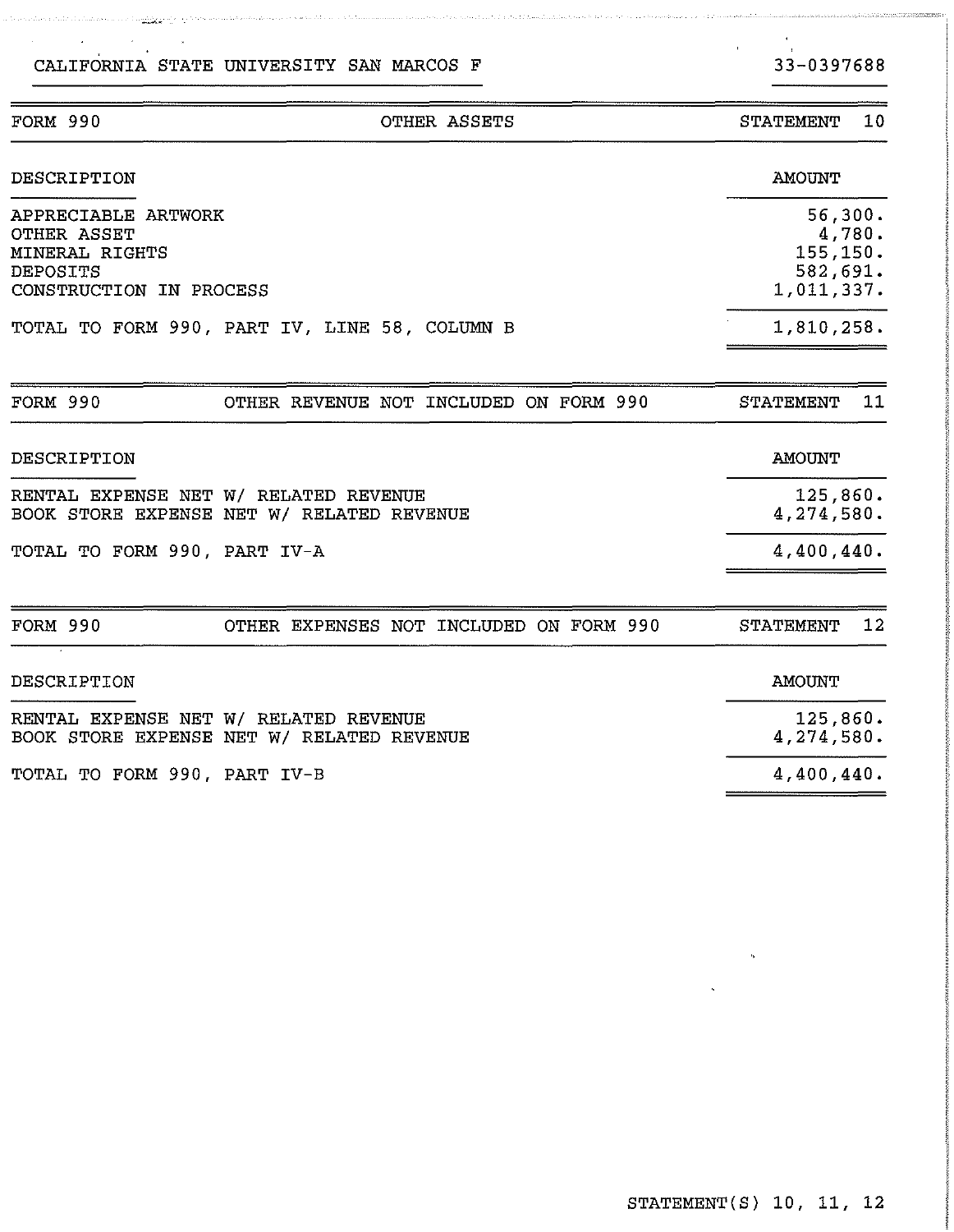$\alpha$  ,  $\alpha$ 

باران فمنك

 $\alpha$  , and  $\alpha$  , and  $\alpha$  , where  $\alpha$  is a  $\alpha$ 

# 33-0397688

 $\frac{1}{2}$  ,  $\frac{1}{2}$ 

 $\sim$   $\sim$  $\sim$ 

a a construção de como o seu o como o como o como o como força terra a tamaficamidade

| FORM 990                                                                 | PART V-A - LIST OF OFFICERS, DIRECTORS,<br>TRUSTEES AND KEY EMPLOYEES    |    | STATEMENT 13            |            |
|--------------------------------------------------------------------------|--------------------------------------------------------------------------|----|-------------------------|------------|
| NAME AND ADDRESS                                                         | TITLE AND COMPEN- BEN PLAN EXPENSE<br>AVRG HRS/WK SATION CONTRIB ACCOUNT |    | EMPLOYEE                |            |
| MARTI A. GRAY<br>C/O 435 E. CARMEL STREET<br>SAN MARCOS, CA 92078        | <b>EXECUTIVE DIRECTOR</b><br>40.00                                       |    | $117,588.$ $30,011.$ 0. |            |
| DAVID WHITE<br>C/O 435 E. CARMEL STREET<br>SAN MARCOS, CA 92078          | DIRECTOR OF FINANCE<br>$40.00$ 78,193. 15,040.                           |    |                         | 0.         |
| CLARK HAMPTON<br>C/O 435 E. CARMEL STREET<br>SAN MARCOS, CA 92078        | CFO<br>40.00                                                             |    | $20,313.$ $3,398.$      | 0.         |
| JAQUELINE A. IBRAHIM<br>C/O 435 E. CARMEL STREET<br>SAN MARCOS, CA 92078 | DIRECTOR<br>1.00                                                         |    | 0.00                    | 0.         |
| ANN BERSI<br>C/O 435 E. CARMEL STREET<br>SAN MARCOS, CA 92078            | DIRECTOR<br>1.00                                                         |    | 0.<br>0.                | 0.         |
| TRES CONRIQUE<br>C/O 435 E. CARMEL STREET<br>SAN MARCOS, CA 92078        | DIRECTOR<br>1.00                                                         |    | 0.<br>0.                | 0.         |
| WAYNE FIELDS<br>C/O 435 E. CARMEL STREET<br>SAN MARCOS, CA 92078         | DIRECTOR<br>1.00                                                         |    | 0.<br>0.                | 0.         |
| KYM FORGRAVE<br>C/O 435 E. CARMEL STREET<br>SAN MARCOS, CA 92078         | <b>DIRECTOR</b><br>1.00                                                  | 0. |                         | 0.11<br>0. |
| RICK GITTINGS<br>C/O 435 E. CARMEL STREET<br>SAN MARCOS, CA 92078        | <b>DIRECTOR</b><br>1.00                                                  | 0. | 0.                      | 0.         |
| KAREN S. HAYNES<br>C/O 435 E. CARMEL STREET<br>SAN MARCOS, CA 92078      | <b>DIRECTOR</b><br>1.00                                                  | 0. | $^{\circ}$ 0.           | 0.         |
| NEIL HOSS<br>C/O 435 E. CARMEL STREET<br>SAN MARCOS, CA 92078            | <b>DIRECTOR</b><br>1.00                                                  | 0. | $0$ .                   | 0.         |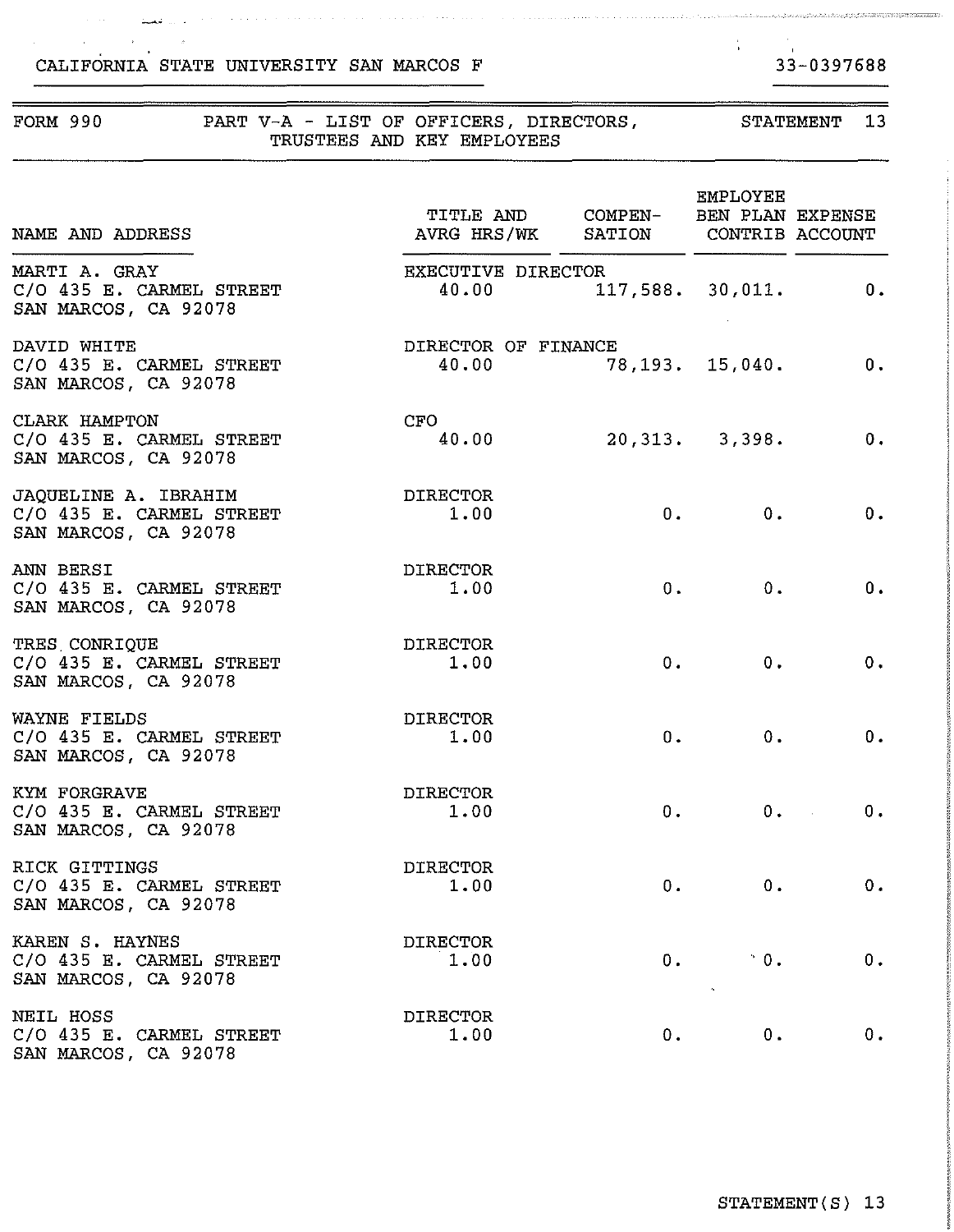| CALIFORNIA STATE UNIVERSITY SAN MARCOS F                                    |                                                                        |                  |                  | 33-0397688 |
|-----------------------------------------------------------------------------|------------------------------------------------------------------------|------------------|------------------|------------|
| RICK KEITH<br>C/O 435 E. CARMEL STREET<br>SAN MARCOS, CA 92078              | <b>DIRECTOR</b><br>1.00                                                | 0.               | 0.               | 0.         |
| TRUDY MANGRUM<br>C/O 435 E. CARMEL STREET<br>SAN MARCOS, CA 92078           | <b>DIRECTOR</b><br>1.00                                                | 0.               | 0.               | 0.         |
| STEPHEN S. SALM<br>C/O 435 E. CARMEL STREET<br>SAN MARCOS, CA 92078         | <b>DIRECTOR</b><br>1.00                                                | 0.               | 0.               | 0.         |
| KEVIN SULLIVAN<br>C/O 435 E. CARMEL STREET<br>SAN MARCOS, CA 92078          | <b>DIRECTOR</b><br>1.00                                                | 0.               | 0.               | 0.         |
| SHARON WHITEHURST-PAYNE<br>C/O 435 E. CARMEL STREET<br>SAN MARCOS, CA 92078 | <b>DIRECTOR</b><br>1.00                                                | 0.               | 0.               | 0.         |
| MARY T KEIM<br>C/O 435 E. CARMEL STREET<br>SAN MARCOS, CA 92078             | <b>DIRECTOR</b><br>1.00                                                | 0.               | 0.               | 0.         |
| WALTER BEESOM                                                               | <b>DIRECTOR</b><br>1.00                                                | $0$ .            | 0.               | 0.         |
| ELSIE WESTON                                                                | <b>DIRECTOR</b><br>0.00                                                | 0.               | 0.               | 0.         |
| TOTALS INCLUDED ON FORM 990, PART V-A                                       |                                                                        | 216,094. 48,449. |                  | 0.         |
| SCHEDULE A                                                                  | EXPLANATION OF QUALIFICATIONS TO RECEIVE PAYMENTS<br>PART III, LINE 3A |                  | <b>STATEMENT</b> | 14         |

SUBSTANTIALLY ALL FOUNDATION DISBURSEMENTS ARE MADE (1) FOR STUDENT SCHOLARSHIPS, (2) GRANTS AND CONTRACTS FOR APROVED PROJECTS, OR (3) FOR OPERATING EXPENSES. THE FINANCIAL AID OFFICE OF THE UNIVERSITY QUALIFIES APPLICANTS FOR SCHOLARSHIPS AND LOANS BASED ON CRITERIA OVER WHICH THE FOUNDATION HAS NO CONTROL. EXPENDITURES ON GRANTS AND CONTRACTS ARE CLOSELY MONITORED BY THE FOUNDATION STAFF TO COMPLY WITH SPONSOR REQUIREMENTS. THE FOUNDATION ACCOUNTS ARE EXAMINED ANNUALLY BY INDEPENDENT CERTIFIED PUBLIC ACCOUNTANTS. ,